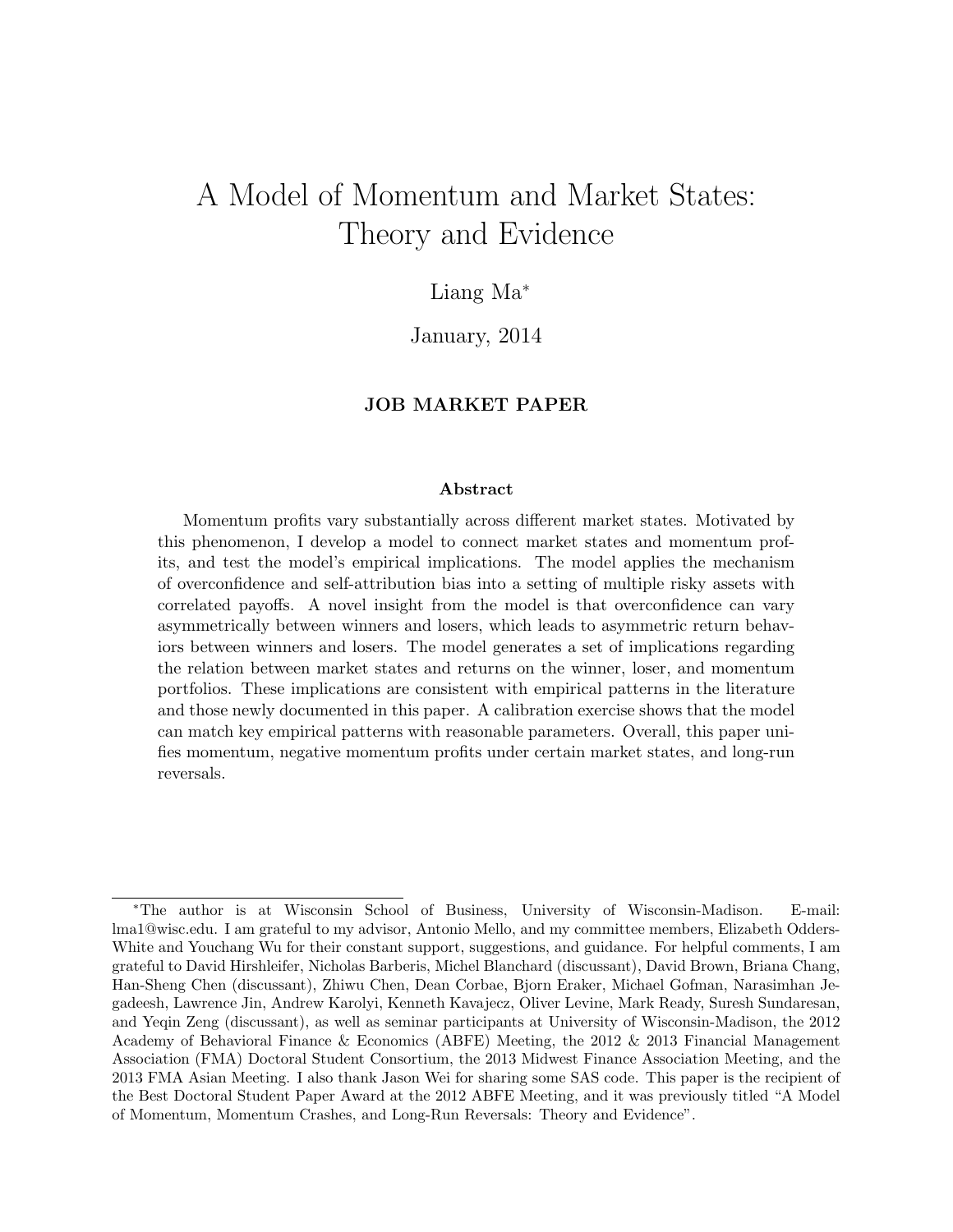# 1 Introduction

Momentum [\(Jegadeesh and Titman](#page-47-0) [1993\)](#page-47-0) is one of the most prominent anomalies in stock markets. A momentum strategy that buys winner stocks with higher recent returns and shorts loser stocks with lower recent returns generates positive average profits in the short run. However, it appears that momentum profits vary substantially over time and across different market states. [Cooper, Gutierrez, and Hameed](#page-46-0) [\(2004\)](#page-46-0) document that momentum profits are higher following positive market returns (UP markets) than following negative market returns (DOWN markets). [Daniel and Moskowitz](#page-46-1) [\(2013\)](#page-46-1) show that negative momentum profits often occur under DOWN/UP states, where a DOWN market is followed by an UP market.

In this paper, I further explore the relation between momentum profits and market states. Two relevant market returns for a momentum strategy are the lagged one in the ranking period and the contemporaneous one in the subsequent holding period. Since both lagged and contemporaneous markets can be in an UP or a DOWN state, there are four market states. For example, UP/DOWN corresponds to the state where an UP market is followed by a DOWN market. I show empirically that the average momentum profit is positive under three of the four market states: UP/UP, UP/DOWN, DOWN/DOWN, and is negative under the DOWN/UP state. These patterns survive after risk adjustment including adjustment for time-varying risk (market beta) of the momentum portfolio. More importantly, these patterns present themselves as puzzles to the literature since existing models of momentum have limited success in explaining them.<sup>[1](#page-1-0)</sup>

Thus motivated, I develop a model to explain the patterns of momentum profits across different market states. The model also generates two sets of new testable implications.

<span id="page-1-0"></span><sup>&</sup>lt;sup>1</sup>As pointed out by [Asem and Tian](#page-46-2) [\(2010\)](#page-46-2), the underreaction model of momentum by [Hong and Stein](#page-47-1) [\(1999\)](#page-47-1) and the rational model of momentum by [Sagi and Seasholes](#page-48-0) [\(2007\)](#page-48-0) predict that the momentum profit is lower under DOWN/DOWN states than under DOWN/UP states. There are also two heuristic stories linking market states with overconfidence, based on the model of [Daniel, Hirshleifer, and Subrahmanyam](#page-46-3) [\(1998\)](#page-46-3). [Cooper, Gutierrez, and Hameed](#page-46-0) [\(2004\)](#page-46-0)'s story of UP markets leading to higher overconfidence also predicts that the momentum profit is lower under DOWN/DOWN states than under DOWN/UP states. [Asem and](#page-46-2) [Tian](#page-46-2) [\(2010\)](#page-46-2)'s story of market reversal leading to declining overconfidence predicts that the momentum profit should be negative under UP/DOWN states. These predictions are at odds with the data.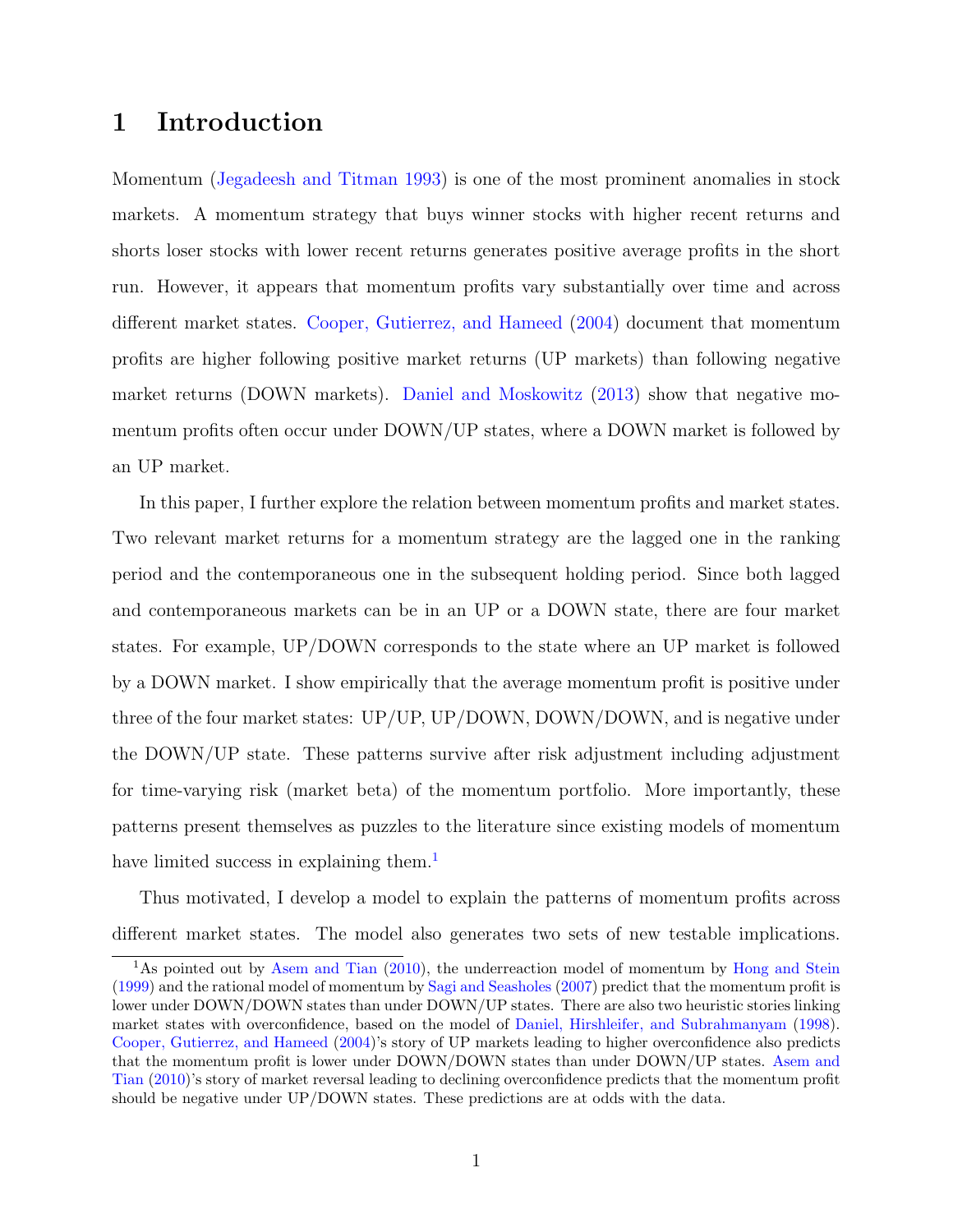First, the abnormal return is asymmetric between winners and losers and this asymmetry persists across different market states. Second, long-run reversals are prevalent across different market states. I test these implications empirically and find strong support to the model.

My model applies [Daniel, Hirshleifer, and Subrahmanyam](#page-46-3) [\(1998\)](#page-46-3)'s mechanism of overconfidence and self-attribution bias into a setting of multiple risky assets of correlated payoffs. The multi-asset setting makes it feasible to derive momentum profits and market states (returns) from the model and examine the relation between them. Self-attribution bias and overconfidence are two closely-related and well-known psychological phenomena. According to [Bem](#page-46-4) [\(1965\)](#page-46-4), [Wolosin, Sherman, and Till](#page-48-1) [\(1973\)](#page-48-1), [Langer and Roth](#page-47-2) [\(1975\)](#page-47-2), [Miller and](#page-48-2) [Ross](#page-48-2) [\(1975\)](#page-48-2), [Fischhoff](#page-47-3) [\(1982\)](#page-47-3), among others, people bear self-attribution bias: they tend to attribute success to their own abilities and attribute failure to external reasons. [Ger](#page-47-4)[vais and Odean](#page-47-4) [\(2001\)](#page-47-4) show that investors can become overconfident when learning with self-attribution bias.

As in [Daniel, Hirshleifer, and Subrahmanyam](#page-46-3) [\(1998\)](#page-46-3) and [Gervais and Odean](#page-47-4) [\(2001\)](#page-47-4), informed investors in my model can be overconfident about their private information. With self-attribution bias, investors' overconfidence increases when public signals confirm the private information. When public signals disconfirm the private information, investors' overconfidence is dampened, but not completely. A public signal confirms (disconfirms) a private signal when they have the same sign (opposite signs).

In the model, informed investors receive private signals about asset payoffs. Assets with positive private information become winners in the ranking period and assets with negative private information become losers in the ranking period. The payoffs of all assets are correlated through a common factor, and there are public signals about the common factor available in the economy. These public signals play two important roles. First and intuitively, they drive the market movement: an UP market reflects a positive public signal while a DOWN market reflects a negative public signal. Second, they affect investors' overconfidence by confirming or disconfirming private signals. As a result, overconfidence is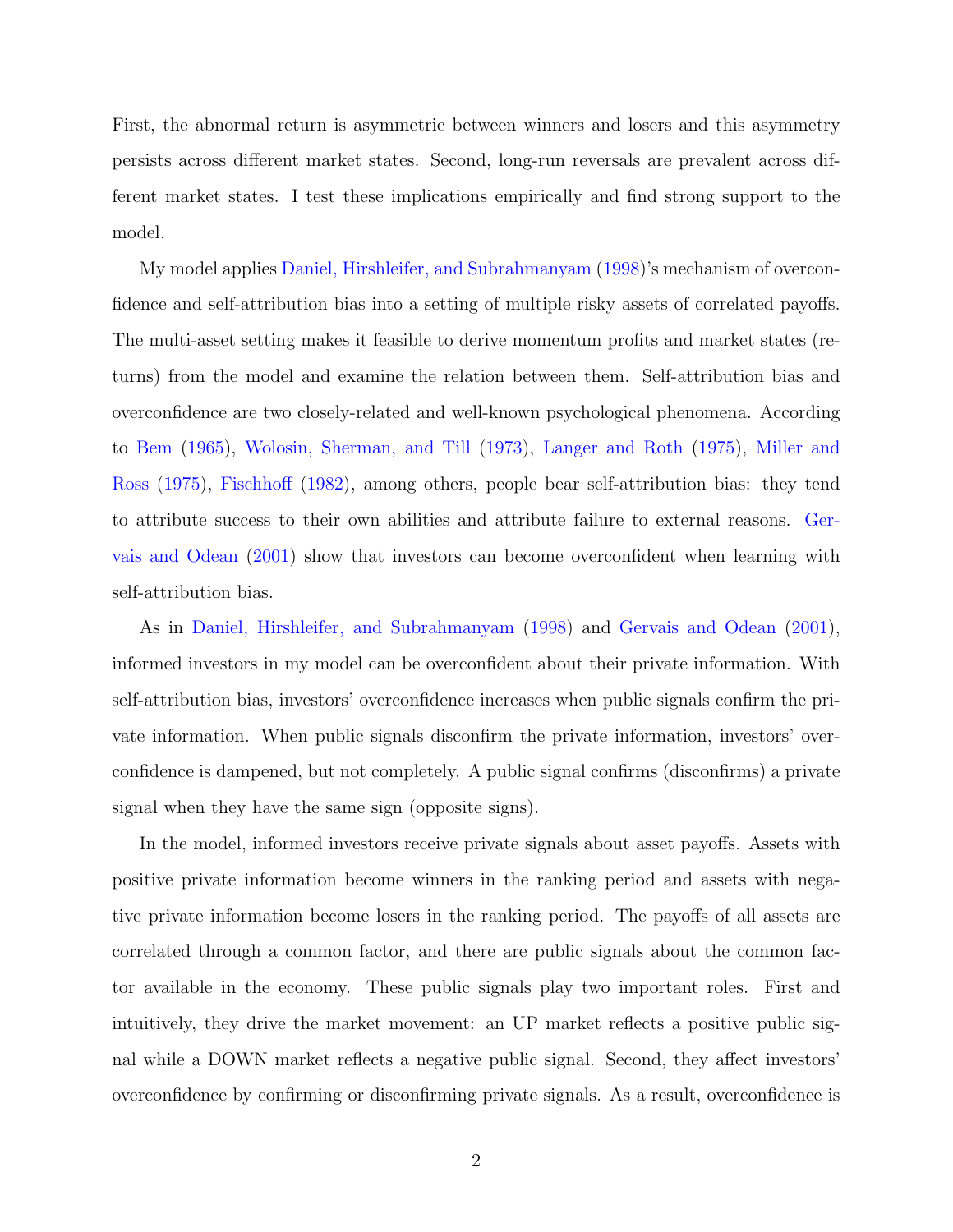correlated with market states, which leads to the relation between momentum profits and market states.

The model's mechanism can be understood as follows. Under UP/UP states, since the first positive public signal confirms positive private information and disconfirms negative private information, investors become overconfident about winners and are not overconfident about losers. The second positive public signal further increases overconfidence about winners but does not change confidence about losers. As a result, the abnormal return of winners is positive while that of losers is zero, and the momentum profit is positive and comes mainly from the winner side. Under UP/DOWN states, the second negative public signal reduces overconfidence about winners by disconfirming positive private information, and generates overconfidence about losers by confirming negative private information. As a result, the abnormal returns of both winners and losers are negative and the momentum profit is ambiguous.

Under DOWN/DOWN states, since the first negative public signal confirms negative private information and disconfirms positive private information, investors become overconfident about losers and are not overconfident about winners. The second negative public signal further increases overconfidence about losers but does not change confidence about winners. As a result, the abnormal return of losers is negative while that of winners is zero, and the momentum profit is positive and comes mainly from the loser side. Under DOWN/UP states, the second positive public signal reduces overconfidence about losers by disconfirming negative private information, and generates overconfidence about winners by confirming positive private information. As a result, the abnormal returns of both winners and losers are positive and the momentum profit is ambiguous.

The model also predicts that long-run reversals are prevalent under different market states. The intuition is straightforward: there is earlier overconfidence for either winners or losers or both, under all four market states. Pricing errors from earlier overconfidence are always corrected in the long run, which leads to long-run reversals.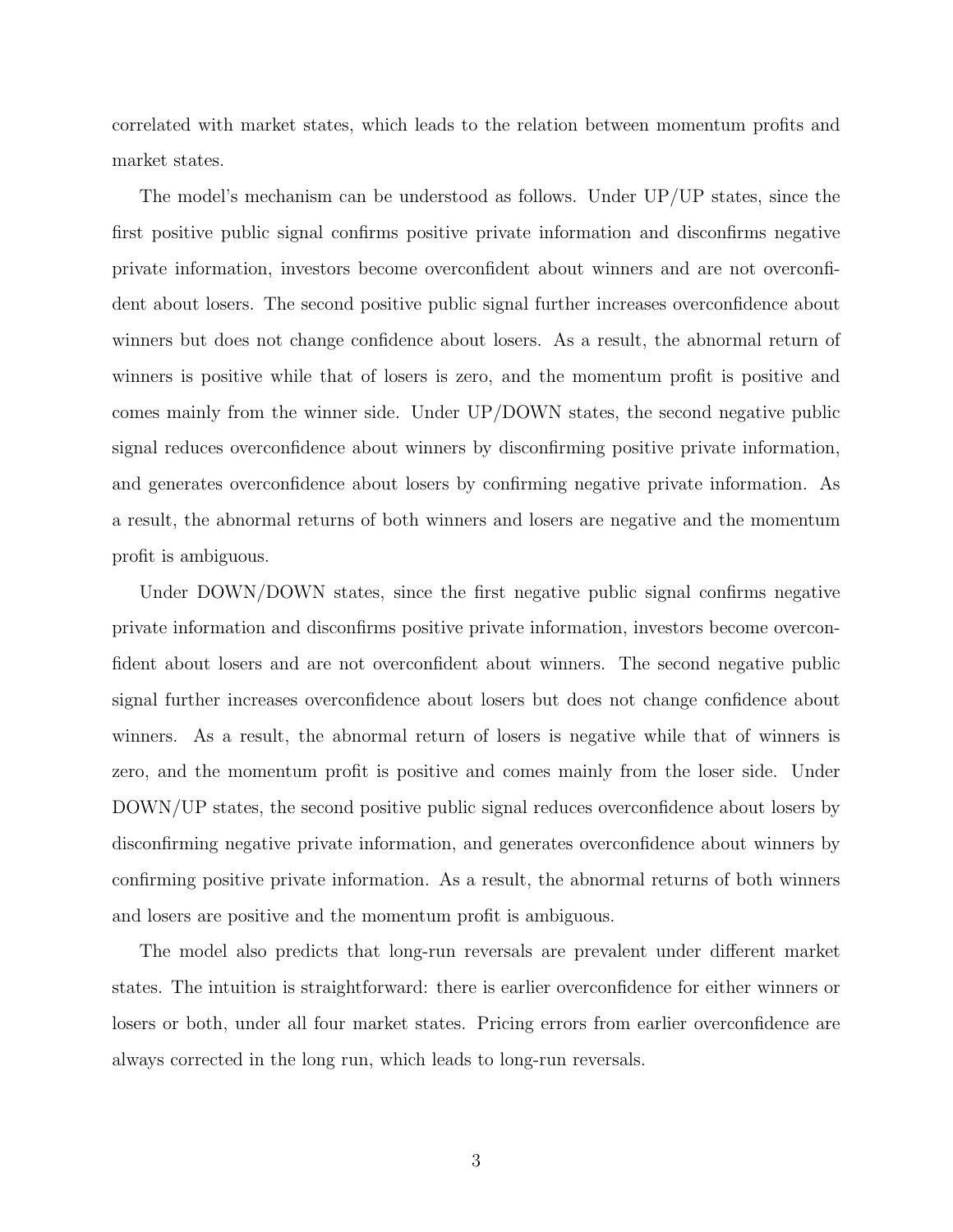Taken together, the model generates the following predictions about returns on the momentum portfolio: (1) under  $UP/UP$  and DOWN/DOWN market states, momentum abnormal returns are positive; under UP/DOWN and DOWN/UP market states, momentum abnormal returns are ambiguous; (2) under all four market states, long-run abnormal returns of a momentum portfolio are negative. The asymmetry between winners and losers translates to a distinctive set of predictions regarding asymmetric return behaviors between winners and losers in the short run: (3a) under UP/UP market states, abnormal returns are positive for winners and zero for losers; (3b) under DOWN/DOWN market states, abnormal returns are negative for losers and zero for winners; (3c) under UP/DOWN market states, abnormal returns are negative for both winners and losers; (3d) under DOWN/UP market states, abnormal returns are positive for both winners and losers.

As argued by [Grundy and Martin](#page-47-5) [\(2001\)](#page-47-5) and [Daniel and Moskowitz](#page-46-1) [\(2013\)](#page-46-1), time-varying risk (market beta) also contributes to the relation between market states and momentum profits. Hence, it is necessary to adjust for time-varying risk to test the model's implications. The literature has cautioned about potential underconditioning and overconditioning biases in estimating momentum alpha when researchers use an inappropriate proxy for conditional beta under the conditional CAPM. To mitigate these two biases, I employ the instrumentalvariables-based (IV-based) conditional CAPM (CCAPM) framework proposed in [Boguth,](#page-46-5) [Carlson, Fisher, and Simutin](#page-46-5) [\(2011\)](#page-46-5), and use profits adjusted by this model (referred to as CCAPM-adjusted profits throughout) as the main evidence to test the model.

The model's predictions find strong support in the data. From January 1929 to December 2010, the mean monthly CCAPM-adjusted momentum profit is 1.32%, 1.71%, 1.21%, and −0.97%, under UP/UP, DOWN/DOWN, UP/DOWN, and DOWN/UP states, respectively, consistent with prediction  $(1)$ .<sup>[2](#page-4-0)</sup> Supporting prediction  $(2)$ , the mean monthly CCAPMadjusted long-run return of the momentum portfolio is uniformly negative under all four

<span id="page-4-0"></span><sup>&</sup>lt;sup>2</sup>As a comparison, the mean monthly raw momentum profit is  $1.37\%$ ,  $5.38\%$ ,  $1.07\%$ , and  $-4.84\%$ , under UP/UP, DOWN/DOWN, UP/DOWN, and DOWN/UP states, respectively. Consistent with [Daniel and](#page-46-1) [Moskowitz](#page-46-1) [\(2013\)](#page-46-1), I also find that time-varying risk contributes to the negative momentum profit under DOWN/UP states significantly.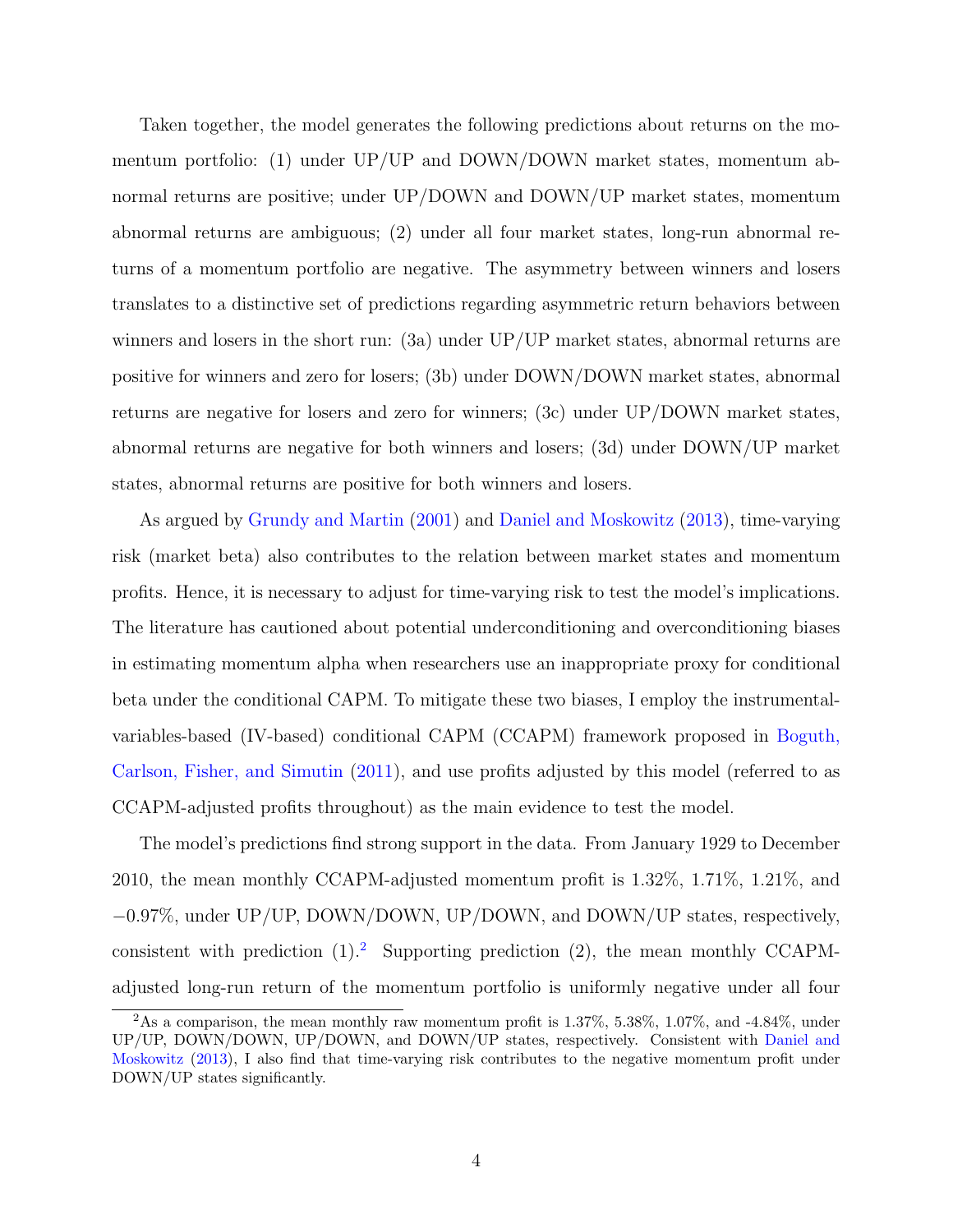market states. It is  $-0.41\%$ ,  $-0.86\%$ ,  $-0.48\%$ , and  $-0.50\%$  under UP/UP, DOWN/DOWN, UP/DOWN, and DOWN/UP states, respectively.

As for the asymmetry between winners and losers, the results of CCAPM-adjusted winner and loser returns are largely consistent with prediction  $(3)$ . Under UP/UP states, the mean monthly CCAPM-adjusted return for winners is 1.31%, while that for losers is −0.01%. Under DOWN/DOWN states, the mean monthly CCAPM-adjusted return for winners is 0.41%, while that for losers is  $-1.31\%$ . Under UP/DOWN states, the mean monthly CCAPMadjusted return for winners is −0.05%, while that for losers is −1.26%. Under DOWN/UP states, the mean monthly CCAPM-adjusted return for winners is 0.92% while that for losers is 1.89%. A calibration exercise shows that the model can match empirical patterns of abnormal returns of winners and losers across different market states, with reasonable parameters.

As illustrated by the calibration exercise, the model also offers an explanation to the difference in momentum profits between UP/DOWN and DOWN/UP states, i.e. the positive momentum profit under UP/DOWN states and the negative momentum profit under DOWN/UP states. The intuition is as follows. Numerous studies including [Daniel, Hirsh](#page-46-3)[leifer, and Subrahmanyam](#page-46-3) [\(1998,](#page-46-3) [2001\)](#page-46-6) and [Zhang](#page-48-3) [\(2006\)](#page-48-3) show that overconfidence is more amplified when information uncertainty is higher. Since stock market volatility is higher in a DOWN market than in an UP market, we expect that overconfidence is more amplified in a DOWN market than in an UP market. Under UP/DOWN states, the amplifying effect of information uncertainty increases confidence over the holding period. This offsets confidence decrease for winners and strengthens confidence increase for losers, and as a result the momentum profit is positive. Under DOWN/UP states, the amplifying effect of information uncertainty decreases confidence over the holding period. This strengthens confidence decrease for losers and offsets confidence increase for winners, and as a result the momentum profit is negative.

This paper contributes to the literature along several dimensions. First, the paper contributes to the literature on market states and momentum and more broadly to the vast literature on momentum. To the best of my knowledge, my model is the first to formally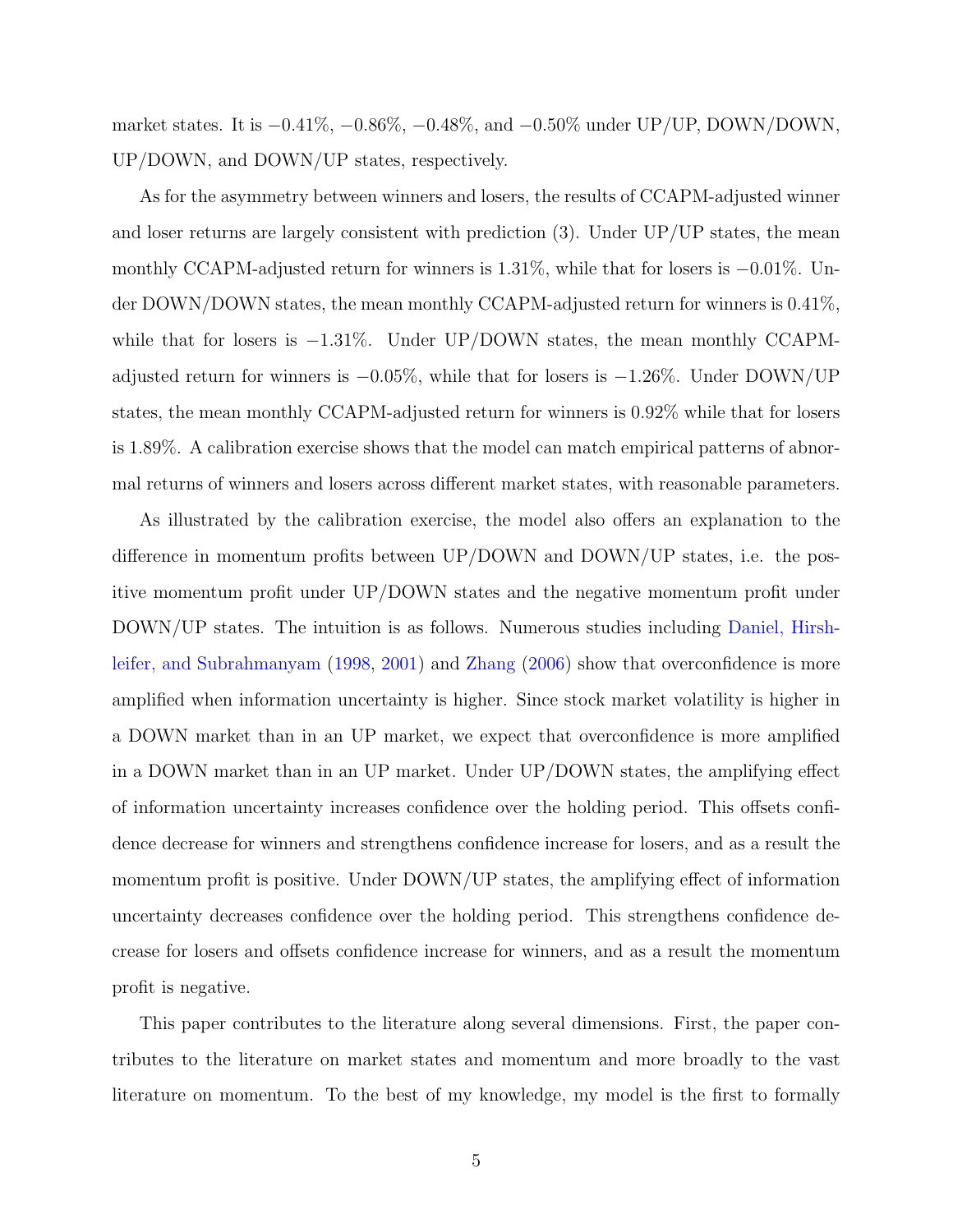connect market states and momentum profits, and is able to explain a broad set of empirical patterns. The paper is also the first to uncover the asymmetry between winners and losers across different market states, both theoretically and empirically.

This paper also unifies three return patterns of momentum portfolios, i.e. momentum, negative momentum profits under certain market states (referred to as "momentum crashes" by [Daniel and Moskowitz](#page-46-1) [2013\)](#page-46-1), and long-run reversals. It shows that these patterns can arise from a uniform driving force, time-varying overconfidence. Intuitively, increases in confidence in the short run lead to momentum and decreases in confidence in the short run lead to negative momentum profits; the eventual correction of earlier overconfidence gives rise to long-run reversals. To this end, this paper goes along the direction of [Barberis,](#page-46-7) [Shleifer, and Vishny](#page-46-7) [\(1998\)](#page-46-7), [Daniel, Hirshleifer, and Subrahmanyam](#page-46-3) [\(1998\)](#page-46-3), and [Hong and](#page-47-1) [Stein](#page-47-1) [\(1999\)](#page-47-1), of explaining anomalous patterns in financial markets in a unified way, with a small number of well-documented behavioral features.

This paper also reconciles a seeming inconsistency within the overreaction framework. [Cooper, Gutierrez, and Hameed](#page-46-0) [\(2004\)](#page-46-0) document that after past DOWN market states, longrun reversals exist despite negative (although insignificant) short-run momentum profits. This pattern has been interpreted as inconsistent with two overreaction models[—Daniel,](#page-46-3) [Hirshleifer, and Subrahmanyam](#page-46-3) [\(1998\)](#page-46-3) and [Hong and Stein](#page-47-1) [\(1999\)](#page-47-1)—because if long-run reversals are the outcome of a correction of earlier overreaction, then one might expect to always observe long-run reversals and short-run momentum together. My model shows that this is not necessarily the case. When there is overconfidence (and overreaction) prior to the short-run holding period and this overconfidence gets corrected gradually over the short-run and long-run holding periods, we would observe both negative momentum profits and longrun reversals. Hence, the pattern documented by [Cooper, Gutierrez, and Hameed](#page-46-0) [\(2004\)](#page-46-0) is not inconsistent with an overreaction/overconfidence model. In fact, my model predicts, and subsequent empirical analysis confirms, that under DU market states, long-run reversals follow significant negative momentum profits.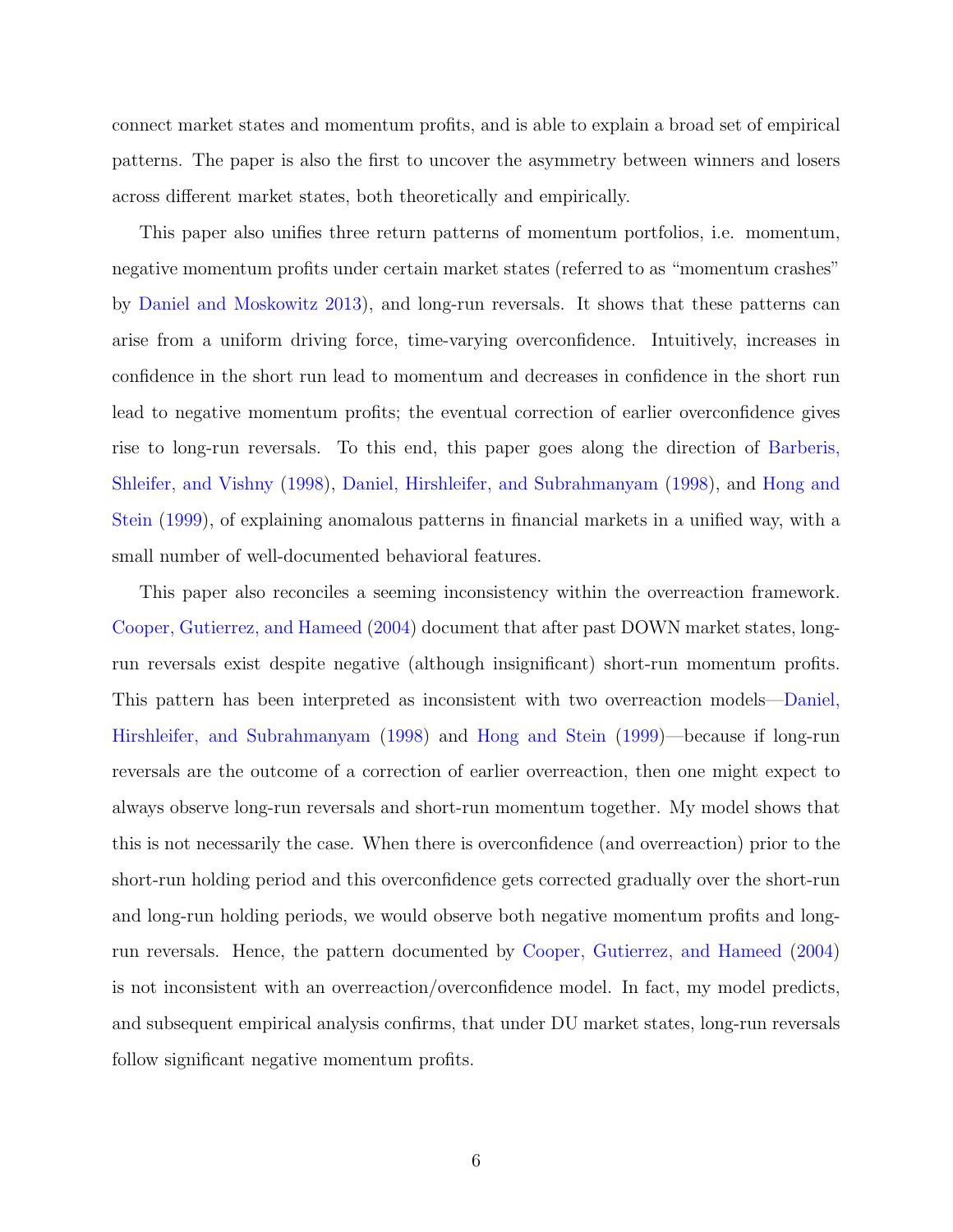The remainder of this paper is organized as follows. Section [2](#page-7-0) presents the model. Section [3](#page-23-0) derives testable hypotheses from the model. Section [4](#page-23-1) carries out empirical analysis to test these hypotheses. Section [5](#page-33-0) presents a calibration exercise and further discussion. Section [6](#page-36-0) concludes.

# <span id="page-7-0"></span>2 The Model

### 2.1 Setup

The model applies [Daniel, Hirshleifer, and Subrahmanyam](#page-46-3) [\(1998\)](#page-46-3)'s mechanism of overconfidence into a setting of multiple risky assets with correlated payoffs. This extension makes it feasible to derive market states and momentum profits from the model, and also captures the fact that asset payoffs depend on both common and firm-specific factors.

The following ingredients are borrowed from [Daniel, Hirshleifer, and Subrahmanyam](#page-46-3) [\(1998\)](#page-46-3). First, there are four dates:  $t = 0, 1, 2, 3$ . There is a risk-free asset, and the risk-free rate is zero. Second, there are two groups of investors, the informed denoted by  $I$ , and the uninformed denoted by  $U$ . The informed are risk neutral and receive private signals; the uninformed are risk averse and do not receive private signals. Third, private signals arrive at  $t = 1$  and informed investors determine their confidence about private signals through self-attribution bias. Informed investors' confidence changes from  $t = 1$  to  $t = 2$ , as public signals confirm or disconfirm private signals. Informed investors are rational about public signals that are received by all investors. Conclusive public information arrives at  $t = 3$  and resolves uncertainty.

Unlike [Daniel, Hirshleifer, and Subrahmanyam](#page-46-3)  $(1998)$ , in my model, there are N risky assets indexed by  $i = 1, 2, ..., N$ . I consider the case where N is sufficiently large. Each risky asset *i* liquidates at  $t = 3$  and pays a dividend  $\theta_i$ .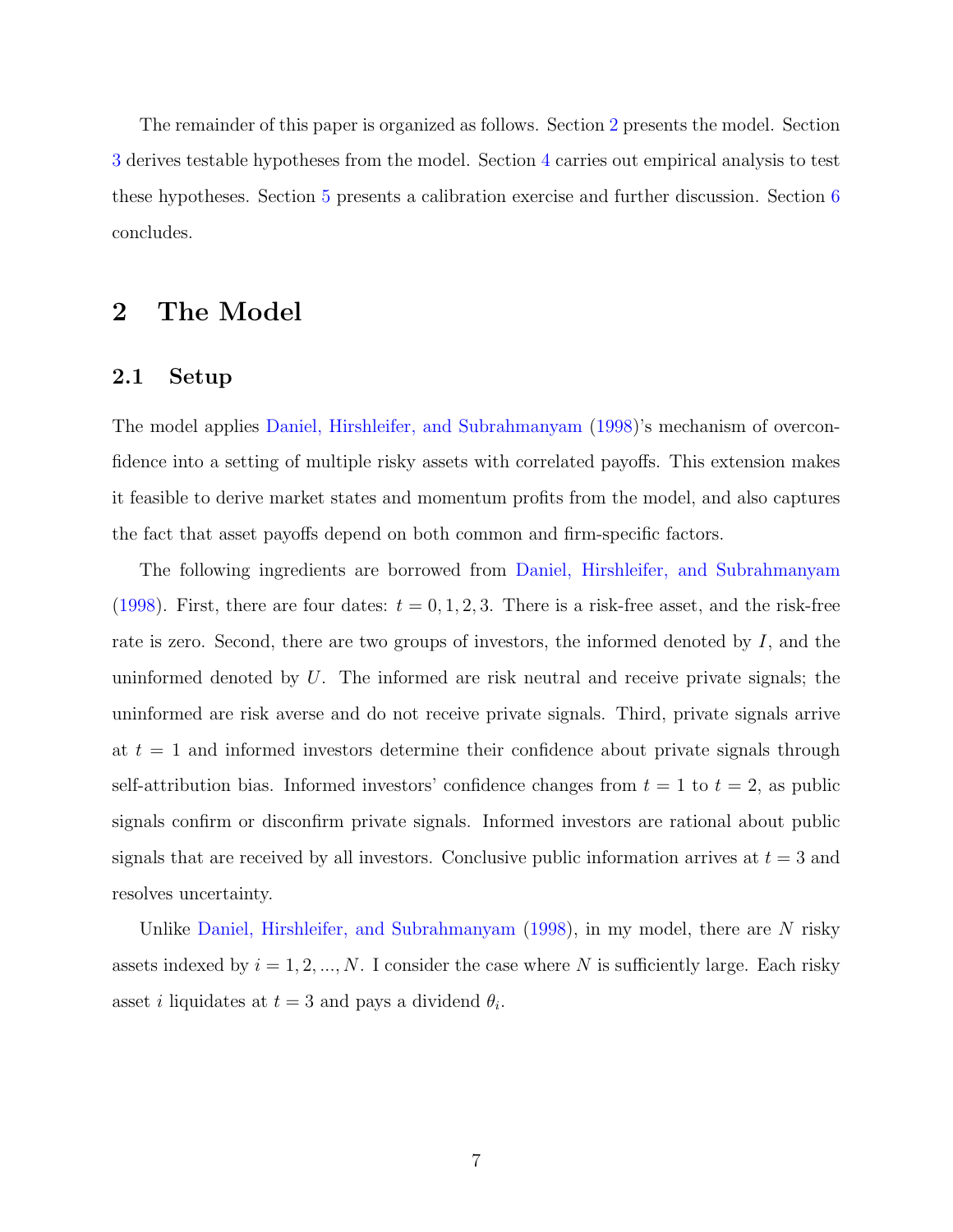The terminal payoff  $\theta_i$  of each asset i consists of a common factor and a firm-specific component:<sup>[3](#page-8-0)</sup>

$$
\theta_i = f + \eta_i, \ \forall i = 1, 2, ..., N,
$$
\n(1)

where f is the liquidation value of the common factor and is normally distributed: f  $\sim$  $\mathcal{N}(0, 2\sigma_f^2)$ ;  $\eta_i$  is the liquidation value of the firm-specific component and is i.i.d. and normally distributed:  $\eta_i \sim \mathcal{N}(0, \sigma_{\eta}^2)$ ; f and each  $\eta_i$  are independent.<sup>[4](#page-8-1)</sup> Containing f as a common component, the payoffs of any two assets i and j are correlated. The prior distribution of  $\theta_i$ is normal:  $\theta_i \sim \mathcal{N}(0, \sigma_\theta^2)$ , where  $\sigma_\theta^2 = \sigma_f^2 + \sigma_\eta^2$ . Without loss of generality, the mean of  $\theta_i$  is set to zero.<sup>[5](#page-8-2)</sup>

Due to risk neutrality of informed investors and a zero risk-free rate, asset prices are derived as conditional expectation of terminal asset payoffs, based on the beliefs of informed investors.

#### 2.2 Information Structure

At  $t = 1$ , there is a private signal  $s_i$  about each terminal payoff  $\theta_i$ :

$$
s_i = f + \eta_i + \epsilon_f + \epsilon_i, \ \forall i = 1, 2, ..., N,
$$
\n(2)

where  $\epsilon_f \sim \mathcal{N}(0, \sigma_{\epsilon f}^2)$  is a common noise and  $\epsilon_i \sim \mathcal{N}(0, \sigma_{\epsilon}^2)$  is a signal-specific noise.  $\epsilon_i$  is i.i.d. and is independent of f and  $\eta_i$ . In total, there are N signals  $s_{i=1,2,...,N}$ . Informed investors receive these N private signals. The existence of the common noise,  $\epsilon_f$ , prevents informed

<span id="page-8-0"></span><sup>&</sup>lt;sup>3</sup>For simplicity, I assume cash-flow betas of all N assets to be 1. I have verified that in a setting with cash-flow betas different across assets, i.e.  $\theta_i = \beta_i f + \eta_i$ ,  $\forall i = 1, 2, ..., N$ , where  $\beta_i > 0$ , similar results would be obtained.

<span id="page-8-1"></span><sup>&</sup>lt;sup>4</sup>Expressing the variance of f as  $2\sigma_f^2$  instead of  $\sigma_f^2$  is for notational convenience only, which will become clear shortly.

<span id="page-8-2"></span><sup>&</sup>lt;sup>5</sup>This is also consistent with [Daniel, Hirshleifer, and Subrahmanyam](#page-46-3) [\(1998\)](#page-46-3), where the terminal value  $\theta$ of the risky asset is normally distributed with mean zero.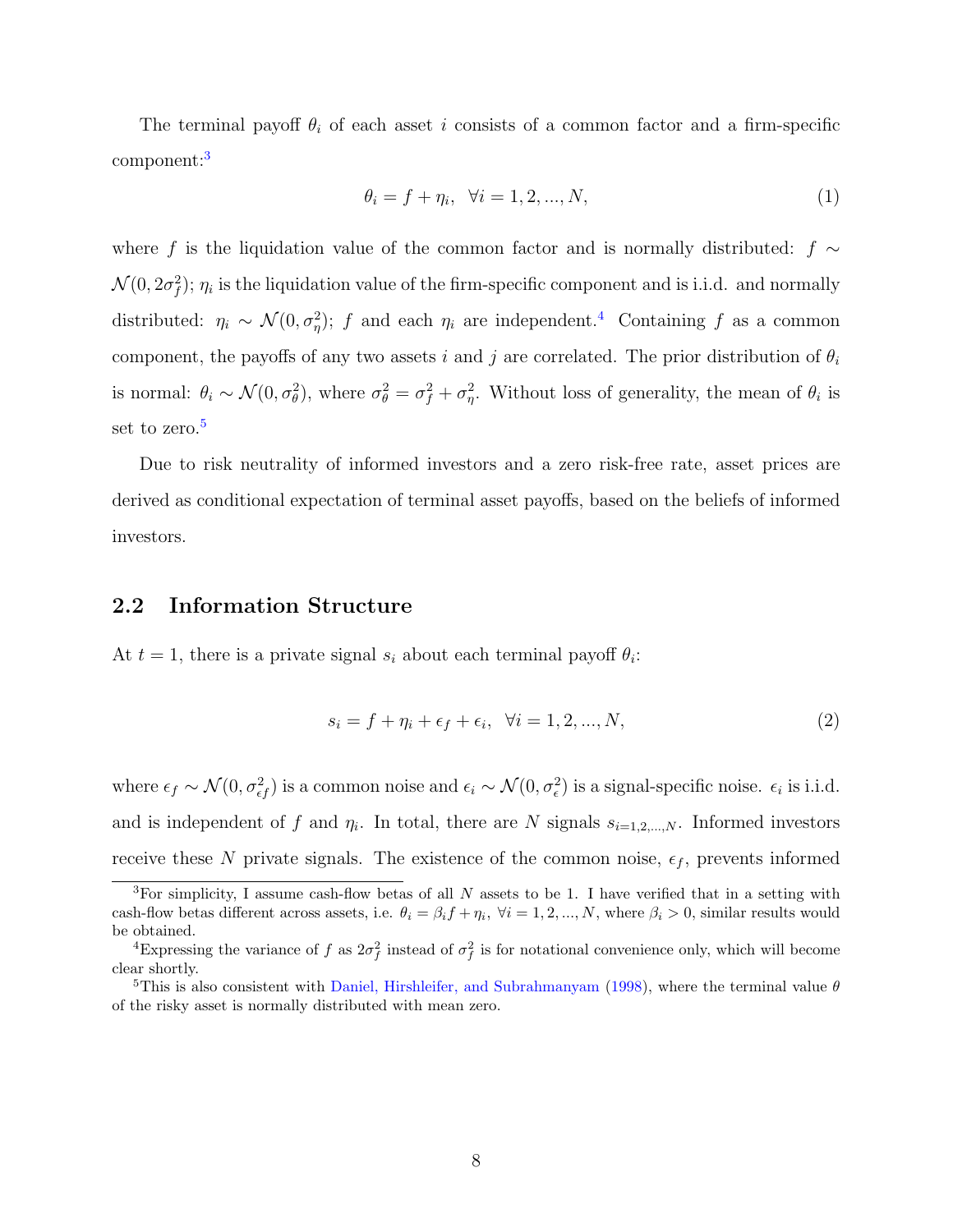investors from learning f perfectly when N goes to infinity.<sup>[6](#page-9-0)</sup> I define the average of the N private signals as:

$$
\bar{s} = \frac{1}{N} \sum_{i=1}^{N} s_i.
$$
\n
$$
(3)
$$

There are also public signals about the common factor  $f$ . These public signals are state variables in the model and play two roles. First, they affect confidence about private signals. Second, they drive returns of every asset and therefore drive market returns. Intuitively, we expect that market returns in different periods are driven by information about different components of f. Thus motivated, I decompose f into  $f = f_1 + f_2$ , where  $f_1$  and  $f_2$  are i.i.d. and follow  $f_1 \sim \mathcal{N}(0, \sigma_f^2)$  and  $f_2 \sim \mathcal{N}(0, \sigma_f^2)$ . One way to interpret  $f_1$  and  $f_2$  is that they are earnings generated by the common factor in period 1 ( $t = 0$  to  $t = 1$ ) and period 2 ( $t = 1$  to  $t = 2$ , respectively, and are distributed a date 3 when the asset is liquidated.

For simplicity and symmetry, I assume that there is a public signal at  $t = 1$  about  $f_1$ :

$$
s_{f,1} = f_1 + \xi_{f,1},\tag{4}
$$

where  $\xi_{f,1} \sim \mathcal{N}(0, \sigma_{\xi}^2)$  is the noise of  $s_{f,1}$ , and a public signal at  $t = 2$  about  $f_2$ :

$$
s_{f,2} = f_2 + \xi_{f,2},\tag{5}
$$

where  $\xi_{f,2} \sim \mathcal{N}(0, \sigma_{\xi}^2)$  is the noise of  $s_{f,2}$ .

### 2.3 Self-Attribution Bias and Asymmetric Overconfidence

As in [Daniel, Hirshleifer, and Subrahmanyam](#page-46-3) [\(1998\)](#page-46-3), I implement overconfidence as overestimation of the precision of private signals or, equivalently, underestimation of noise variances of private signals. Specifically, while the true variance of  $\epsilon_i$  is  $\sigma_{\epsilon}^2$ , investors perceive the variance of  $\epsilon_i$  as  $\sigma_{t,i}^2 \leq \sigma_{\epsilon}^2$  at  $t = 1$  and 2. Throughout, confidence about a private signal  $s_i$  at  $t = 1, 2$  is characterized by  $\sigma_{t,i}^2$ . A lower  $\sigma_{t,i}^2$  corresponds to a higher degree of overconfidence.

<span id="page-9-0"></span> ${}^{6}$ See a related discussion in [Hughes, Liu, and Liu](#page-47-6) [\(2007\)](#page-47-6).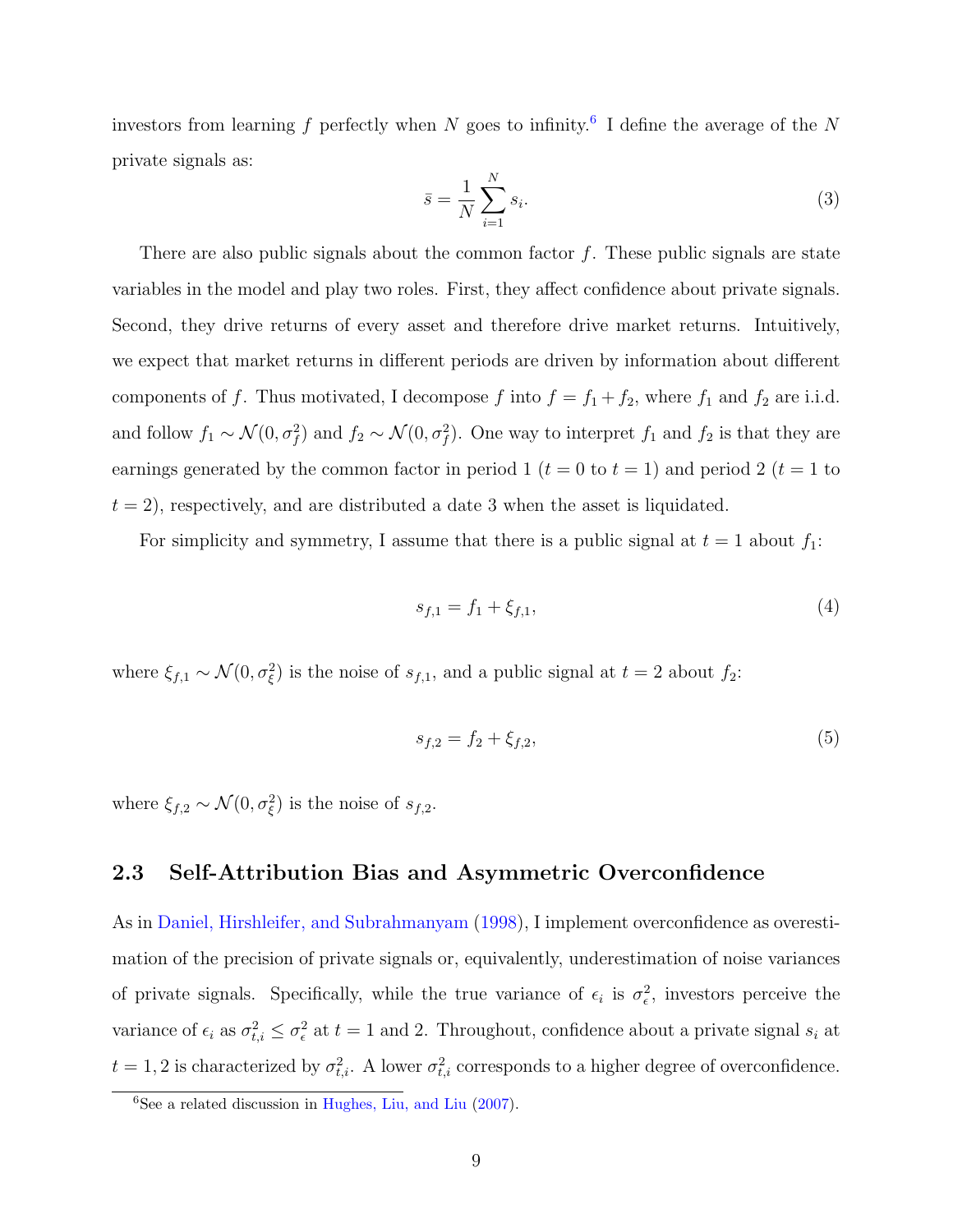With self-attribution bias, informed investors determine confidence about a private signal based on whether it is confirmed by public signals. When a public signal confirms the private signal, informed investors' confidence increases. When a public signal disconfirms the private signal, informed investors' confidence decreases, but to a smaller extent. For tractability, I implement the following intuitive belief updating rule:

<span id="page-10-0"></span>
$$
\sigma_{t,i}^2 = \min((k_+)^{n_+}(k_-)^{n_-}\sigma_{\epsilon}^2, \sigma_{\epsilon}^2), \quad t = 1, 2,
$$
\n(6)

where  $k_{+}$  < 1 is the degree to which confidence is increased by a confirming public signal,  $k_$  > 1 is the degree to which confidence is decreased by a disconfirming public signal,  $n_+$  is the number of times that  $s_i$  has been confirmed until t, and  $n_-\$  is the number of times that  $s_i$  has been disconfirmed until t. With self-attribution bias, the effect of a confirming public signal does not get offset completely by a disconfirming public signal. Accordingly, we have  $k_+k_- < 1$ . The minimum operator in Equation [\(6\)](#page-10-0) leads to  $\sigma_{t,i}^2 \leq \sigma_{\epsilon}^2$ , in accordance with my setting of overconfident investors.

From Equation [\(6\)](#page-10-0), when there have been no confirming public signals,  $\sigma_{t,i}^2 = \sigma_{\epsilon}^2$  and investors remain rational. This is consistent with the specification of self-attribution bias in [Gervais and Odean](#page-47-4) [\(2001\)](#page-47-4). Note that by setting  $k_{+} = k_{-} = 1$  in Equation [\(6\)](#page-10-0), the channel of self-attribution bias and overconfidence is turned off and we obtain the rational-expectations counterpart of the model.

Since all private signals are also about  $f_1$  and  $f_2$ , they can be confirmed or disconfirmed by public signals  $s_{f,1}$  and  $s_{f,2}$ . As in [Daniel, Hirshleifer, and Subrahmanyam](#page-46-3) [\(1998\)](#page-46-3), a public signal confirms a private signal  $s_i$  when they have the same sign and disconfirms  $s_i$  when they have different signs. Applying the updating rule in Equation  $(6)$  at  $t = 1$ , we can determine endogenously the confidence at  $t = 1$  as:

<span id="page-10-1"></span>
$$
\sigma_{1,i}^2 = \begin{cases} k_+ \sigma_\epsilon^2 < \sigma_\epsilon^2 \quad \text{if } sign(s_{f,1}) = sign(s_i) \\ \sigma_\epsilon^2 & \text{if } sign(s_{f,1}) \neq sign(s_i) \end{cases}, \quad \forall i = 1, 2, \dots, N. \tag{7}
$$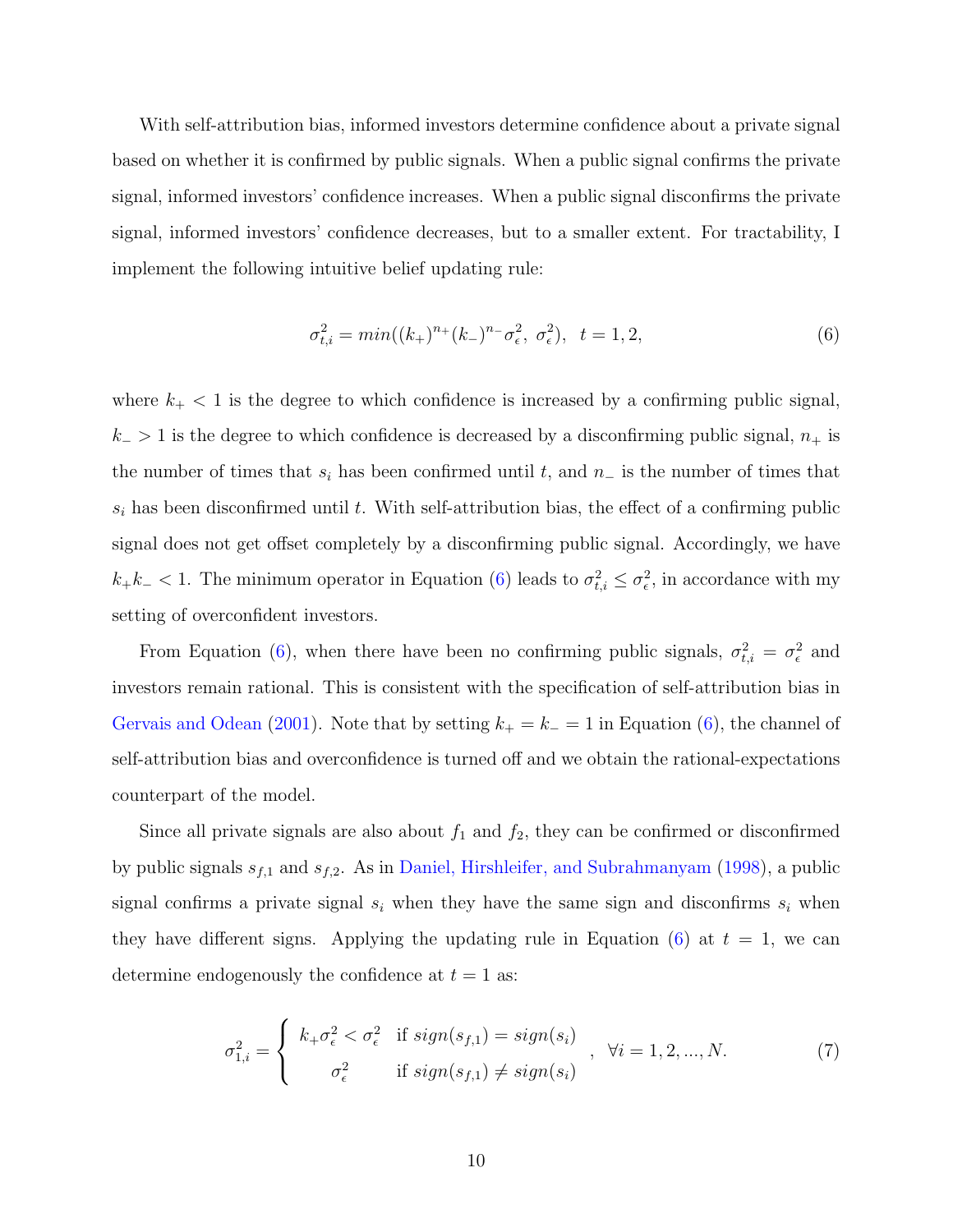Similarly, applying the updating rule in Equation  $(6)$  at  $t = 2$ , we can determine endogenously the confidence at  $t = 2$  as:

<span id="page-11-1"></span>
$$
\sigma_{2,i}^2 = \begin{cases}\nk_+^2 \sigma_{\epsilon}^2 < \sigma_{\epsilon}^2 \quad \text{if } sign(s_{f,1}) = sign(s_i) \quad \& sign(s_{f,2}) = sign(s_i) \\
k_+ k_- \sigma_{\epsilon}^2 < \sigma_{\epsilon}^2 \quad \text{if } sign(s_{f,1}) = sign(s_i) \quad \& sign(s_{f,2}) \neq sign(s_i) \\
k_+ k_- \sigma_{\epsilon}^2 < \sigma_{\epsilon}^2 \quad \text{if } sign(s_{f,1}) \neq sign(s_i) \quad \& sign(s_{f,2}) = sign(s_i) \\
\sigma_{\epsilon}^2 & \text{if } sign(s_{f,1}) \neq sign(s_i) \quad \& sign(s_{f,2}) \neq sign(s_i)\n\end{cases} \tag{8}
$$

As shown in Section [2.3.1,](#page-11-0) Equations [\(7\)](#page-10-1) and [\(8\)](#page-11-1) generate the asymmetric overconfidence between winners and losers, which is the key driving force of my model and is absent in [Daniel, Hirshleifer, and Subrahmanyam](#page-46-3) [\(1998\)](#page-46-3).

#### <span id="page-11-0"></span>2.3.1 Definition of Winners and Losers, and Asymmetric Overconfidence

Winners and losers are defined in this section.<sup>[7](#page-11-2)</sup> In accordance with empirical analysis, the number of winners and losers is the same and is denoted by  $N_{wl}$ . For a given  $f + \epsilon_f$ , the cross-sectional distribution of  $s_i$  is normal with mean  $f + \epsilon_f$  and variance  $\sigma_{\eta}^2 + \sigma_{\epsilon}^2$ . Figure [1](#page-53-0) illustrates this distribution for the case of a positive  $f + \epsilon_f$  (Panel A) and the case of a negative  $f + \epsilon_f$  (Panel B), respectively. Without loss of generality, I assume that the values of the N signals are ranked as  $s_1 < s_2 < s_3 < \ldots < s_{N-2} < s_{N-1} < s_N$ .

Intuitively, winners and losers should have  $s_i$  at the two ends of the cross-sectional distribution. I define  $N_{wl}$  as  $N_{wl} = min[N_p, N_n]$ , where  $N_p$  is the number of assets with positive  $s_i$  and  $N_n$  is the number of assets with negative  $s_i$ . Therefore,  $N_{wl}$  is the minimum of  $N_p$ and  $N_n$ .

I then define assets  $i = 1, 2, ..., N_{wl}$  as losers and assets  $i = N - N_{wl} + 1, N - N_{wl} + 2, ..., N_{wl}$ as winners. Throughout, I use w to denote a winner and l to denote a loser;  $i \in w$  indicates that asset i is a winner and  $i \in l$  indicates that asset i is a loser. The shaded areas in Figure

<span id="page-11-2"></span><sup>7</sup>As shown in Appendix B.1, in the model winners have higher ranking-period returns than losers, consistent with empirical convention.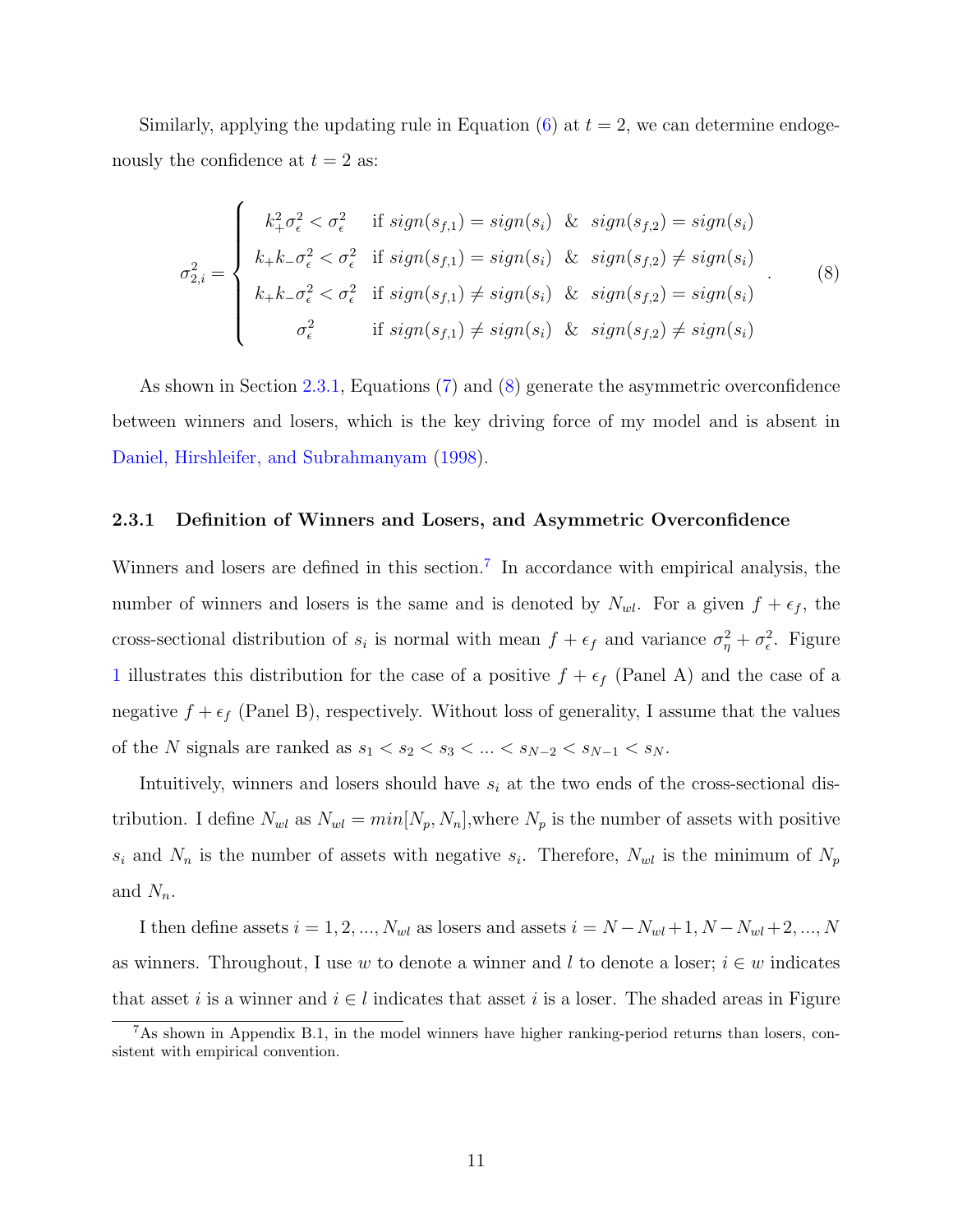[1](#page-53-0) illustrate the definition of winners and losers. When  $f + \epsilon_f$  is positive (Panel A),  $N_p > N_n$ and  $N_{wl} = N_n$ . When  $f + \epsilon_f$  is negative (Panel B),  $N_p < N_n$  and  $N_{wl} = N_p$ .

With this definition of winners and losers, we have:

$$
s_w > 0, \ s_l < 0,\tag{9}
$$

which states that winners have positive signals and losers have negative signals.

Since winners have positive signals and losers have negative signals, confidence is asym-metric between winners and losers, by Equations [\(7\)](#page-10-1) and [\(8\)](#page-11-1). For example, when  $s_{f,1}$  is positive, the perceived variance at  $t = 1$  is  $\kappa_+ \sigma_\epsilon^2$  for winners and  $\sigma_\epsilon^2$  for losers. In other words, a positive  $s_{f,1}$  confirms positive  $s_i$  and makes investors overconfident about winners; it simultaneously disconfirms negative  $s_i$  and keeps investors rational about losers.

### 2.4 Asset Prices and Returns

At  $t = 0$ , the price of risky asset i,  $P_{0,i}$ , is simply the prior mean of  $\theta_i$ :

$$
P_{0,i} = \mathbb{E}[\theta_i] = 0, \quad \forall i = 1, 2, ..., N.
$$
\n(10)

The price of asset i at  $t = 1$ ,  $P_{1,i}$ , is the conditional expectation of  $\theta_i$  at  $t = 1$ :

<span id="page-12-0"></span>
$$
P_{1,i} = \mathbb{E}_{C,1}[\theta_i|s_1, s_2, \dots, s_N, s_{f,1}], \quad \forall i = 1, 2, \dots, N,
$$
\n(11)

where  $\mathbb{E}_{C,1}$  denotes the expectation taken with the perceived variance in Equation [\(7\)](#page-10-1). The detailed formula of  $P_{1,i}$  is in Appendix A.1.

Similarly, the price of asset i at  $t = 2$ ,  $P_{2,i}$ , is the conditional expectation of  $\theta_i$  at  $t = 2$ :

<span id="page-12-1"></span>
$$
P_{2,i} = \mathbb{E}_{C,2}[\theta_i|s_1, s_2, \dots, s_N, s_{f,1}, s_{f,2}], \quad \forall i = 1, 2, \dots, N,
$$
\n(12)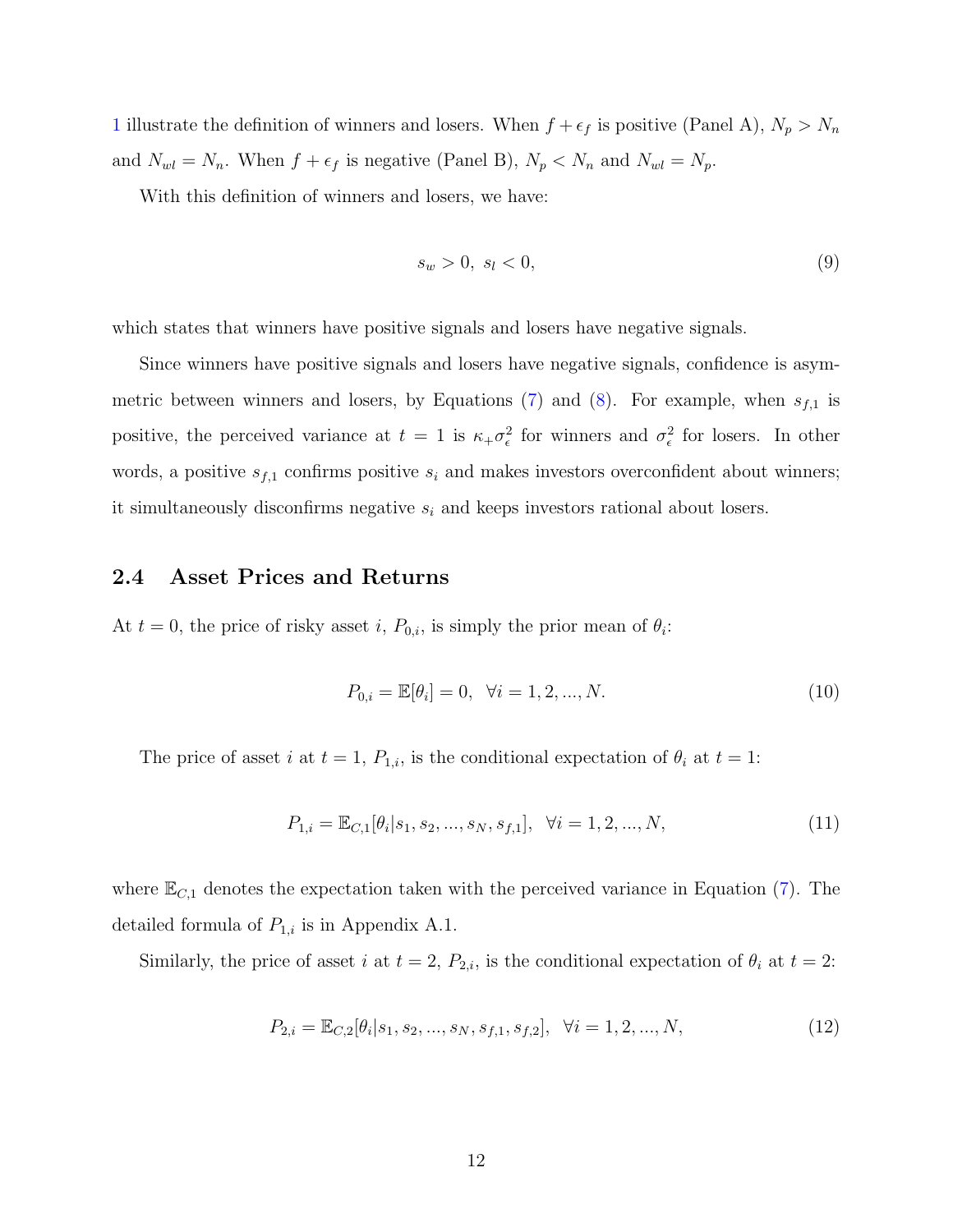where  $\mathbb{E}_{C,2}$  denotes the expectation taken with the perceived variance in Equation [\(8\)](#page-11-1). The detailed formula of  $P_{2,i}$  is in Appendix A.2.

At  $t = 3$ , there is conclusive public information about  $\theta_i$ . The price of asset i,  $P_{3,i}$ , is:

<span id="page-13-0"></span>
$$
P_{3,i} = \theta_i = f + \eta_i, \ \forall i = 1, 2, ..., N. \tag{13}
$$

For tractability, I analyze the case where the variance of the common noise,  $\sigma_{\epsilon f}^2$ , is sufficiently large. As shown in Appendices A.1 and A.2, the formulas of  $P_{1,i}$  and  $P_{2,i}$  can then be simplified as:

<span id="page-13-1"></span>
$$
P_{1,i} = \frac{\sigma_f^2}{\sigma_f^2 + \sigma_\xi^2} s_{f,1} + \frac{\sigma_\eta^2}{\sigma_\eta^2 + \sigma_{1,i}^2} (s_i - \bar{s}), \ \ \forall i = 1, 2, ..., N,
$$
\n(14)

and

$$
P_{2,i} = \frac{\sigma_f^2}{\sigma_f^2 + \sigma_\xi^2} (s_{f,1} + s_{f,2}) + \frac{\sigma_\eta^2}{\sigma_\eta^2 + \sigma_{2,i}^2} (s_i - \bar{s}), \ \ \forall i = 1, 2, ..., N. \tag{15}
$$

Equations [\(14\)](#page-13-0) and [\(15\)](#page-13-1) are intuitive. Prices contain two terms: the first term arises from price reaction to public signals, and the second term arises from price reaction to private signals. Since I do not model the cross-sectional difference in cash-flow betas, price reaction to public signals is the same across all N assets.

It is convenient to define returns as price changes, as in [Daniel, Hirshleifer, and Subrah](#page-46-3)[manyam](#page-46-3) [\(1998,](#page-46-3) [2001\)](#page-46-6) and [Easley and O'Hara](#page-46-8) [\(2004\)](#page-46-8). The time period  $t = 0$  to  $t = 1$  in the model corresponds to the ranking period of momentum strategies in empirical analysis during which winners and losers are identified. The ranking-period return is:

<span id="page-13-2"></span>
$$
\Delta P_{1,i} = P_{1,i} - P_{0,i}
$$
\n
$$
= \frac{\sigma_f^2}{\sigma_f^2 + \sigma_\xi^2} s_{f,1} + \frac{\sigma_\eta^2}{\sigma_\eta^2 + \sigma_{1,i}^2} (s_i - \bar{s}), \ \ \forall i = 1, 2, ..., N. \tag{16}
$$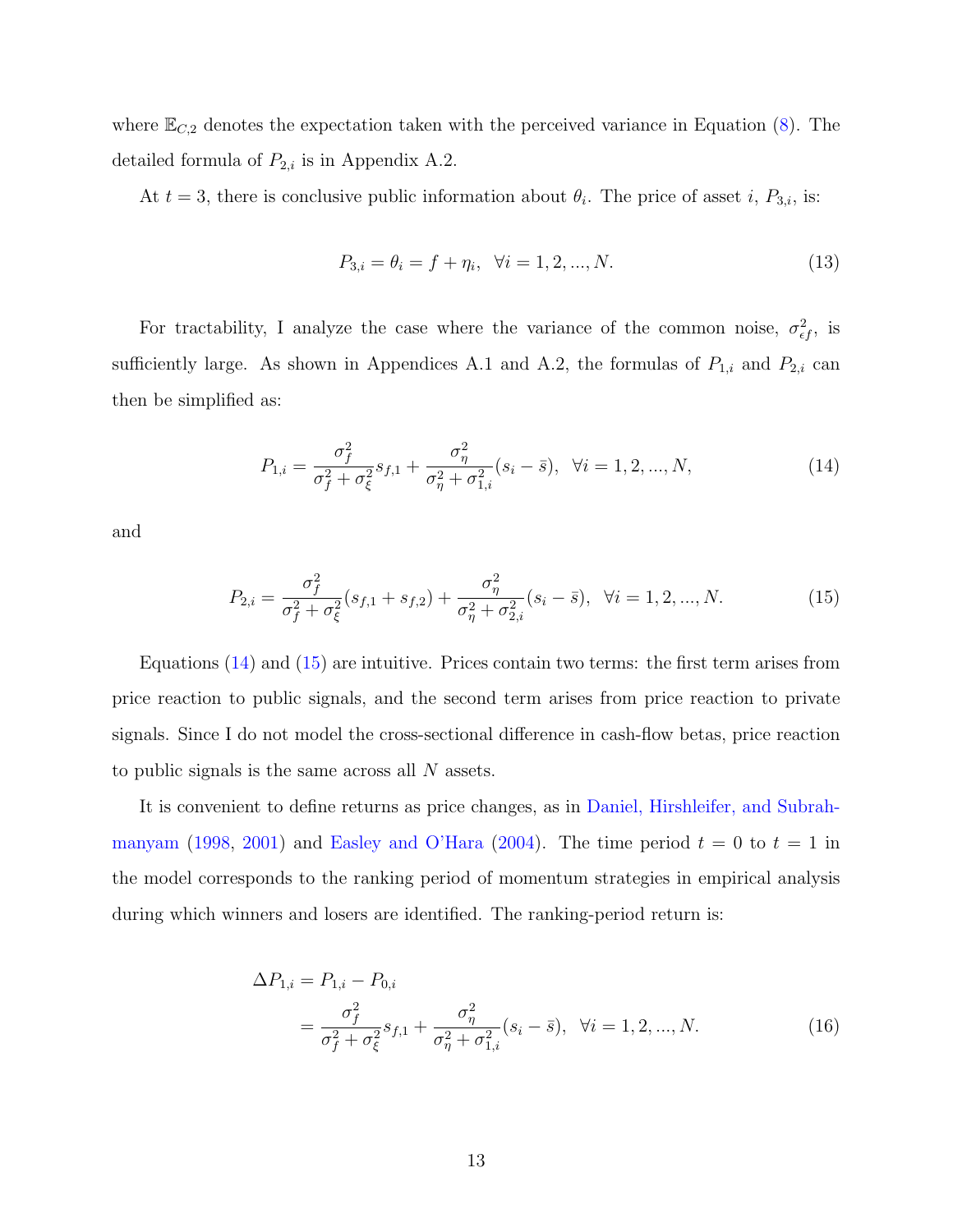The time period  $t = 1$  to  $t = 2$  corresponds to the short-run holding period in empirical analysis. The short-run return is:

$$
\Delta P_{2,i} = P_{2,i} - P_{1,i}
$$
\n
$$
= \frac{\sigma_f^2}{\sigma_f^2 + \sigma_\xi^2} s_{f,2} + \frac{\sigma_\eta^2 (\sigma_{1,i}^2 - \sigma_{2,i}^2)}{(\sigma_\eta^2 + \sigma_{1,i}^2)(\sigma_\eta^2 + \sigma_{2,i}^2)} (s_i - \bar{s}), \quad \forall i = 1, 2, ..., N. \tag{17}
$$

The time period  $t = 2$  to  $t = 3$  corresponds to the long-run holding period in empirical analysis. The long-run return is:

$$
\Delta P_{3,i} = P_{3,i} - P_{2,i}
$$
  
=  $f + \eta_i - \frac{\sigma_f^2}{\sigma_f^2 + \sigma_\xi^2} (s_{f,1} + s_{f,2}) - \frac{\sigma_\eta^2}{\sigma_\eta^2 + \sigma_{2,i}^2} (s_i - \bar{s}), \ \forall i = 1, 2, ..., N.$  (18)

### 2.5 Market States

The lagged market return  $MKT_1$  is defined as the (equally weighted) market return in the ranking period:

<span id="page-14-4"></span><span id="page-14-3"></span><span id="page-14-2"></span>
$$
MKT_1 = \frac{1}{N} \sum_{i} \Delta P_{1,i}.
$$
\n(19)

The contemporaneous market return  $MKT_2$  is defined as the market return in the short-run holding period:

<span id="page-14-5"></span><span id="page-14-1"></span>
$$
MKT_2 = \frac{1}{N} \sum_{i} \Delta P_{2,i}.
$$
\n(20)

Let  $\sigma_{1,w}^2$  and  $\sigma_{1,l}^2$  denote  $\sigma_{1,i}^2$  in Equation [\(7\)](#page-10-1) for winners and losers, respectively. Let  $\sigma_{2,w}^2$  and  $\sigma_{2,l}^2$  denote  $\sigma_{2,i}^2$  in Equation [\(8\)](#page-11-1) for winners and losers, respectively. Let  $A =$  $\frac{\sigma_\eta^2}{N_{wl}}\!\sum$ i∈w  $(s_i - \bar{s}) = -\frac{\sigma_{\eta}^2}{N_{wl}}\sum$ i∈l  $(s_i - \bar{s}) > 0.8$  $(s_i - \bar{s}) > 0.8$  We then have the following proposition.

Proposition 1. Lagged and contemporaneous market returns are given by:

$$
MKT_1 = \frac{\sigma_f^2}{\sigma_f^2 + \sigma_\xi^2} s_{f,1} + \frac{\sigma_{1,l}^2 - \sigma_{1,w}^2}{(\sigma_\eta^2 + \sigma_{1,w}^2)(\sigma_\eta^2 + \sigma_{1,l}^2)} \frac{N_{wl}}{N} A.
$$
 (21)

<span id="page-14-0"></span><sup>&</sup>lt;sup>8</sup>A is positive due to  $s_w > \bar{s} > s_l$ .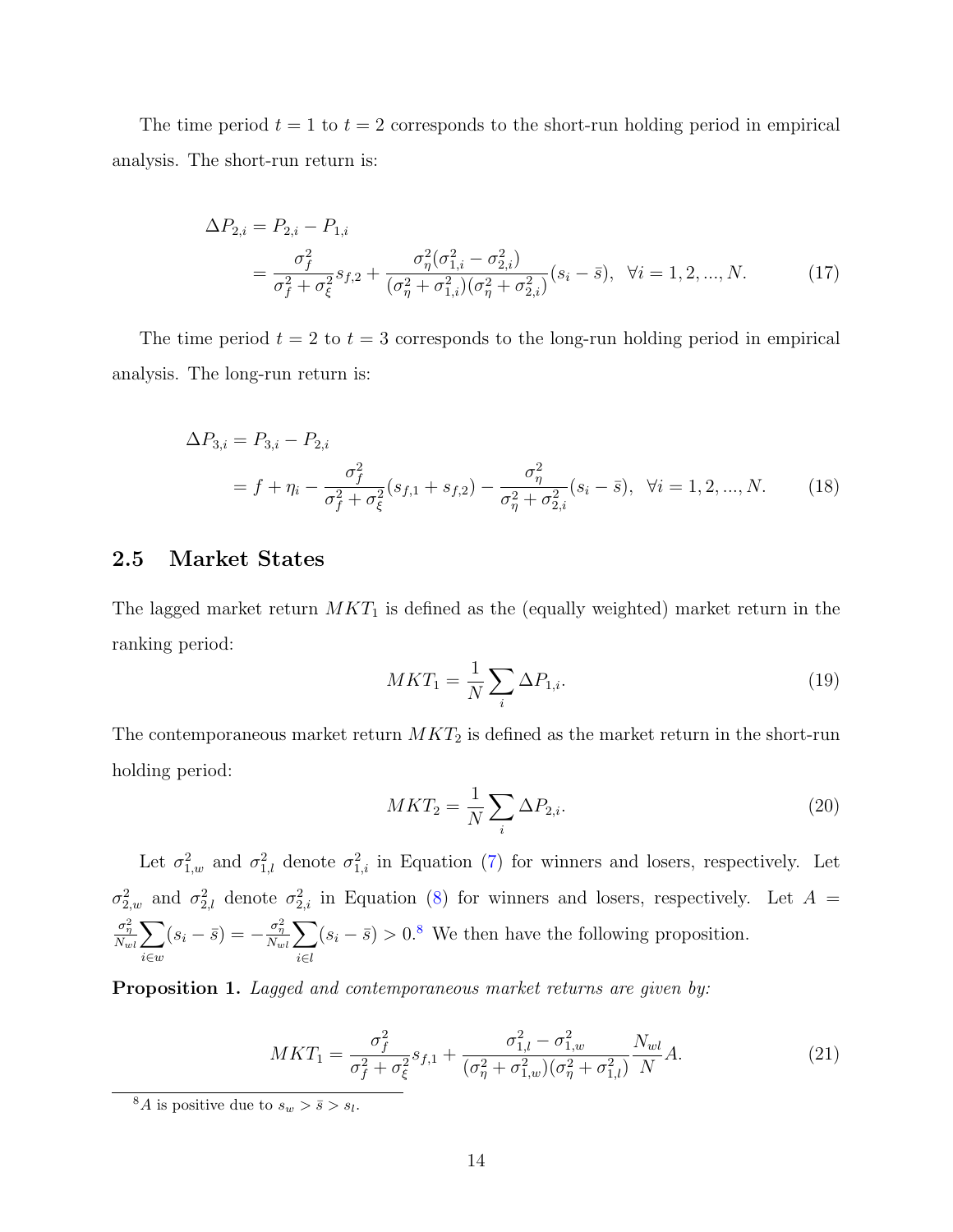and

<span id="page-15-0"></span>
$$
MKT_2 = \frac{\sigma_f^2}{\sigma_f^2 + \sigma_\xi^2} s_{f,2} + \left[ \frac{\sigma_{1,w}^2 - \sigma_{2,w}^2}{(\sigma_\eta^2 + \sigma_{1,w}^2)(\sigma_\eta^2 + \sigma_{2,w}^2)} - \frac{\sigma_{1,l}^2 - \sigma_{2,l}^2}{(\sigma_\eta^2 + \sigma_{1,l}^2)(\sigma_\eta^2 + \sigma_{2,l}^2)} \right] \frac{N_{wl}}{N} A. \tag{22}
$$

Proof: See Appendix B.2.

Intuitively, market returns contain two terms: the first term arises from price reaction to public signals, and the second term arises from the feedback effect of overconfidence. There are four cases of public signals:  $s_{f,1} > 0$  and  $s_{f,2} > 0$ ,  $s_{f,1} < 0$  and  $s_{f,2} < 0$ ,  $s_{f,1} > 0$  and  $s_{f,2}$  < 0, and  $s_{f,1}$  < 0 and  $s_{f,2}$  > 0, and market states are different across the four cases. It is straightforward to calculate  $\sigma_{1,w}^2$ ,  $\sigma_{2,w}^2$ , and  $\sigma_{2,w}^2$  in these four cases, and the results are shown in Table [1.](#page-49-0) Substituting these perceived variances into Equations [\(21\)](#page-14-1) and [\(22\)](#page-15-0) gives the market states in four cases. Throughout, I refer to a positive (negative) market return as an UP (a DOWN) market state. Recall that two parameters of self-attribution bias are  $k_{+}$  < 1 and  $k_{-}$  > 1 with  $k_{+}k_{-}$  < 1. Panels A to D of Figure [2](#page-54-0) illustrate the market price movement for the four cases of public signals below.

### **2.5.1** Case I:  $s_{f,1} > 0$  and  $s_{f,2} > 0$

In this case, two market returns are:

$$
MKT_1 = \frac{\sigma_f^2}{\sigma_f^2 + \sigma_\xi^2} s_{f,1} + (1 - k_+) \frac{\sigma_\epsilon^2}{(\sigma_\eta^2 + k_+ \sigma_\epsilon^2)(\sigma_\eta^2 + \sigma_\epsilon^2)} \frac{N_{wl}}{N} A > 0,
$$
 (23)

and

$$
MKT_2 = \frac{\sigma_f^2}{\sigma_f^2 + \sigma_\xi^2} s_{f,2} + k_+(1 - k_+) \frac{\sigma_\epsilon^2}{(\sigma_\eta^2 + k_+\sigma_\epsilon^2)(\sigma_\eta^2 + k_+^2\sigma_\epsilon^2)} \frac{N_{wl}}{N} A > 0. \tag{24}
$$

The lagged market return is positive due to the positive  $s_{f,1}$  and overconfidence about winners in the ranking period. The contemporaneous market return is positive due to the positive  $s_{f,2}$  and continuing overconfidence about winners in the short-run holding period. Market states are UP/UP in this case.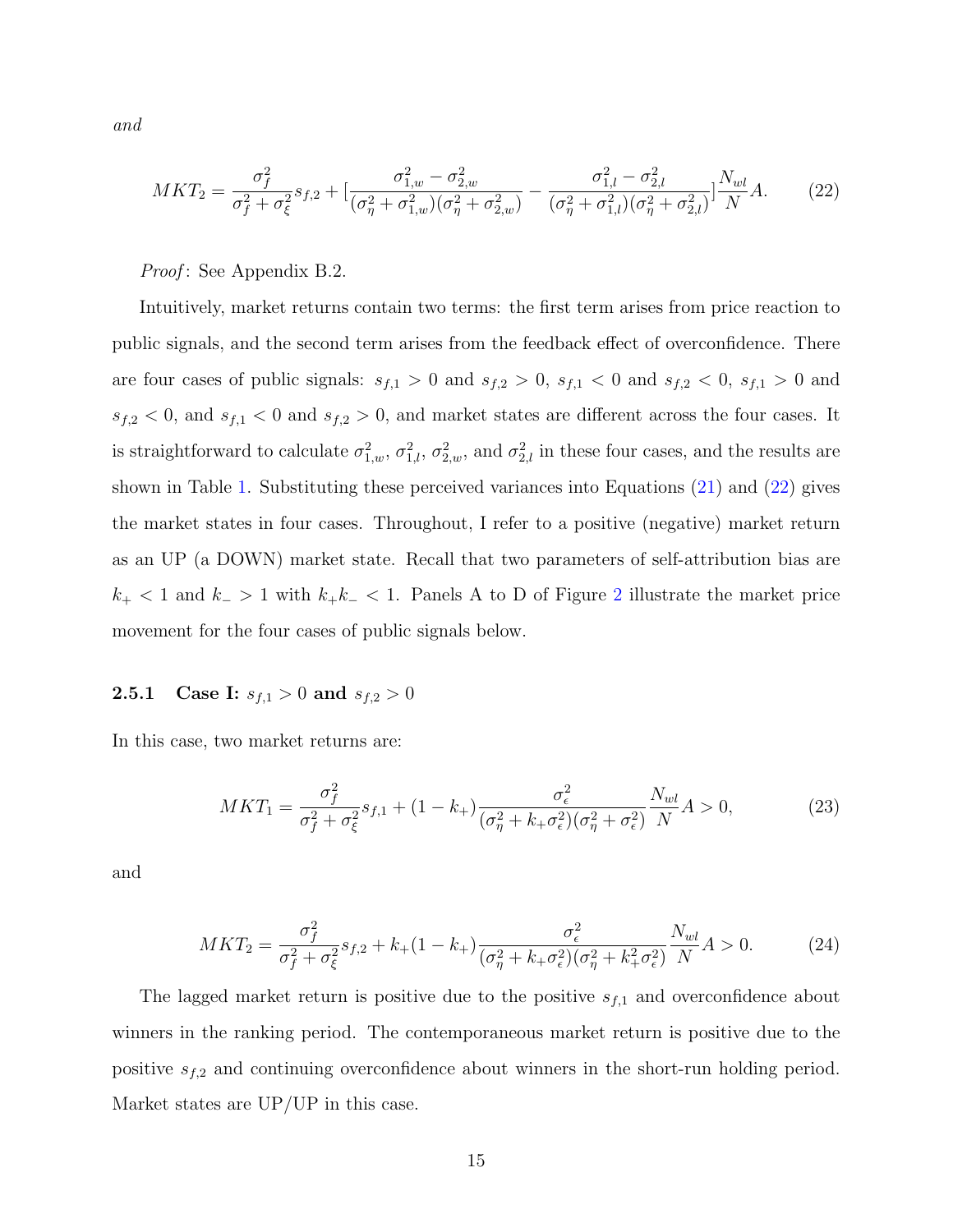## **2.5.2** Case II:  $s_{f,1} < 0$  and  $s_{f,2} < 0$

In this case, two market returns are:

$$
MKT_1 = \frac{\sigma_f^2}{\sigma_f^2 + \sigma_\xi^2} s_{f,1} - (1 - k_+) \frac{\sigma_\epsilon^2}{(\sigma_\eta^2 + k_+ \sigma_\epsilon^2)(\sigma_\eta^2 + \sigma_\epsilon^2)} \frac{N_{wl}}{N} A < 0,\tag{25}
$$

and

$$
MKT_2 = \frac{\sigma_f^2}{\sigma_f^2 + \sigma_\xi^2} s_{f,2} - k_+(1 - k_+) \frac{\sigma_\epsilon^2}{(\sigma_\eta^2 + k_+\sigma_\epsilon^2)(\sigma_\eta^2 + k_+^2\sigma_\epsilon^2)} \frac{N_{wl}}{N} A < 0. \tag{26}
$$

The lagged market return is negative due to the negative  $s_{f,1}$  and overconfidence about losers in the ranking period. The contemporaneous market return is negative due to the negative  $s_{f,2}$  and continuing overconfidence about losers in the short-run holding period. Market states are DOWN/DOWN in this case.

### **2.5.3** Case III:  $s_{f,1} > 0$  and  $s_{f,2} < 0$

In this case, two market returns are:

$$
MKT_1 = \frac{\sigma_f^2}{\sigma_f^2 + \sigma_\xi^2} s_{f,1} + (1 - k_+) \frac{\sigma_\epsilon^2}{(\sigma_\eta^2 + k_+ \sigma_\epsilon^2)(\sigma_\eta^2 + \sigma_\epsilon^2)} \frac{N_{wl}}{N} A > 0.
$$

$$
MKT_{2} = \frac{\sigma_{f}^{2}}{\sigma_{f}^{2} + \sigma_{\xi}^{2}} s_{f,2} + \left[ (k_{+} - k_{+}k_{-}) \frac{1}{\sigma_{\eta}^{2} + k_{+}\sigma_{\epsilon}^{2}} - (1 - k_{+}k_{-}) \frac{1}{\sigma_{\eta}^{2} + \sigma_{\epsilon}^{2}} \right] \frac{\sigma_{\epsilon}^{2}}{\sigma_{\eta}^{2} + k_{+}k_{-}\sigma_{\epsilon}^{2}} \frac{N_{wl}}{N} A < 0. \tag{27}
$$

The lagged market return is positive due to the positive  $s_{f,1}$  and overconfidence about winners in the ranking period. The contemporaneous market return is negative due to the negative  $s_{f,2}$  and decreasing overconfidence about winners and increasing overconfidence about losers in the short-run holding period. Market states are UP/DOWN in this case.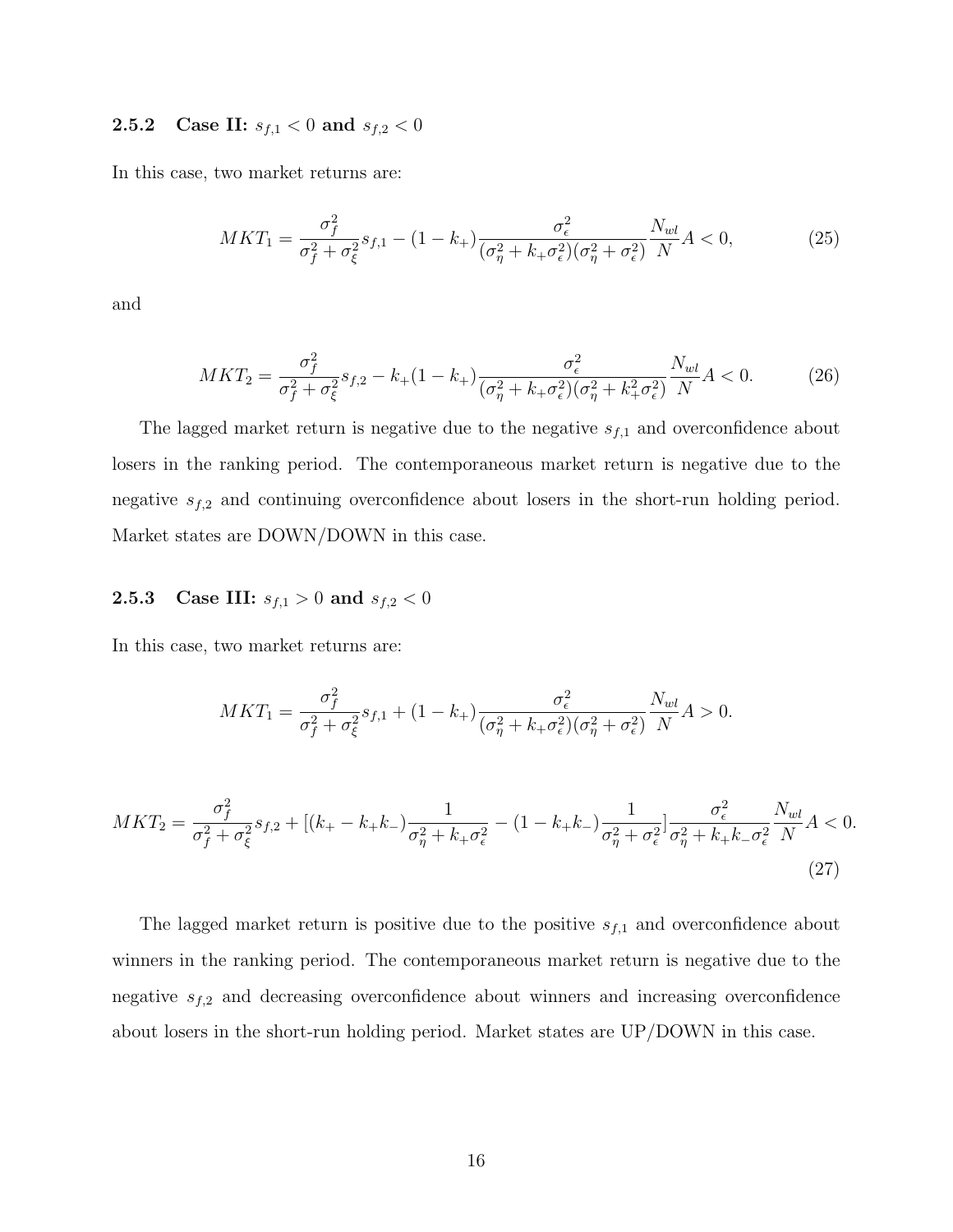#### **2.5.4** Case IV:  $s_{f,1} < 0$  and  $s_{f,2} > 0$

In this case, two market returns are:

$$
MKT_1 = \frac{\sigma_f^2}{\sigma_f^2 + \sigma_\xi^2} s_{f,1} - (1 - k_+) \frac{\sigma_\epsilon^2}{(\sigma_\eta^2 + k_+ \sigma_\epsilon^2)(\sigma_\eta^2 + \sigma_\epsilon^2)} \frac{N_{wl}}{N} A < 0.
$$

$$
MKT_{2} = \frac{\sigma_{f}^{2}}{\sigma_{f}^{2} + \sigma_{\xi}^{2}} s_{f,2} + [(1 - k_{+}k_{-})\frac{1}{\sigma_{\eta}^{2} + \sigma_{\epsilon}^{2}} - (k_{+} - k_{+}k_{-})\frac{1}{\sigma_{\eta}^{2} + k_{+}\sigma_{\epsilon}^{2}}] \frac{\sigma_{\epsilon}^{2}}{\sigma_{\eta}^{2} + k_{+}k_{-}\sigma_{\epsilon}^{2}} \frac{N_{wl}}{N} A > 0.
$$
\n(28)

The lagged market return is negative due to the negative  $s_{f,1}$  and overconfidence about losers in the ranking period. The contemporaneous market return is positive due to the positive  $s_{f,2}$  and decreasing overconfidence about losers and increasing overconfidence about winners in the short-run holding period. Market states are DOWN/UP in this case.

<span id="page-17-0"></span>The following proposition summarizes the four cases above.

Proposition 2. Public Signals and Market States. There are four cases of public signals:  $s_{f,1} > 0$  and  $s_{f,2} > 0$ ,  $s_{f,1} < 0$  and  $s_{f,2} < 0$ ,  $s_{f,1} > 0$  and  $s_{f,2} < 0$ , and  $s_{f,1} < 0$  and  $s_{f,2} > 0$ . There are four market states: UP/UP (UU), DOWN/DOWN (DD), UP/DOWN (UD), and DOWN/UP (DU). There is a one-to-one correspondence between the four cases of public signals and the four market states. Market states are UU in Case I, DD in Case II, UD in Case III, and DU in Case IV.

# 2.6 Abnormal Returns of the Winner, Loser, and Momentum Portfolios

Throughout, I refer to returns from the channel of self-attribution bias and overconfidence as abnormal returns. I use  $WIN, LOS,$  and  $MOM$  to denote abnormal returns of the winner,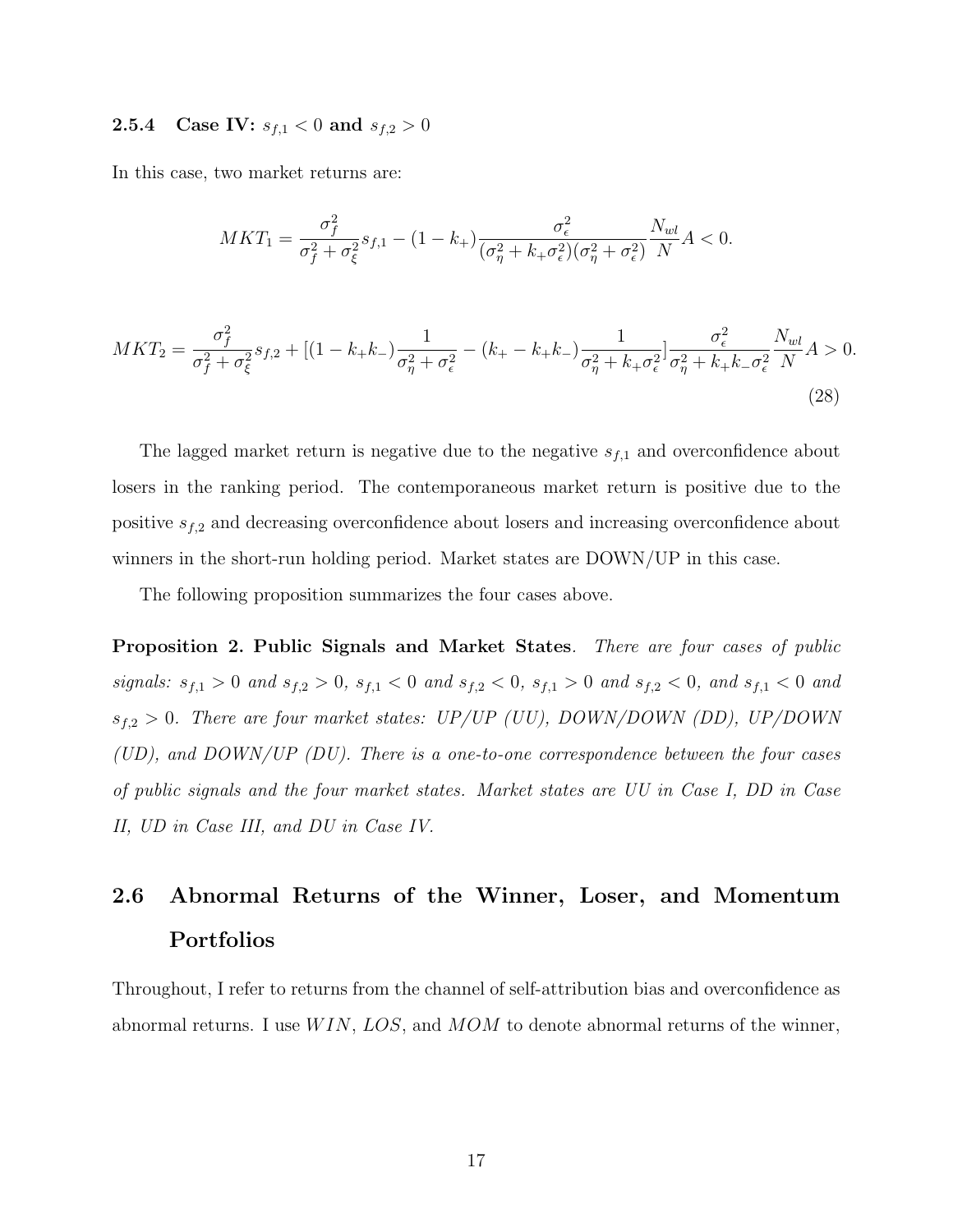loser, and momentum portfolios, respectively.  $WIN$  is given as the average abnormal return of winner stocks:

<span id="page-18-2"></span>
$$
WIN = \frac{1}{N_{wl}} \sum_{i \in w} (\Delta P_{2,i} - \Delta P_{2,i}^R), \tag{29}
$$

where  $\Delta P_{2,i}^R$  is the short-run return of asset i when investors are rational, i.e. setting  $\sigma_{1,i}^2 =$  $\sigma_{2,i}^2 = \sigma_{\epsilon}^2$  in Equation [\(17\)](#page-14-2).

Similarly,  $LOS$  is given as the average abnormal return of loser stocks:

<span id="page-18-3"></span>
$$
LOS = \frac{1}{N_{wl}} \sum_{i \in l} (\Delta P_{2,i} - \Delta P_{2,i}^R).
$$
\n(30)

The momentum portfolio is formed as buying winners and shorting losers, and accordingly MOM is:

$$
MOM = WIN - LOS.
$$
\n(31)

With  $A = \frac{\sigma_{\eta}^2}{N_{wl}} \sum$ i∈w  $(s_i - \bar{s}) = -\frac{\sigma_{\eta}^2}{N_{wl}}\sum$ i∈l  $(s_i - \bar{s}) > 0$  given earlier, the following proposition

results.

**Proposition 3.** Abnormal returns of the winner, loser, and momentum portfolios are given by:

<span id="page-18-0"></span>
$$
WIN = \frac{\sigma_{1,w}^2 - \sigma_{2,w}^2}{(\sigma_{\eta}^2 + \sigma_{1,w}^2)(\sigma_{\eta}^2 + \sigma_{2,w}^2)}A,
$$
\n(32)

$$
LOS = \frac{\sigma_{1,l}^2 - \sigma_{2,l}^2}{(\sigma_{\eta}^2 + \sigma_{1,l}^2)(\sigma_{\eta}^2 + \sigma_{2,l}^2)}A,
$$
\n(33)

and

<span id="page-18-1"></span>
$$
MOM = \frac{\sigma_{1,w}^2 - \sigma_{2,w}^2}{(\sigma_{\eta}^2 + \sigma_{1,w}^2)(\sigma_{\eta}^2 + \sigma_{2,w}^2)} A - \frac{\sigma_{1,l}^2 - \sigma_{2,l}^2}{(\sigma_{\eta}^2 + \sigma_{1,l}^2)(\sigma_{\eta}^2 + \sigma_{2,l}^2)} A.
$$
(34)

*Proof*: See Appendix B.3.

Intuitively, abnormal returns depend on two terms characterizing time-varying confidence for winners and losers:  $\sigma_{1,w}^2 - \sigma_{2,w}^2$  and  $\sigma_{1,l}^2 - \sigma_{2,l}^2$ . I then write the following corollary.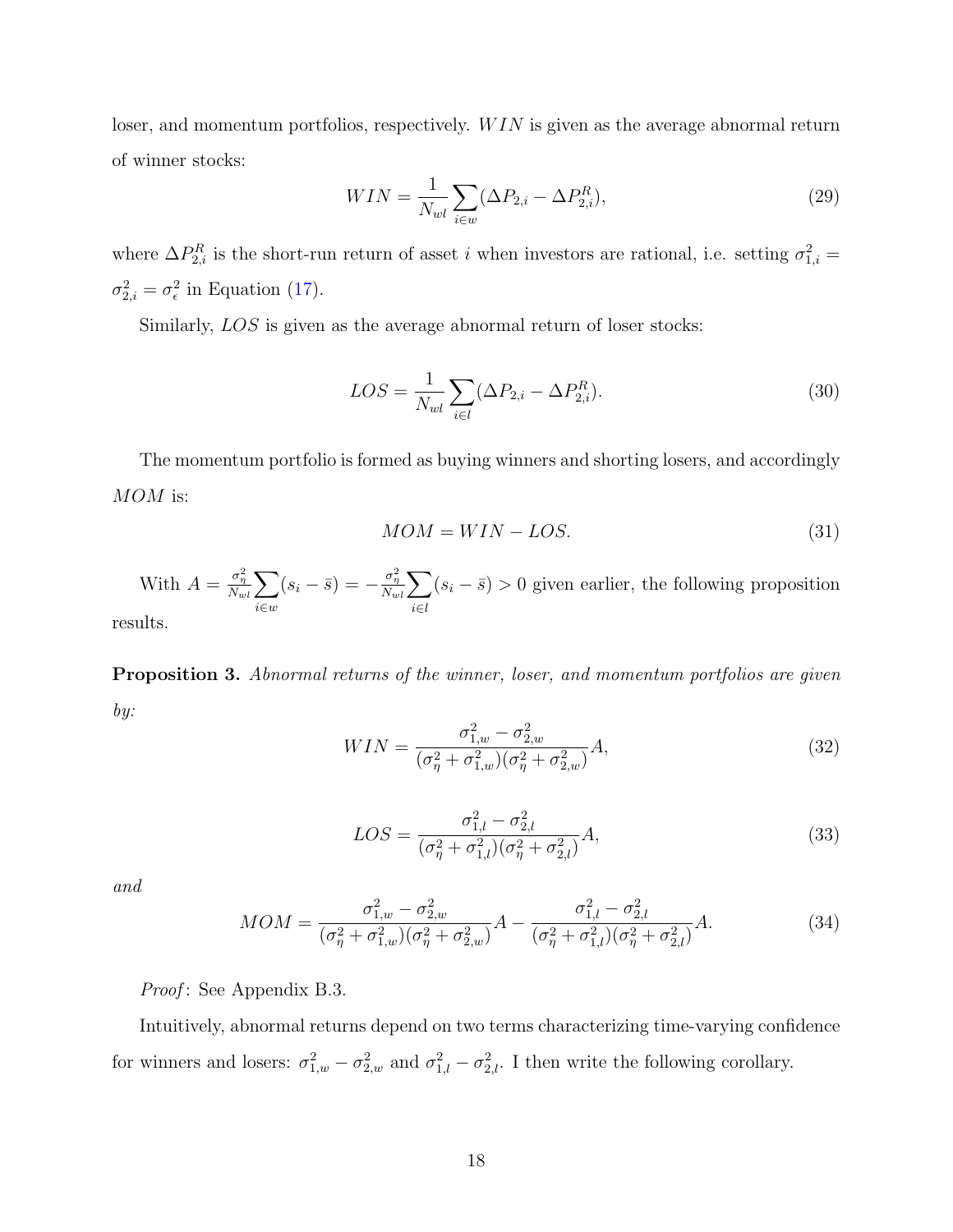Corollary 1. When the channel of self-attribution bias and overconfidence is turned off, abnormal returns of the winner, loser, and momentum portfolios are zero.

Investors' confidence is different across the four cases of public signals. Hence, abnormal returns are different across these four cases, or equivalently, across the four market states according to Proposition [2.](#page-17-0) Panels A to D in Figure [2](#page-54-0) illustrate the cross-sectional difference in price movement between winners and losers, in the four cases of public signals (under four market states). Below, I determine the signs of these abnormal returns and the results are summarized in Table [1.](#page-49-0)

## **2.6.1** Case I:  $s_{f,1} > 0$  and  $s_{f,2} > 0$  (UU market states)

In this case, abnormal returns are:

$$
WIN = (1 - k_{+}) \frac{\sigma_{\epsilon}^{2}}{(\sigma_{\eta}^{2} + k_{+} \sigma_{\epsilon}^{2})(\sigma_{\eta}^{2} + k_{+}^{2} \sigma_{\epsilon}^{2})} A > 0,
$$
\n(35)

$$
LOS = 0,\t(36)
$$

and

$$
MOM = (1 - k_{+}) \frac{\sigma_{\epsilon}^{2}}{(\sigma_{\eta}^{2} + k_{+} \sigma_{\epsilon}^{2})(\sigma_{\eta}^{2} + k_{+}^{2} \sigma_{\epsilon}^{2})} A > 0.
$$
 (37)

For winners, continuing overconfidence delivers positive abnormal returns. For losers, there is no change in confidence and therefore there are no abnormal returns. The momentum abnormal returns are positive.

## 2.6.2 Case II:  $s_{f,1} < 0$  and  $s_{f,2} < 0$  (DD market states)

In this case, abnormal returns are:

$$
WIN = 0,\t\t(38)
$$

$$
LOS = -(1 - k_{+}) \frac{\sigma_{\epsilon}^{2}}{(\sigma_{\eta}^{2} + k_{+} \sigma_{\epsilon}^{2})(\sigma_{\eta}^{2} + k_{+}^{2} \sigma_{\epsilon}^{2})} A < 0,
$$
\n(39)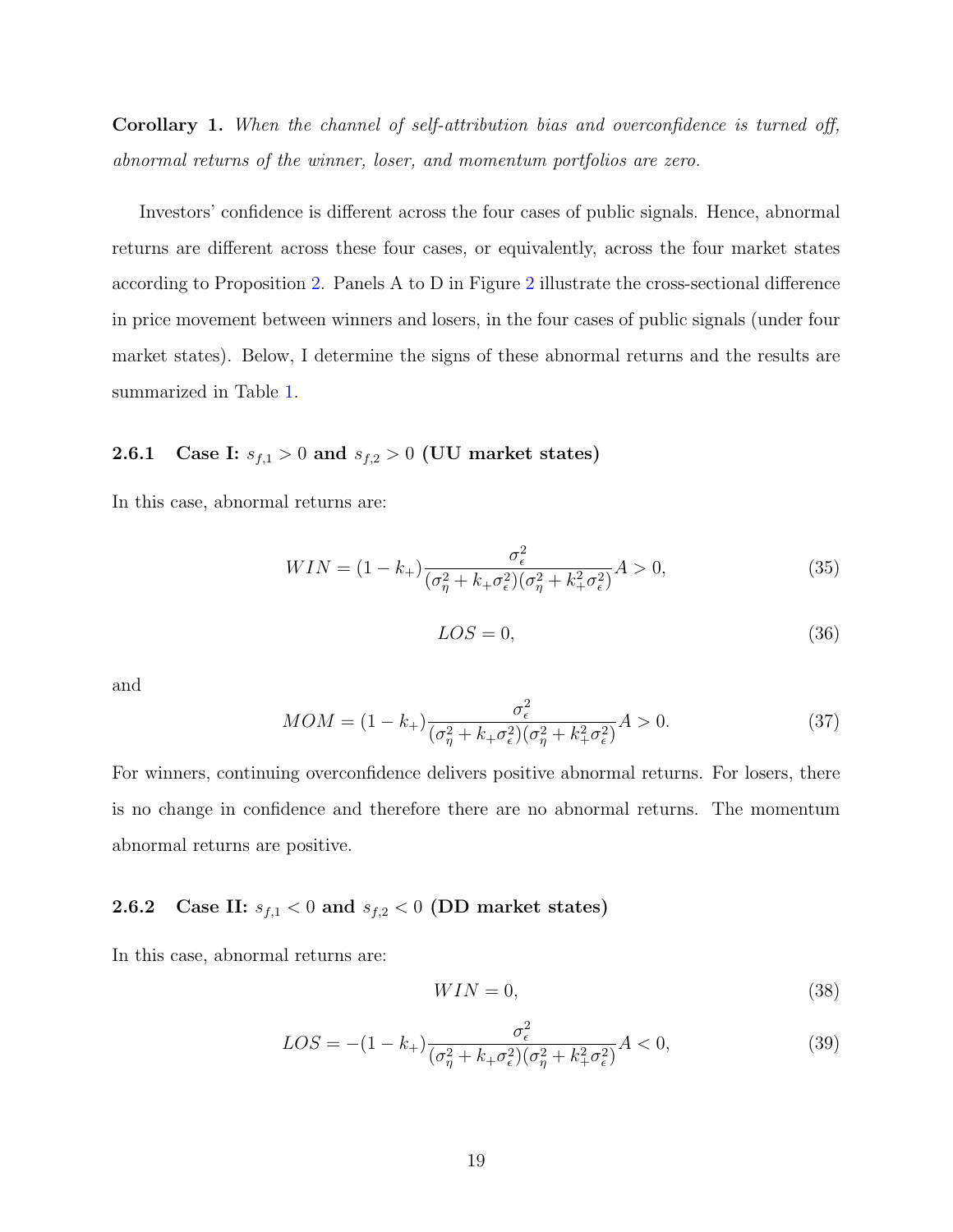and

$$
MOM = (1 - k_{+}) \frac{\sigma_{\epsilon}^{2}}{(\sigma_{\eta}^{2} + k_{+} \sigma_{\epsilon}^{2})(\sigma_{\eta}^{2} + k_{+}^{2} \sigma_{\epsilon}^{2})} A > 0.
$$
 (40)

For winners, there is no change in confidence and therefore there are no abnormal returns. For losers, continuing overconfidence delivers negative abnormal returns. The momentum abnormal returns are positive.

# 2.6.3 Case III:  $s_{f,1} > 0$  and  $s_{f,2} < 0$  (UD market states)

In this case, abnormal returns are:

$$
WIN = k_{+}(1 - k_{-}) \frac{\sigma_{\epsilon}^{2}}{(\sigma_{\eta}^{2} + k_{+}\sigma_{\epsilon}^{2})(\sigma_{\eta}^{2} + k_{+}k_{-}\sigma_{\epsilon}^{2})} A < 0, \tag{41}
$$

$$
LOS = -(1 - k_{+}k_{-}) \frac{\sigma_{\epsilon}^{2}}{(\sigma_{\eta}^{2} + \sigma_{\epsilon}^{2})(\sigma_{\eta}^{2} + k_{+}^{2}\sigma_{\epsilon}^{2})} A < 0, \qquad (42)
$$

and

<span id="page-20-0"></span>
$$
MOM = k_{+}(1 - k_{-})\frac{\sigma_{\epsilon}^{2}}{(\sigma_{\eta}^{2} + k_{+}\sigma_{\epsilon}^{2})(\sigma_{\eta}^{2} + k_{+}k_{-}\sigma_{\epsilon}^{2})}A + (1 - k_{+}k_{-})\frac{\sigma_{\epsilon}^{2}}{(\sigma_{\eta}^{2} + \sigma_{\epsilon}^{2})(\sigma_{\eta}^{2} + k_{+}^{2}\sigma_{\epsilon}^{2})}A \geq 0.
$$
\n(43)

For winners, decrease in confidence leads to negative abnormal returns. For losers, increase in confidence leads to negative abnormal returns. The momentum abnormal returns are ambiguous.

## 2.6.4 Case IV:  $s_{f,1} < 0$  and  $s_{f,2} > 0$  (DU market states)

In this case, abnormal returns are:

$$
WIN = (1 - k_{+}k_{-})\frac{\sigma_{\epsilon}^{2}}{(\sigma_{\eta}^{2} + \sigma_{\epsilon}^{2})(\sigma_{\eta}^{2} + k_{+}k_{-}\sigma_{\epsilon}^{2})}A > 0,
$$
\n(44)

$$
LOS = -k_{+}(1 - k_{-}) \frac{\sigma_{\epsilon}^{2}}{(\sigma_{\eta}^{2} + k_{+} \sigma_{\epsilon}^{2})(\sigma_{\eta}^{2} + k_{+} k_{-} \sigma_{\epsilon}^{2})} A > 0,
$$
\n(45)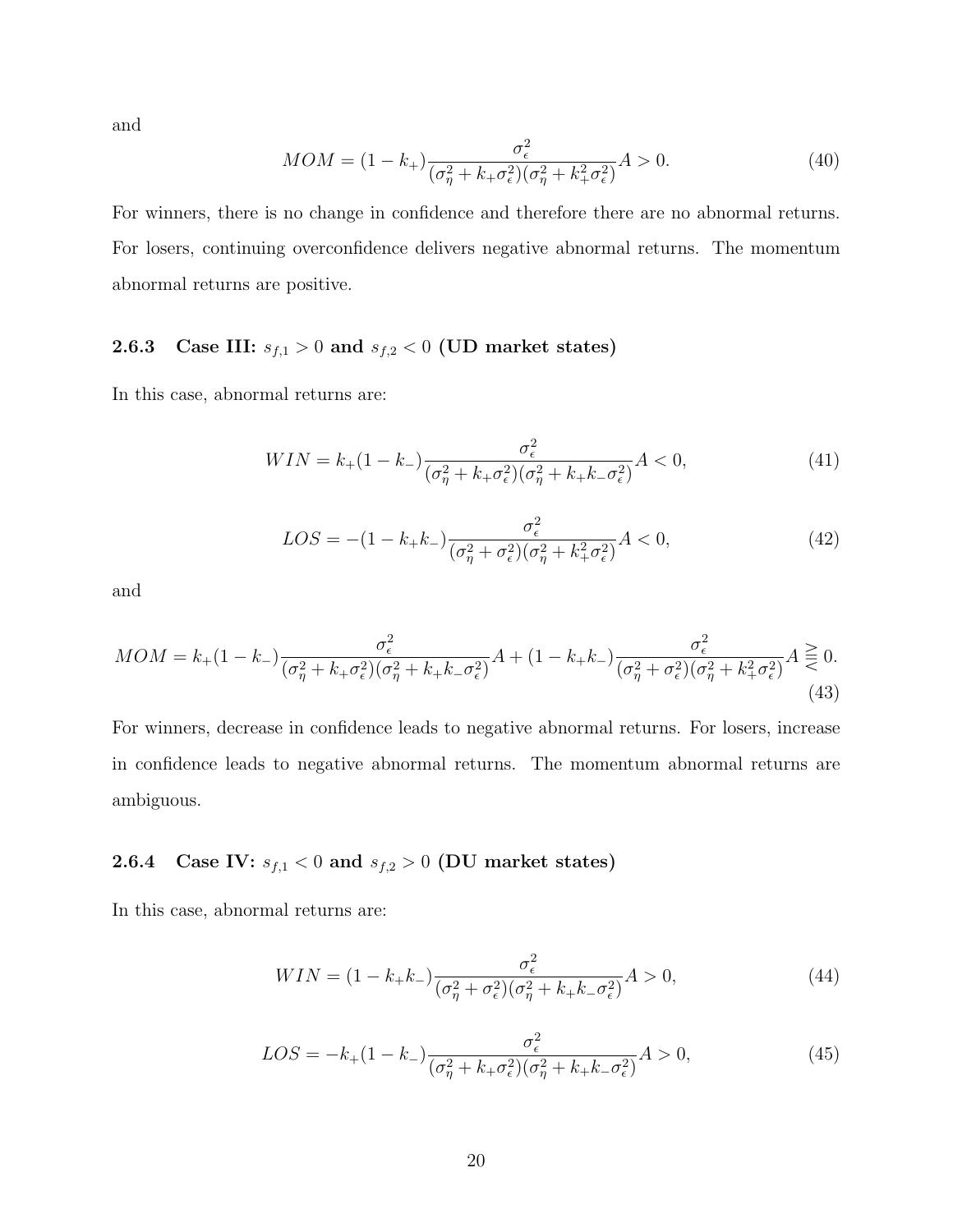and

<span id="page-21-1"></span>
$$
MOM = (1 - k_+ k_-) \frac{\sigma_\epsilon^2}{(\sigma_\eta^2 + \sigma_\epsilon^2)(\sigma_\eta^2 + k_+ k_- \sigma_\epsilon^2)} A + k_+ (1 - k_-) \frac{\sigma_\epsilon^2}{(\sigma_\eta^2 + k_+ \sigma_\epsilon^2)(\sigma_\eta^2 + k_+ k_- \sigma_\epsilon^2)} A \overset{\geq}{\leq} 0.
$$
\n(46)

For winners, increase in confidence leads to positive abnormal returns. For losers, decrease in confidence leads to positive abnormal returns. The momentum abnormal returns are ambiguous.

<span id="page-21-0"></span>The following two propositions summarize the four cases above.

Proposition 4. Momentum and Market States. Under UU and DD market states, momentum abnormal returns are positive. Under UD and DU market states, momentum abnormal returns are ambiguous.

Proposition 5. Asymmetry between Winners and Losers. Under UU market states, abnormal returns are positive for winners and zero for losers. Under DD market states, abnormal returns are negative for losers and zero for winners. Under UD market states, abnormal returns are negative for both winners and losers. Under DU market states, abnormal returns are positive for both winners and losers.

### 2.7 Long-Run Reversals

I use REV (standing for reversals) to denote the long-run abnormal return of the momentum portfolio. It is defined as:

<span id="page-21-2"></span>
$$
REV = \frac{1}{N_{wl}} \sum_{i \in w} (\Delta P_{3,i} - \Delta P_{3,i}^R) - \frac{1}{N_{wl}} \sum_{i \in l} (\Delta P_{3,i} - \Delta P_{3,i}^R),
$$
(47)

where  $\Delta P_{3,i}^R$  is the long-run return of asset i when investors are rational, i.e.  $\sigma_{1,i}^2 = \sigma_{2,i}^2 = \sigma_{\epsilon}^2$ in Equation [\(18\)](#page-14-3),  $\frac{1}{N_{wl}}\sum$ i∈w  $(\Delta P_{3,i} - \Delta P_{3,i}^R)$  is the average long-run abnormal return of winner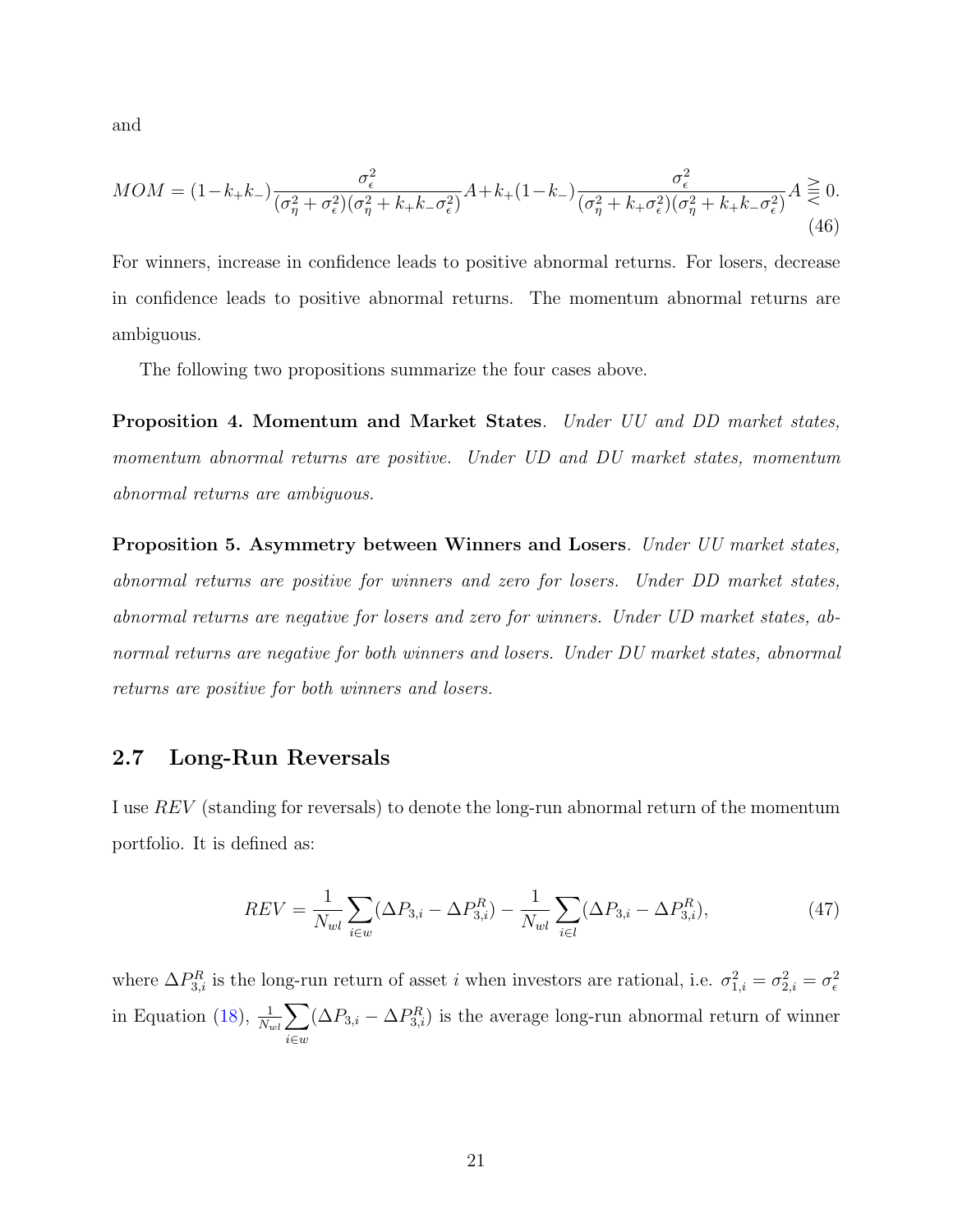stocks and  $\frac{1}{N_{wl}}\sum$ i∈l  $(\Delta P_{3,i} - \Delta P_{3,i}^R)$  is the average long-run abnormal return of loser stocks. As shown in Appendix B.4, the formula of REV is:

<span id="page-22-1"></span>
$$
REV = \frac{\sigma_{2,w}^2 - \sigma_{\epsilon}^2}{(\sigma_{\eta}^2 + \sigma_{2,w}^2)(\sigma_{\eta}^2 + \sigma_{\epsilon}^2)}A + \frac{\sigma_{2,l}^2 - \sigma_{\epsilon}^2}{(\sigma_{\eta}^2 + \sigma_{2,l}^2)(\sigma_{\eta}^2 + \sigma_{\epsilon}^2)}A.
$$
\n(48)

Intuitively, the correction of overconfidence at date 2 in the long run, characterized by  $\sigma_{2,w}^2 - \sigma_{\epsilon}^2$  and  $\sigma_{2,l}^2 - \sigma_{\epsilon}^2$ , leads to long-run reversals. From Equation [\(8\)](#page-11-1), investors are overconfident about either winners or losers, or both of them, at date 2. In other words, either  $\sigma_{2,w}^2 < \sigma_{\epsilon}^2$ , or  $\sigma_{2,l}^2 < \sigma_{\epsilon}^2$ , or both. Therefore, the following proposition results.

<span id="page-22-0"></span>Proposition 6. Long-Run Reversals and Market States. Under all four market states, long-run abnormal returns of momentum portfolios are negative.

This proposition is also summarized in Table [1.](#page-49-0)

#### 2.8 Unifying Return Patterns of Momentum Portfolios

Propositions [4](#page-21-0) and [6](#page-22-0) unify momentum, negative momentum profits under certain market states, and long-run reversals through the mechanism of self-attribution bias and confidence. A popular view in the literature is that short-run momentum and long-run reversals should be always coupled within an overreaction framework, and we should not observe long-run reversals without short-run momentum. For example, [Cooper, Gutierrez, and Hameed](#page-46-0) [\(2004\)](#page-46-0) document that long-run reversals can exist without initial short-run momentum. They treat this phenomenon as evidence inconsistent with two overreaction models: [Daniel, Hirshleifer,](#page-46-3) [and Subrahmanyam](#page-46-3) [\(1998\)](#page-46-3) and [Hong and Stein](#page-47-1) [\(1999\)](#page-47-1). Propositions [4](#page-21-0) and [6](#page-22-0) reconcile this inconsistency. The coexistence of negative momentum profits and long-run reversals is feasible within my model, when there is overconfidence prior to the short-run holding period, and this overconfidence gets corrected gradually over the short-run and long-run holding periods.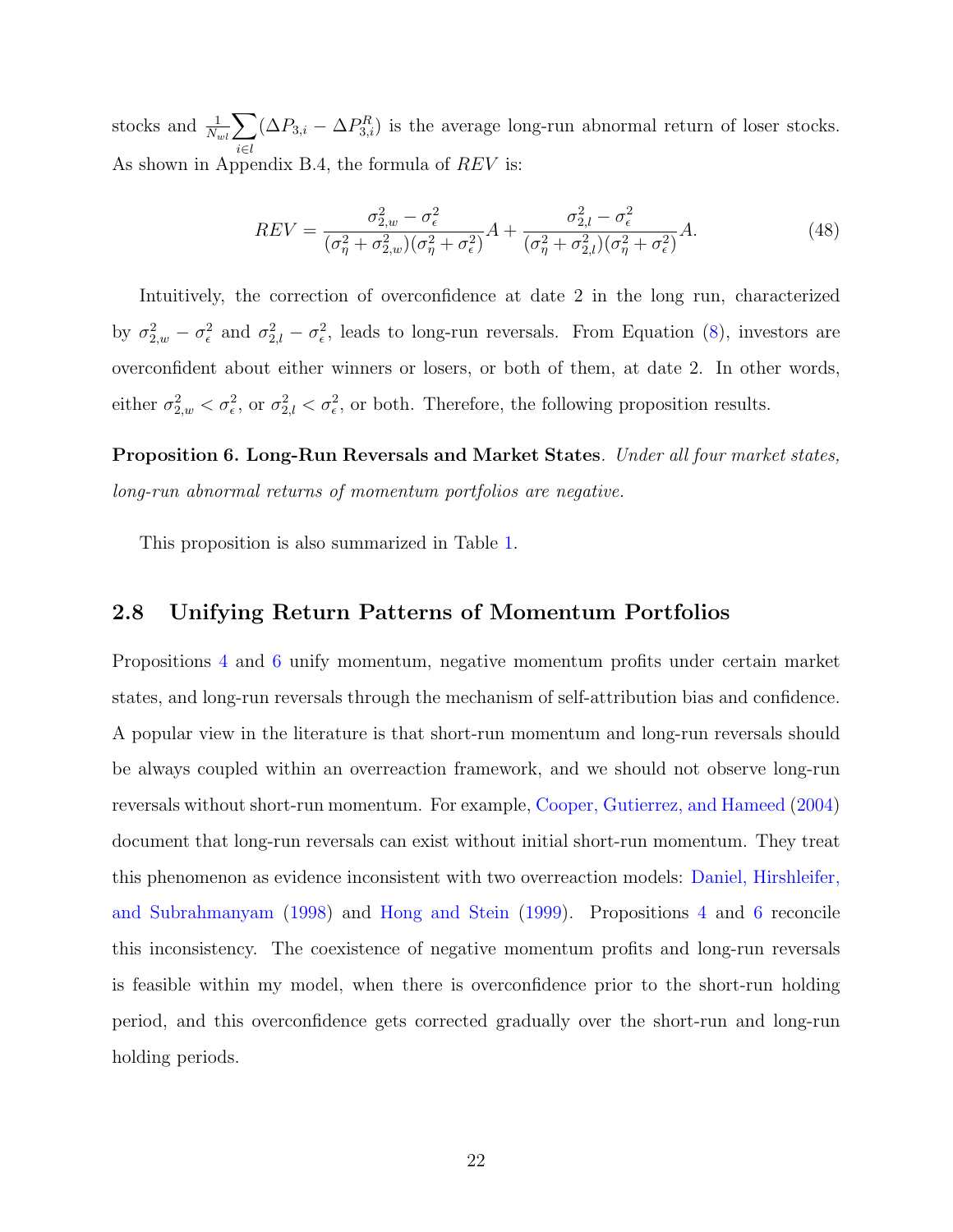# <span id="page-23-0"></span>3 Testable Hypotheses

Propositions [4](#page-21-0) to [6](#page-22-0) can be directly converted into the following hypotheses for empirical tests.

<span id="page-23-2"></span>Hypothesis 1. Under UU and DD market states, momentum abnormal returns are positive. Under UD and DU market states, momentum abnormal returns are ambiguous.

<span id="page-23-3"></span>Hypothesis 2. Under all four market states, long-run abnormal returns of momentum portfolios are negative.

<span id="page-23-4"></span>Hypothesis 3. (a) Under UU market states, abnormal returns are positive for winners and zero for losers. (b) Under DD market states, abnormal returns are negative for losers and zero for winners. (c) Under UD market states, abnormal returns are negative for both winners and losers. (d) Under DU market states, abnormal returns are positive for both winners and losers.

# <span id="page-23-1"></span>4 Empirical Analysis

In this section, I conduct empirical analysis to test the three hypotheses above.

### 4.1 Data and Methods

The data cover all NYSE and AMEX stocks listed on the CRSP monthly file. The sample period is from January 1926 to December 2010. At the end of each month  $t-1$ , stocks are sorted into deciles based on their returns over months  $t - 12$  to  $t - 2$ . Following the literature on momentum, I construct a momentum portfolio as long in winners (stocks in the top decile) and short in losers (stocks in the bottom decile).

Following [Fama and French](#page-47-7) [\(1996\)](#page-47-7) and [Grundy and Martin](#page-47-5) [\(2001\)](#page-47-5), short-run momentum profits  $MOM_t$  are computed as the return of the momentum portfolio in month t, skipping month  $t - 1$  to mitigate bid-ask bounce effects. Similar to [Lee and Swaminathan](#page-47-8) [\(2000\)](#page-47-8),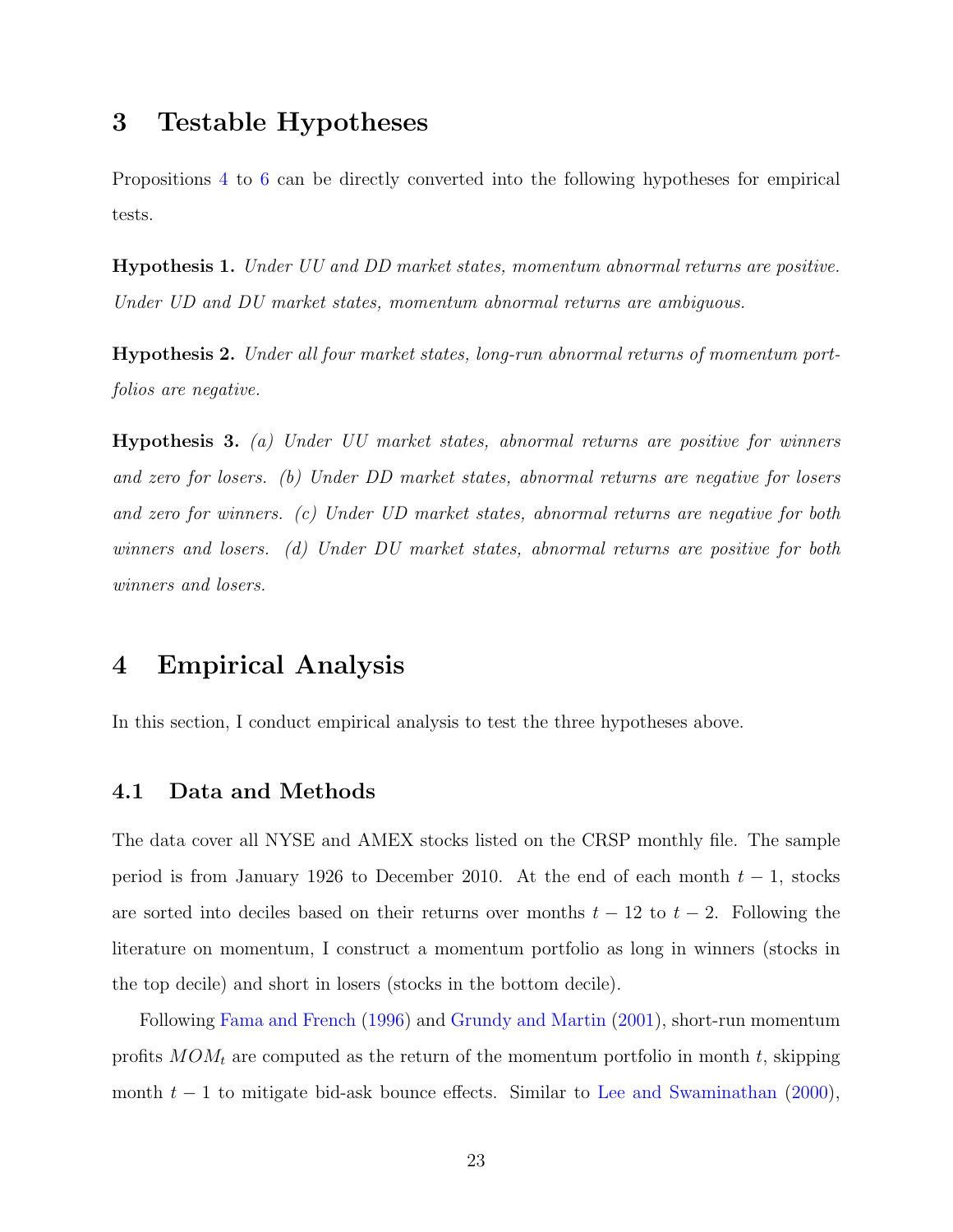[Jegadeesh and Titman](#page-47-9) [\(2001\)](#page-47-9), and [Cooper, Gutierrez, and Hameed](#page-46-0) [\(2004\)](#page-46-0), long-run momentum profits  $REV_t$  are computed as the cumulative return of the momentum portfolio over the four-year holding period  $t + 12$  to  $t + 59$ . This computation starts one year after the portfolio formation:

$$
REV_t = \sum_{k=12}^{59} r_{t+k},\tag{49}
$$

where  $r_{t+k}$  is the return in month  $t + k$  of the momentum portfolio formed at  $t - 1$ .

#### 4.1.1 Standard Risk Adjustment

Besides examining raw short-run and long-run momentum profits, I also analyze standard risk-adjusted profits. The CAPM and the Fama-French three-factor model are widely used risk benchmarks in the literature of empirical asset pricing. Nevertheless, it is arguably not useful to use the Fama-French-adjusted profits to test behavioral models, as pointed out by numerous researchers including [Daniel, Hirshleifer, and Subrahmanyam](#page-46-6) [\(2001\)](#page-46-6) and [Cooper,](#page-46-0) [Gutierrez, and Hameed](#page-46-0) [\(2004\)](#page-46-0). The reason is that the cross-sectional return difference for stocks sorted according to book-to-market ratios can also arise within a behavioral framework through investor irrationality. In other words, the book-to-market ratio may represent a mispricing measure instead of a risk measure. I still include Fama-French-adjusted profits to ensure thoroughness.

I follow the procedure in [Cooper, Gutierrez, and Hameed](#page-46-0) [\(2004\)](#page-46-0) to obtain risk-adjusted momentum profits. For each holding-period month k ( $k = 0$  for short-run profits and  $k = 12$ ) to 59 for long-run profits), I perform the following time-series regression of raw profits on relevant factors and a constant:

<span id="page-24-0"></span>
$$
r_{t+k} = \alpha_k + \sum_{i} \beta_{ik} f_{i,t+k} + \epsilon_{t+k},\tag{50}
$$

where  $r_{t+k}$  is the raw return in month  $t + k$  of the momentum portfolio formed at the end of month  $t-1$ , and  $f_{i,t+k}$  is the value of factor i in month  $t+k$ . For the CAPM, the single factor is the excess return of the CRSP value-weighted (VW) index over the one-month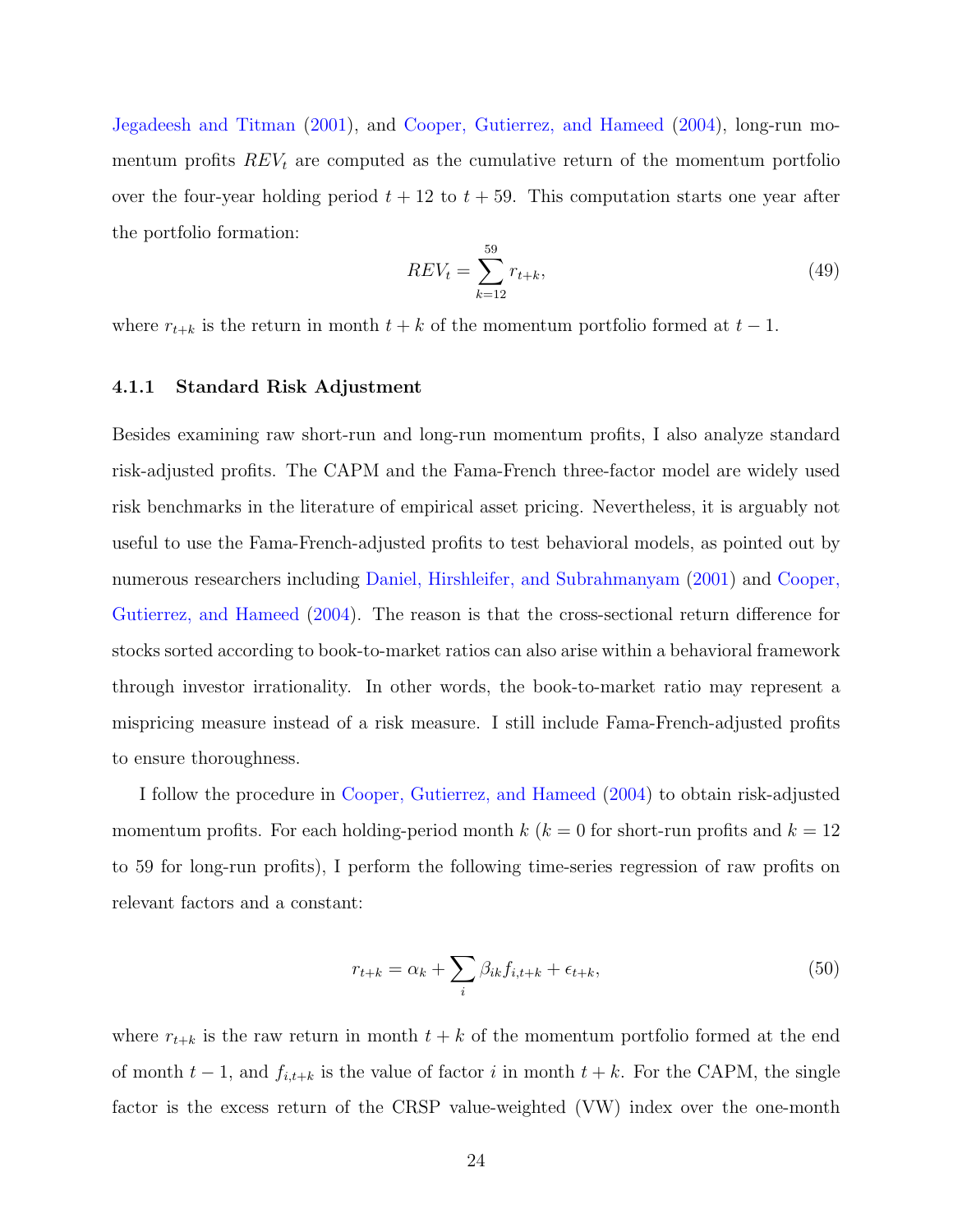T-bill rate. The Fama-French three-factor model involves two additional factors: the return on the small-minus-big (SMB) portfolio and the return on the high-book-to-market-minus-low-book-to-market (HML) portfolio.<sup>[9](#page-25-0)</sup>

For each holding-period month k, the time series of risk-adjusted profits is:

$$
r_{t+k}^{adj} = r_{t+k} - \sum_{i} \hat{\beta}_{ik} f_{i,t+k},
$$
\n(51)

where  $\hat{\beta}_{ik}$  are the estimated factor loadings from Equation [\(50\)](#page-24-0).

The risk-adjusted short-run momentum profit is:

$$
MOM_t^{adj} = r_t^{adj},\tag{52}
$$

and the risk-adjusted long-run momentum profit is:

$$
REV_t^{adj} = \sum_{k=12}^{59} r_{t+k}^{adj}.
$$
 (53)

By gathering short-run and long-run momentum profits at each month  $t-1$ , I obtain the time series of raw and risk-adjusted short-run profits.

#### 4.1.2 Adjustment for Time-Varying Risk

A potential driving force for the relation between market states and momentum profits is the time-varying risk (beta) of the momentum portfolio. For example, [Grundy and Martin](#page-47-5) [\(2001\)](#page-47-5) argue that when the market excess return in the ranking period is positive (negative), the momentum strategy may have a positive (negative) loading on the market factor. Furthermore, this difference in market beta may carry over to the holding period. For example, when the market factor in the ranking period is negative, losers can have a higher beta than winners. If this difference in beta does not vanish in the short-run holding period, then the

<span id="page-25-0"></span><sup>9</sup>The monthly data for these factors are obtained from Kenneth French's website: http://mba.tuck.dartmouth.edu/pages/faculty/ken.french/data/library.html.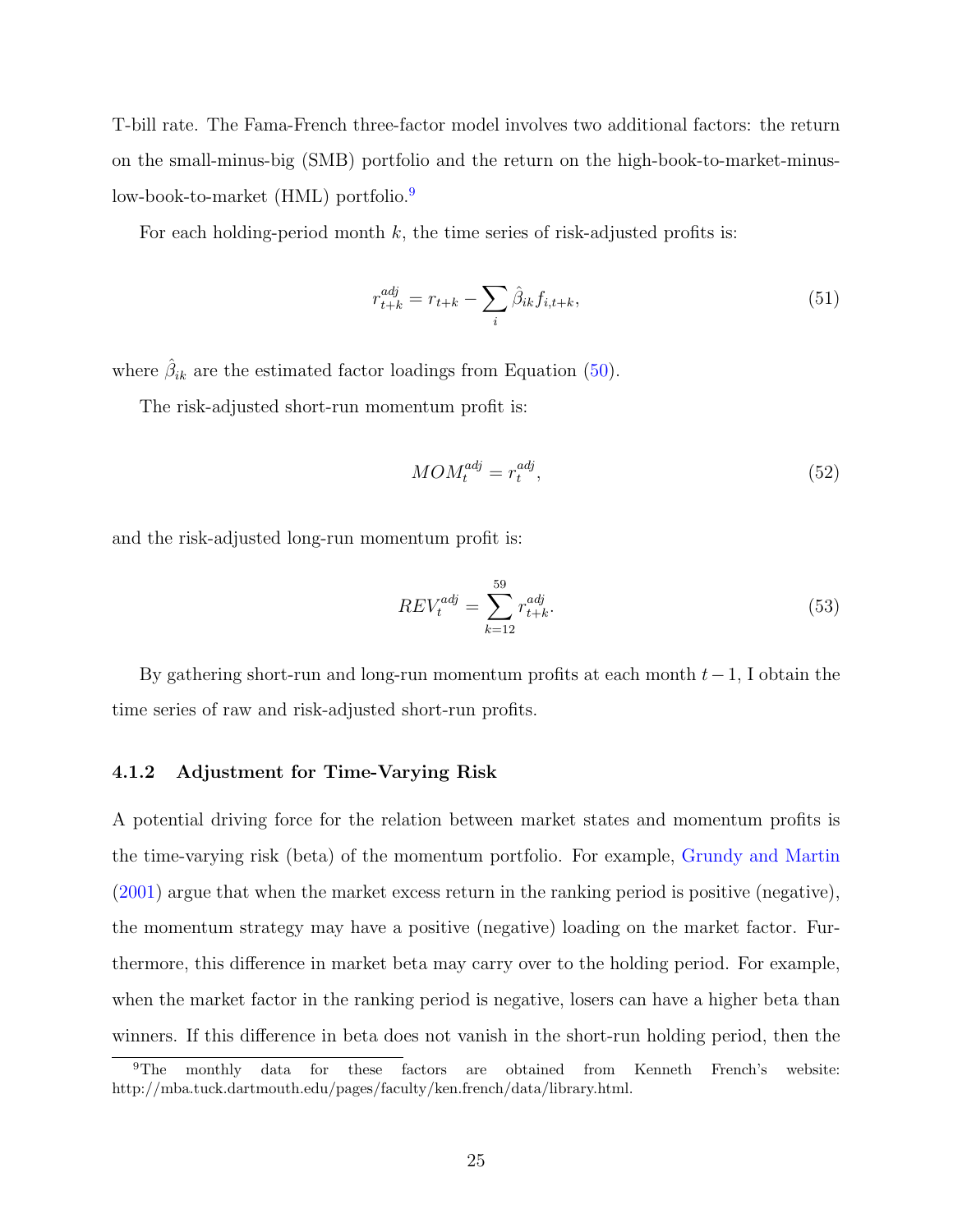momentum strategy would generate negative (positive) profits when the market factor in the short-run holding period is positive (negative). In this case, time-varying risk can contribute to the existence of momentum under DD states and negative momentum profits under DU states.

Therefore, it is important to control for time-varying risk to test the model's implications. Under the conditional CAPM, the true conditional beta is the conditional exposure to the market excess return, given investors' information set. [Boguth, Carlson, Fisher, and Simutin](#page-46-5) [\(2011\)](#page-46-5) show that estimates of momentum alphas can be biased when researchers employ an inappropriate proxy for the conditional beta. For example, using contemporaneous or future realized betas as proxies for conditional betas may generate overconditioning bias in momentum alphas since information not available to informed investors ex ante is used. On the other hand, using lagged realized betas as proxies for conditional betas could lead to underconditioning in momentum alphas since not all information available to informed investors is used.

[Boguth, Carlson, Fisher, and Simutin](#page-46-5) [\(2011\)](#page-46-5) propose an instrumental-variables-based (IV-based) conditional CAPM (CCAPM) to mitigate these two sources of biases in the evaluation of the conditional performance of momentum strategies. I use this approach to adjust short-run and long-run momentum profits for time-varying risk. Within this framework, the conditional time-series regression is specified as:

<span id="page-26-0"></span>
$$
r_{i,t} = \alpha_i + \gamma_i [1 \ \ Z_{i,t-1}]' r_{m,t} + \epsilon_{i,t}, \tag{54}
$$

where  $r_{i,t}$  is the excess return in month t of portfolio i,  $r_{m,t}$  is the excess return on the CRSP VW index in month t,  $\gamma_i$  is a 1 × (k+1) parameter vector, and  $Z_{i,t-1}$  is a 1 × k instrument vector.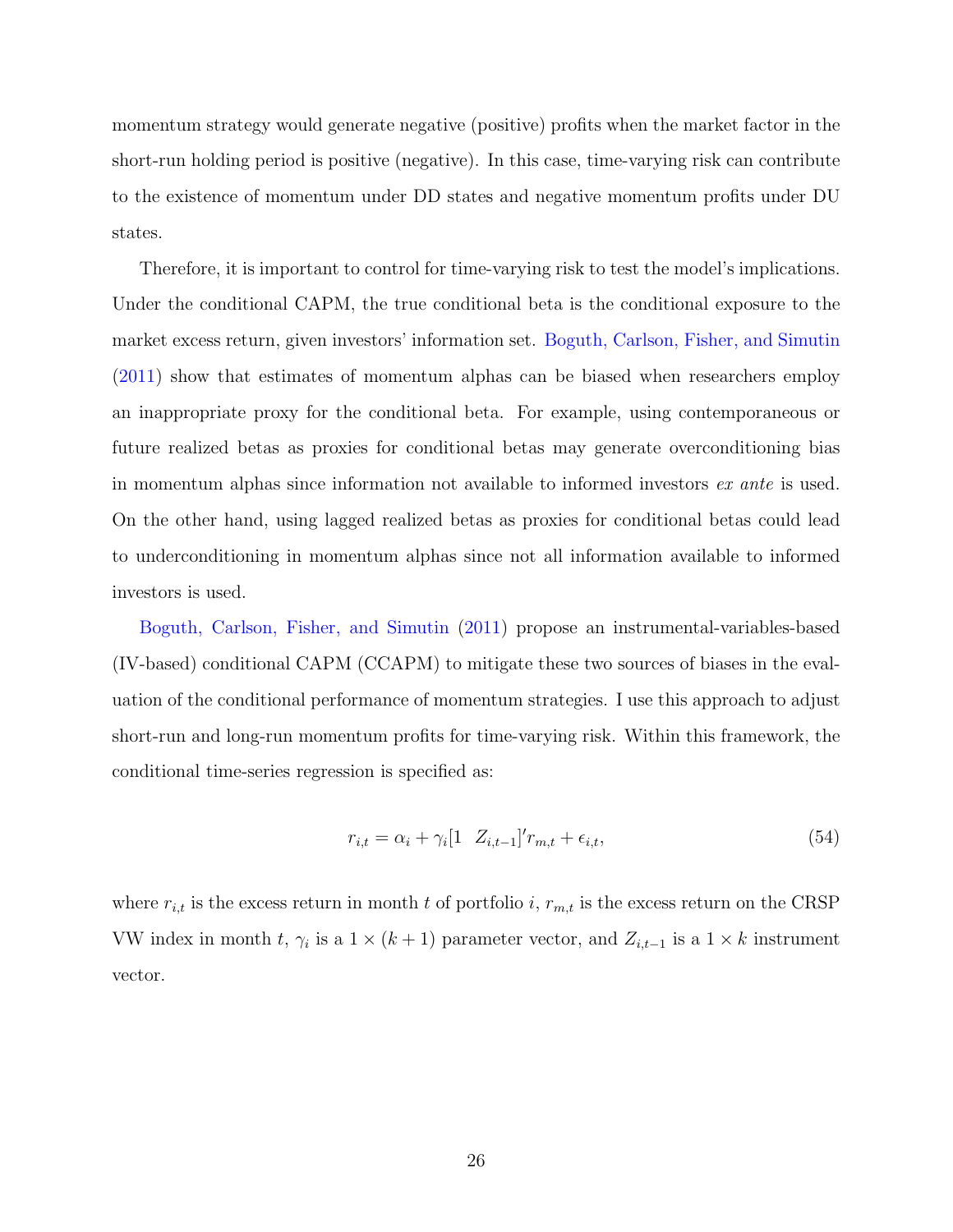In Equation [\(54\)](#page-26-0), the conditional beta estimate is  $\beta_{i,t} = \gamma_i[1 \quad Z_{i,t-1}]'$ , and is a linear combination of lagged instrumental variables  $Z_{i,t-1}$ . Following [Boguth, Carlson, Fisher, and](#page-46-5) [Simutin](#page-46-5) [\(2011\)](#page-46-5), I include eight instrumental variables, and  $Z_{i,t-1}$  is given as:

<span id="page-27-1"></span>
$$
Z_{i,t-1} = [DY_{t-1} \text{ DS}_{t-1} \text{ TS}_{t-1} \text{ TB}_{t-1} \beta_{i,t-1}^6 \beta_{i,t-1}^{36} \text{ RU}_{t-1}^6 \text{ RU}_{t-1}^{36}]. \tag{55}
$$

The first four instruments are common risk premium predictors: dividend yield (DY), default spread (DS), term spread (TS), and short-term Treasury Bill rate (TB). For each month t, lagged DY, lagged DS, and lagged one-month TB at the end of month  $t-1$  and lagged TS at the end of the previous year are collected. DY is computed in the same manner as in [Fama and French](#page-46-9) [\(1988\)](#page-46-9). It is the sum of dividends accruing to the CRSP VW index over the previous 12 months divided by the price level of the index and is calculated using data from CRSP. DS is the yield spread between Moody's Baa and Aaa corporate bonds and is calculated using data from the Federal Reserve Bank of St. Louis. The one-month TB rate is obtained from CRSP. TS is the yield spread between ten-year and one-year Treasury bonds, and its yearly data is obtained from Robert Shiller's website.[10](#page-27-0)

The next two instruments are two lagged market betas of portfolio *i*.  $\beta_{i,t-1}^6$  is the lagged six-month beta estimated in the prior six-month window from  $t-6$  to  $t-1$ , and  $\beta_{i,t-1}^{36}$  is the lagged 36-month beta estimated in the prior 36-month window from  $t - 36$  to  $t - 1$ . It is important to include  $\beta_{i,t-1}^6$  and  $\beta_{i,t-1}^{36}$  as instruments since they capture the effect that the beta for winner and loser portfolios may vary over time due to change of their portfolio compositions. They equal the portfolio-weighted average of stock-level lagged betas in the two prior windows, with each stock's weight corresponding to its weight in portfolio i at t.  $\beta_{i,t-1}^{36}$  is estimated using monthly returns and  $\beta_{i,t-1}^{6}$  is estimated using daily returns. The CRSP VW index is employed as the market factor in these regressions. To mitigate the effect of nonsynchronous trading on the estimation of  $\beta_{i,t-1}^6$  with daily returns, I include both current and lagged market factors as suggested by [Dimson](#page-46-10) [\(1979\)](#page-46-10). I use the following

<span id="page-27-0"></span><sup>10</sup>http://www.econ.yale.edu/∼shiller/data.htm.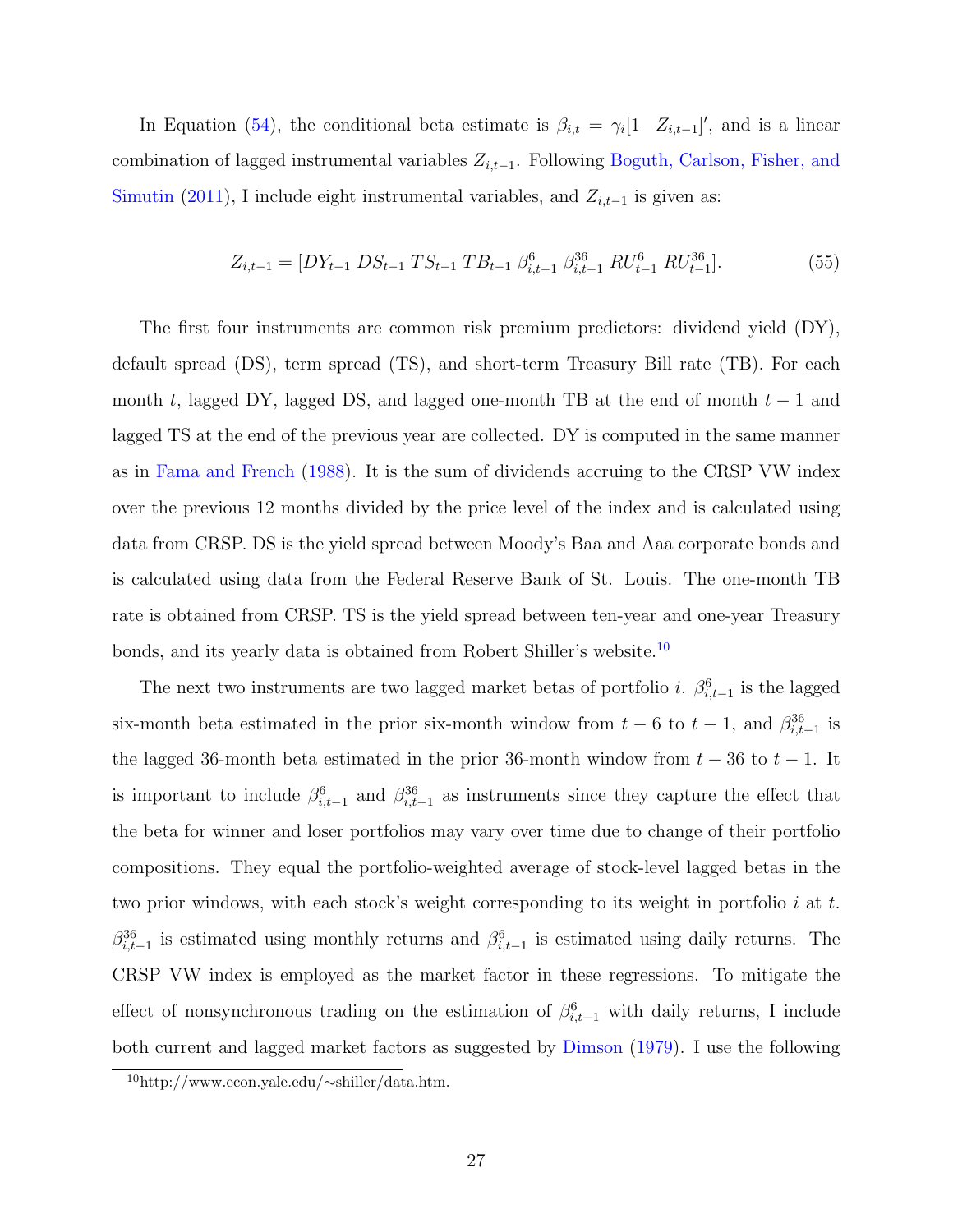daily regression specification as in [Lewellen and Nagel](#page-48-4) [\(2006\)](#page-48-4) and [Boguth, Carlson, Fisher,](#page-46-5) [and Simutin](#page-46-5) [\(2011\)](#page-46-5), for  $\tau \in [t - 6, t - 1]$ :

$$
r_{i,\tau} = \alpha_i + \beta_{i0} r_{m,\tau} + \beta_{i1} r_{m,\tau-1} + \beta_{i2} [r_{m,\tau-2} + r_{m,\tau-3} + r_{m,\tau-4}] / 3 + \epsilon_{i,\tau},\tag{56}
$$

and  $\beta_{i,t-1}^6$  is then the sum of the estimated  $\beta_{i0}$ ,  $\beta_{i1}$ , and  $\beta_{i2}$ .

As for the last two instruments,  $RU^6$  is the return on the CRSP VW index over  $t-6$  to  $t-1$ , and  $RU^{36}$  is the return on the CRSP VW index over  $t-36$  to  $t-1$ . [Boguth, Carlson,](#page-46-5) [Fisher, and Simutin](#page-46-5) [\(2011\)](#page-46-5) show that these two instruments have predictability for future portfolio betas, and it is helpful to include them.

To compute CCAPM-adjusted momentum profits, I run the following time-series regression analogous to Equation [\(54\)](#page-26-0) for winner and loser portfolios and for each holding-period month k ( $k = 0$  for short-run profits and  $k = 12$  to 59 for long-run profits):

<span id="page-28-0"></span>
$$
r_{i,t+k} = \alpha_{i,k} + \gamma_{i,k} [1 \quad Z_{i,t+k-1}]' r_{m,t+k} + \epsilon_{i,t+k}, \quad i = w, l,
$$
\n(57)

where  $i = w$  denotes the winner portfolio and  $i = l$  represents the loser portfolio,  $r_{i,t+k}$  is the excess return in month  $t + k$  of portfolio i formed at the end of month  $t - 1$ ,  $r_{m,t+k}$  is the excess return on the CRSP VW index in month  $t + k$ , and similar to Equation [\(55\)](#page-27-1),  $Z_{i,t+k-1}$ is given as:

$$
Z_{i,t+k-1} = [DY_{t+k-1} \ DS_{t+k-1} \ TS_{t+k-1} \ TB_{t+k-1} \ \beta_{i,t+k-1}^6 \ \beta_{i,t+k-1}^{36} \ RS_{t+k-1}^{6} \ RC_{t+k-1}^{61}].
$$

For each holding-period month  $k$ , the time series of CCAPM-adjusted profits is then:

$$
r_{i,t+k}^{CCAPM} = r_{i,t+k} - \hat{\gamma}_{i,k} [1 \ Z_{t+k-1}]' r_{m,t+k}, \quad i = w, l,
$$
\n(58)

where  $\hat{\gamma}_{i,k}$  is the estimated  $\gamma_{i,k}$  from Equation [\(57\)](#page-28-0).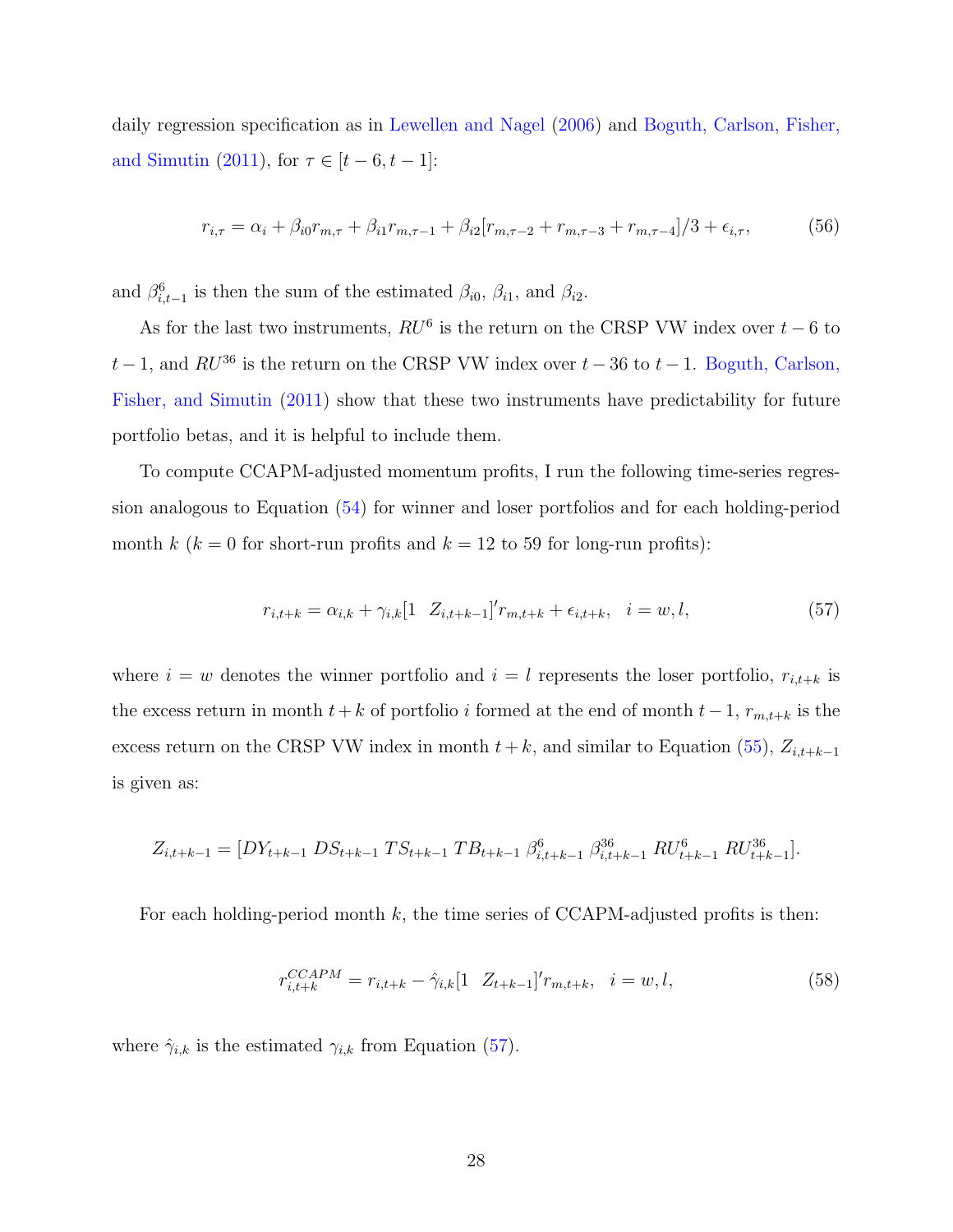The CCAPM-adjusted short-run momentum profit is then:

<span id="page-29-0"></span>
$$
MOM_t^{CCAPM} = r_{w,t}^{CCAPM} - r_{l,t}^{CCAPM},\tag{59}
$$

and the CCAPM-adjusted long-run momentum profit is:

<span id="page-29-1"></span>
$$
REV_t^{CCAPM} = \sum_{k=12}^{59} (r_{w,t+k}^{CCAPM} - r_{l,t+k}^{CCAPM}).
$$
\n(60)

#### 4.1.3 Mean Profits Conditional on Market States

To test the three hypotheses, I calculate mean short-run and long-run momentum profits conditional on market states. To directly test the model's implications, I compute these two market returns empirically in a way that closely follows Equations [\(19\)](#page-14-4) and [\(20\)](#page-14-5) in the model. At the end of each month  $t-1$ , the lagged market return  $MKT_1$  is calculated as the average return of all stocks in the sample over the ranking period  $t - 12$  to  $t - 2$ ; the contemporaneous market return  $MKT_2$  is calculated as the average return of all stocks in the sample over the short-run holding period  $t$ .

In accordance with the model, I classify a market return as an UP (a DOWN) market state if it is positive (negative). There are four market states:  $UP/UP$  (UU), DOWN/DOWN (DD), UP/DOWN (UD), and DOWN/UP (DU). By defining market states for each month  $t-1$ , I obtain the time series of four market-state dummy variables:  $UU_t$ ,  $UD_t$ ,  $DU_t$ , and  $DD_t$ .

The mean profit conditional on a certain type of market state is calculated by regressing the time series of profits on the time series of the corresponding market-state dummy, with no intercept. For long-run profits, the mean conditional profits are divided by the length of the holding period, 48, to obtain mean monthly profits. The heteroskedasticity robust t-statistics are calculated for all regressions. For long-run profits, since cumulative returns overlap, the robust t-statistics are further corrected for autocorrelation using the Newey-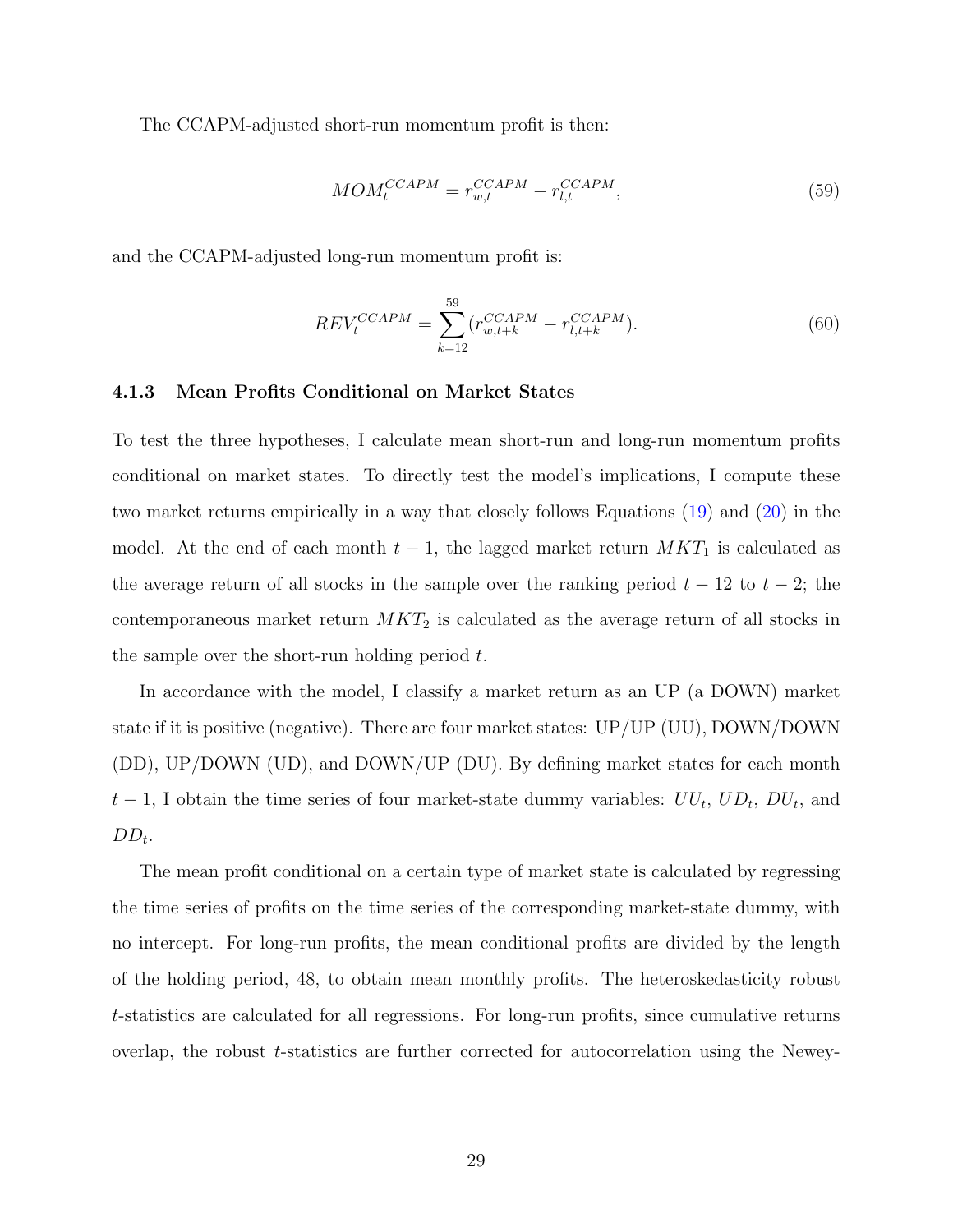West method [\(Newey and West](#page-48-5) [1987\)](#page-48-5) with the number of lags set to be 47, the number of overlapping months in the holding period window.

Throughout the empirical tests, I use results of CCAPM-adjusted profits as main evidence to test my model's implications. I also discuss results of raw, CAPM, and Fama-Frenchadjusted profits for completeness and for the connection of the existing literature.

### 4.2 Momentum and Market States

In this section, I test Hypothesis [1:](#page-23-2) momentum abnormal returns are positive under UU and DD states, and ambiguous under UD and DU states. This set of results is presented in Panel A of Table [2.](#page-50-0) The mean monthly momentum profits conditional on four market states are reported, along with the corresponding unconditional mean profits shown in the last row labeled as "All".

Column 2 contains results for the CCAPM-adjusted short-run momentum profits. The unconditional mean profit,  $1.00\%$  ( $t = 4.79$ ), is positive and significant. The mean profit is 1.32%  $(t = 4.39)$  under UU states and 1.71%  $(t = 2.73)$  under DD states. Therefore, we observe short-run momentum under UU and DD states, consistent with Hypothesis [1.](#page-23-2) Also consistent with Hypothesis [1,](#page-23-2) the mean profit under UD states is  $1.21\%$  ( $t = 5.15$ ) and that under DU states is  $-0.97\%$  (*t* = −1.26).

Column 3 presents results for raw short-run momentum profits. The unconditional mean profit,  $0.85\%$  ( $t = 3.36$ ), is positive and significant, consistent with the literature documenting short-run momentum. The conditional mean profit shows remarkable variation across market states. It is  $1.37\%$  ( $t = 4.12$ ) under UU states and  $5.38\%$  ( $t = 9.74$ ) under DD states. The mean profit under UD states,  $1.07\%$  ( $t = 4.16$ ), is positive and significant, while that under DU states,  $-4.84\%$  ( $t = -4.67$ ), is negative and significant. Clearly, we observe negative momentum profits that are both statistically and economically significant under DU states, consistent with [Daniel and Moskowitz](#page-46-1) [\(2013\)](#page-46-1). As expected, the CCAPM adjustment reduces the magnitude and significance of these negative momentum profits under DU states.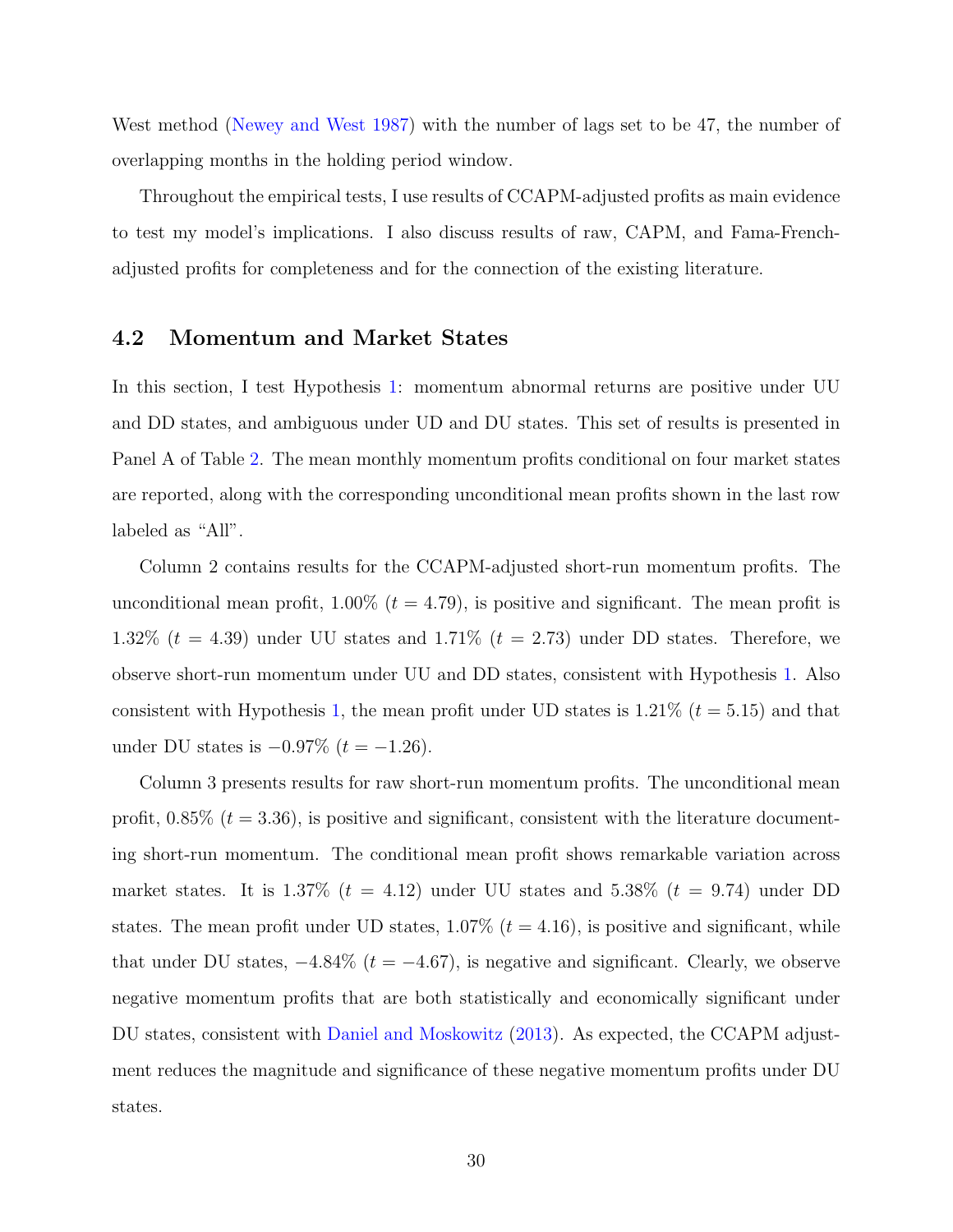Columns 4 and 5 present results for the CAPM-adjusted and the Fama-French-adjusted short-run momentum profits. The results for CAPM-adjusted short-run momentum profits are shown in Column 3. The unconditional mean profit,  $1.13\%$  ( $t = 4.71$ ), is positive and significant. The mean profit is 2.82% ( $t = 8.66$ ) under UU states, 2.97% ( $t = 5.42$ ) under DD states, 0.65% ( $t = -2.13$ ) under UD states, and  $-2.50\%$  ( $t = -2.71$ ) under DU states. These results are consistent with Hypothesis [1.](#page-23-2) Results for Fama-French-adjusted profits reported in Column 4 are qualitatively similar to those for CAPM-adjusted profits.

### 4.3 Long-Run Reversals and Market States

In this section, I test Hypothesis [2](#page-23-3) that long-run reversals exist under all four market states. This set of results is presented in Panel B of Table [2.](#page-50-0) The mean long-run momentum profits conditional on four market states are reported, along with the corresponding unconditional mean shown in the last row labeled as "All".

Column 2 contains results for the CCAPM-adjusted long-run momentum profits. Longrun reversals are prevalent after controlling for the CCAPM. The unconditional mean profit is  $-0.49\%$  ( $t = -3.94$ ). The conditional mean profit is negative and significant under all four market states. It is  $-0.41\%$  ( $t = -3.74$ ) under UU states,  $-0.48\%$  ( $t = -4.57$ ) under UD states,  $-0.50\%$  ( $t = -2.62$ ) under DU states, and  $-0.86\%$  ( $t = -3.26$ ) under DD states. These results support Hypothesis [2.](#page-23-3)

Column 3 presents results for raw long-run momentum profits. The unconditional mean profit,  $-0.57\%$  ( $t = -3.59$ ), is negative and significant, consistent with the literature of long-run reversals. The conditional mean profit is negative under all four market states. It is −0.38% ( $t = -3.26$ ) under UU states, −0.47% ( $t = -4.03$ ) under UD states, −0.76%  $(t = -3.10)$  under DU states, and  $-1.33\%$   $(t = -3.16)$  under DD states.

Column 4 presents results for the CAPM-adjusted long-run momentum profits. Long-run reversals remain prevalent after controlling for the CAPM. The unconditional mean profit is  $-0.48\%$  ( $t = -2.93$ ). The conditional mean profit is negative and significant under all four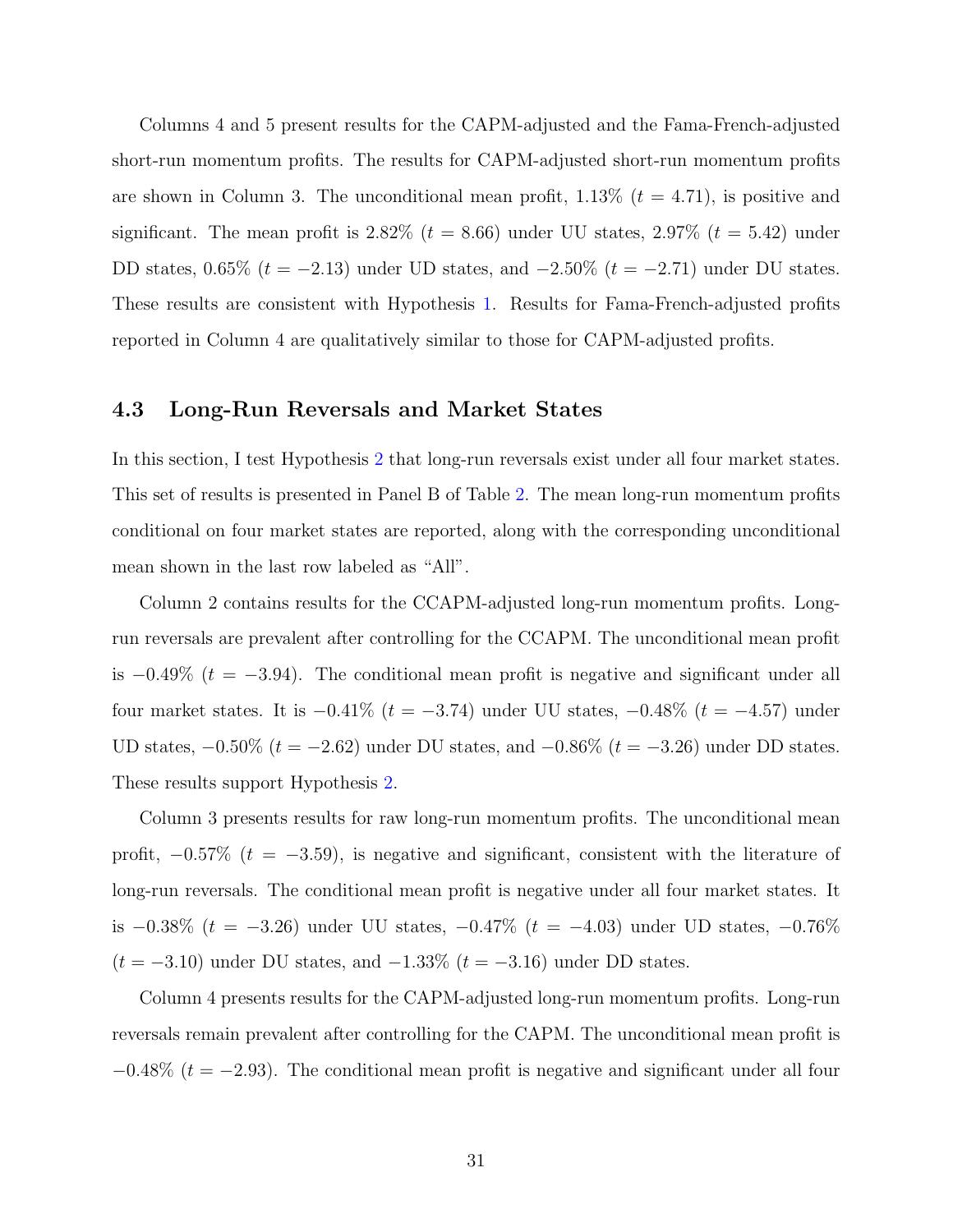market states. It is  $-0.29\%$  ( $t = -2.33$ ) under UU states,  $-0.38\%$  ( $t = -2.95$ ) under UD states,  $-0.66\%$  ( $t = -2.72$ ) under DU states, and  $-1.20\%$  ( $t = -2.98$ ) under DD states.

When long-run momentum profits are adjusted by the Fama-French three-factor model, we expect that they will become less pronounced, as documented by [Fama and French](#page-47-7) [\(1996\)](#page-47-7). Column 5 reports results for Fama-French-adjusted long-run momentum profits. The unconditional mean profit is  $-0.21\%$  ( $t = -1.90$ ). Mean profits under UU states and UD states,  $-0.12\%$  ( $t = -1.35$ ) and  $-0.11\%$  ( $t = -1.10$ ), respectively, are insignificant. Interestingly, the conditional analysis reveals that the Fama-French adjustment does not entirely eliminate long-run reversals. The mean profit is still economically and statistically significant under DU states,  $-0.33\%$  ( $t = -1.96$ ), and under DD states,  $-0.68\%$  ( $t = -2.38$ ).

### 4.4 The Asymmetry between Winners and Losers

In this section, I test Hypothesis [3](#page-23-4) regarding the asymmetry between winners and losers. For this purpose, I focus on results of CCAPM-adjusted profits reported in Table [3.](#page-51-0) Under UU states, the mean CCAPM-adjusted return for winners is  $1.31\%$  ( $t = 7.82$ ) and that for losers is  $-0.01\%$  ( $t = -0.03$ ). This is consistent with Hypothesis (4a) that abnormal returns are positive for winners and around zero for losers under UU states. This evidence provides support to the model mechanism that continuing overconfidence for winners drives momentum under UU states. Under DD states, the mean CCAPM-adjusted return for winners is  $0.41\%$  ( $t = 1.69$ ) and that for losers is  $-1.31\%$  ( $t = -2.12$ ). The negative abnormal return for losers is consistent with Hypothesis (4b), while the positive abnormal return for winners is inconsistent with Hypothesis (4b), although this inconsistence is weak with a marginal significance at the 10% level. Nevertheless, the positive abnormal return for winners is smaller in magnitude than that of the negative abnormal return for losers. Overall, the evidence under DD states is consistent with the model mechanism that momentum under DD states comes mainly from continuing overconfidence for losers.

Under UD states, the mean CCAPM-adjusted return for winners is  $-0.05\%$  ( $t = -0.28$ ) and that for losers is  $-1.26\%$  ( $t = -5.14$ ). This is consistent with Hypothesis (4c) that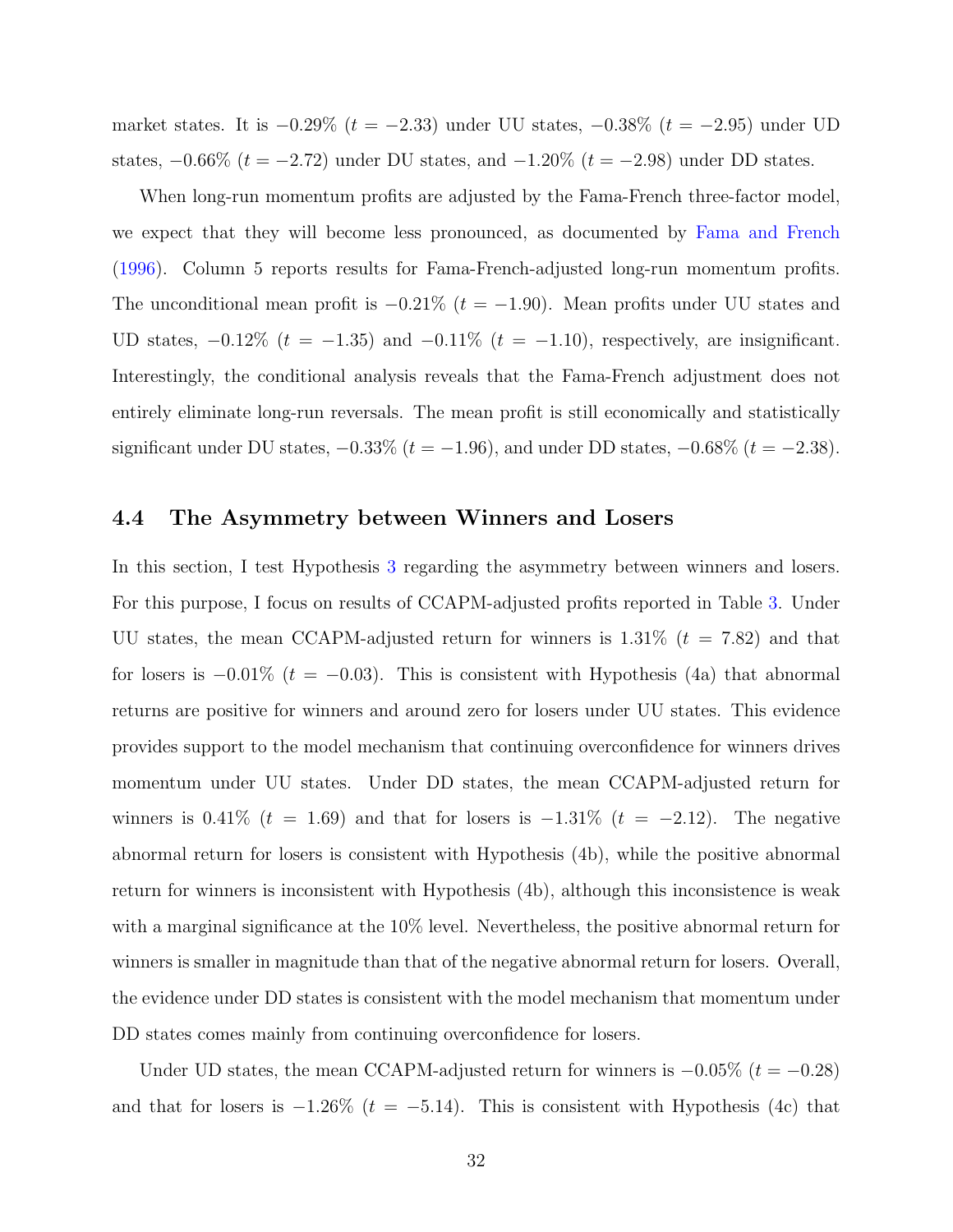abnormal returns are negative for both winners and losers. This supports the model mechanism that under UD states, confidence for winners decreases while that for losers increases. Under DU states, the mean CCAPM-adjusted return for winners is  $0.92\%$  ( $t = 3.73$ ) and that for losers is 1.89% ( $t = 2.33$ ). This is consistent with Hypothesis (4d) that abnormal returns are positive for both winners and losers. This supports the model mechanism that under DU states, confidence for winners increases while that for losers decreases.

# <span id="page-33-0"></span>5 Calibration and Discussion

In this section, I calibrate the model to match the empirical patterns in Table [3.](#page-51-0) By doing so, I also aim to shed light to the following question: can the model explain the difference between momentum abnormal returns under UD and DU states? In the data, the momentum abnormal return is positive, 1.21% ( $t = 5.15$ ), under UD states and negative,  $-0.97\%$  ( $t =$ −1.26), under DU states. This difference comes mainly from the side of confidence decrease. Specifically, the negative abnormal return for winners under UD states,  $-0.05\%$ , is quite small in magnitude, compared to the positive abnormal return for losers, 1.89%, under DU states.

With the basic updating rule of overconfidence in Equation [\(6\)](#page-10-0), the model does not generate the difference of momentum profits between UD and DU states. The momentum profit from the model is the same between UD and DU states, as evident by comparing Equations [\(43\)](#page-20-0) and [\(46\)](#page-21-1). Intuitively, this is due to two reasons. First, confidence decrease is driven by the same parameter  $k_$  and therefore is the same in magnitude, for winners under UD states and losers under DU states. Second, confidence increase is driven by the same parameter  $k_{+}$  and therefore is the same in magnitude, for losers under UD states and winners under DU states.

If we augment the basic updating rule in Equation [\(6\)](#page-10-0) with the amplifying effect of information uncertainty (IU) on overconfidence incorporated, the model can match the patterns in Table [3](#page-51-0) and explain the difference of momentum abnormal returns under UD and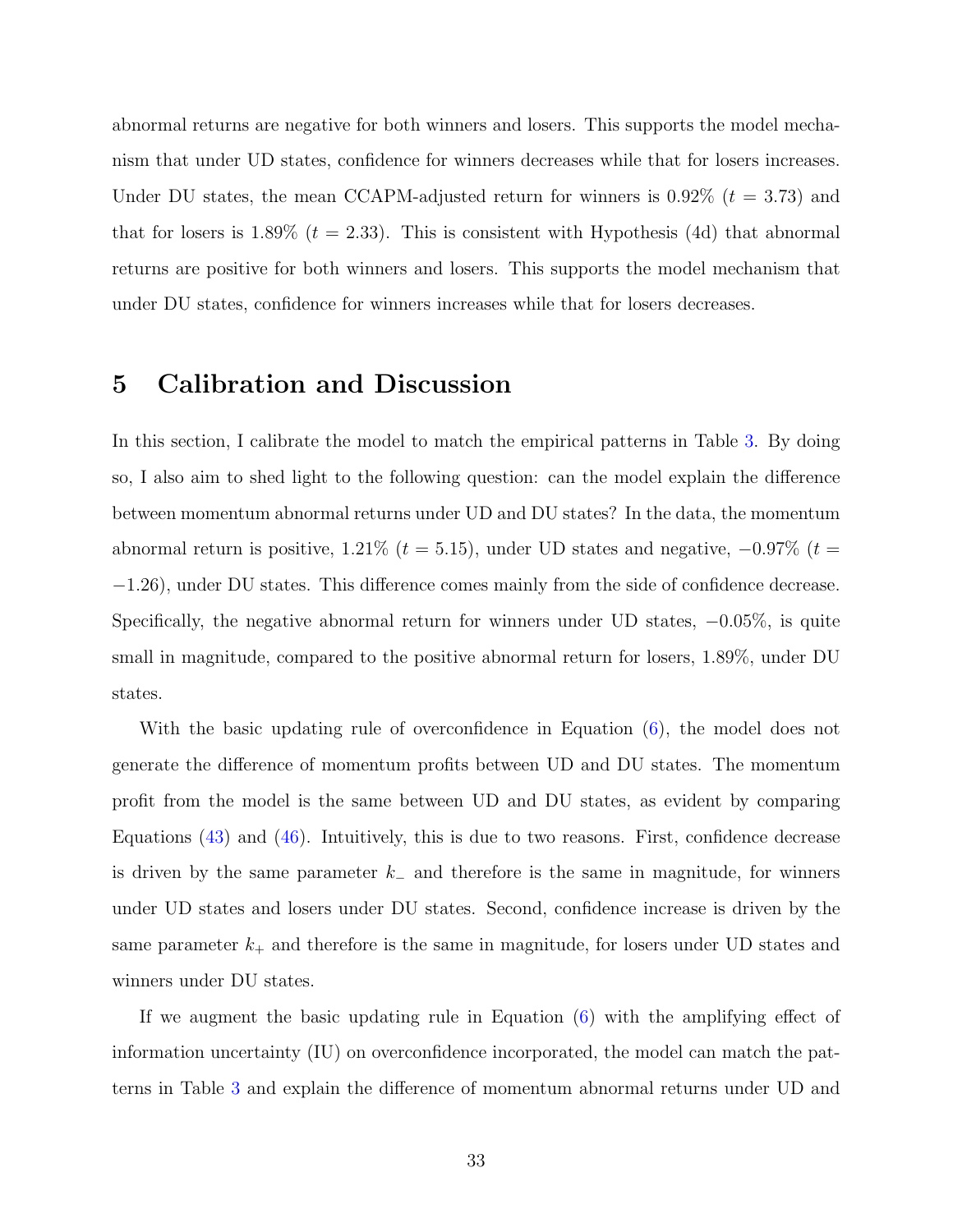DU states. The IU-augmented updating rule is motivated by numerous studies including [Daniel, Hirshleifer, and Subrahmanyam](#page-46-3) [\(1998,](#page-46-3) [2001\)](#page-46-6) and [Zhang](#page-48-3) [\(2006\)](#page-48-3). These studies show that investors tend to be more overconfident when information uncertainty is higher. The IU-augmented updating rule does not alter the model results presented in Section [2.](#page-7-0) It is implemented as follows:

<span id="page-34-0"></span>
$$
\sigma_{t,i}^2 = \begin{cases} q(IU_t)(k_+)^{n_+}(k_-)^{n_-}\sigma_{\epsilon}^2 & \text{if } (k_+)^{n_+}(k_-)^{n_-}\sigma_{\epsilon}^2 < \sigma_{\epsilon}^2 \\ \sigma_{\epsilon}^2 & \text{if } (k_+)^{n_+}(k_-)^{n_-}\sigma_{\epsilon}^2 \ge \sigma_{\epsilon}^2 \end{cases} \tag{61}
$$

where  $q(\cdot)$  is a decreasing function, i.e.  $q'(\cdot) < 0$ , and  $IU_t$  is the aggregate information uncertainty at  $t$ . Intuitively, when investors are overconfident after observing public signals, their overconfidence is further amplified by  $q(IU_t)$ . I denote  $q(IU_t)$  by  $q_t$  throughout. Note that setting  $q_t = 1$ , i.e. ignoring the effect of information uncertainty on overconfidence, reduces the IU-augmented updating rule to the basic updating rule in [\(6\)](#page-10-0).

Empirically, one measure of aggregate information uncertainty is stock market volatility. The conventional wisdom suggests that stock market volatility and therefore aggregate information uncertainty is higher in a DOWN market than in an UP market. Therefore, we expect that information uncertainty is higher and the value of the  $q$  function is lower in a DOWN market than in an UP market. For simplicity, I take two values of  $q: q_D$  and  $q_U$ corresponding to DOWN markets and UP markets, respectively. We expect  $q_D < q_U$  and I set  $q_U = 1$  for normalization. In other words, there is no amplifying effect in an UP market when information uncertainty is lower. Under UU states,  $q_1 = q_2 = q_U = 1$ ; under DD states,  $q_1 = q_2 = q_D$ ; under UD states,  $q_1 = q_U = 1$  and  $q_2 = q_D$ ; under DU states,  $q_1 = q_D$ and  $q_2 = q_U = 1$ . Applying these values of q to Equation [\(61\)](#page-34-0), we obtain IU-augmented perceived variances under four market states, listed in Table [4.](#page-52-0) Substituting these perceived variances into Equations [\(32\)](#page-18-0) to [\(34\)](#page-18-1) gives the formulas for the abnormal returns.

Next, I do the calibration exercise. Again, empirical patterns in Table [3](#page-51-0) are the target to match. Empirically, the winner (loser) portfolio is the top (bottom) decile of stocks, ranked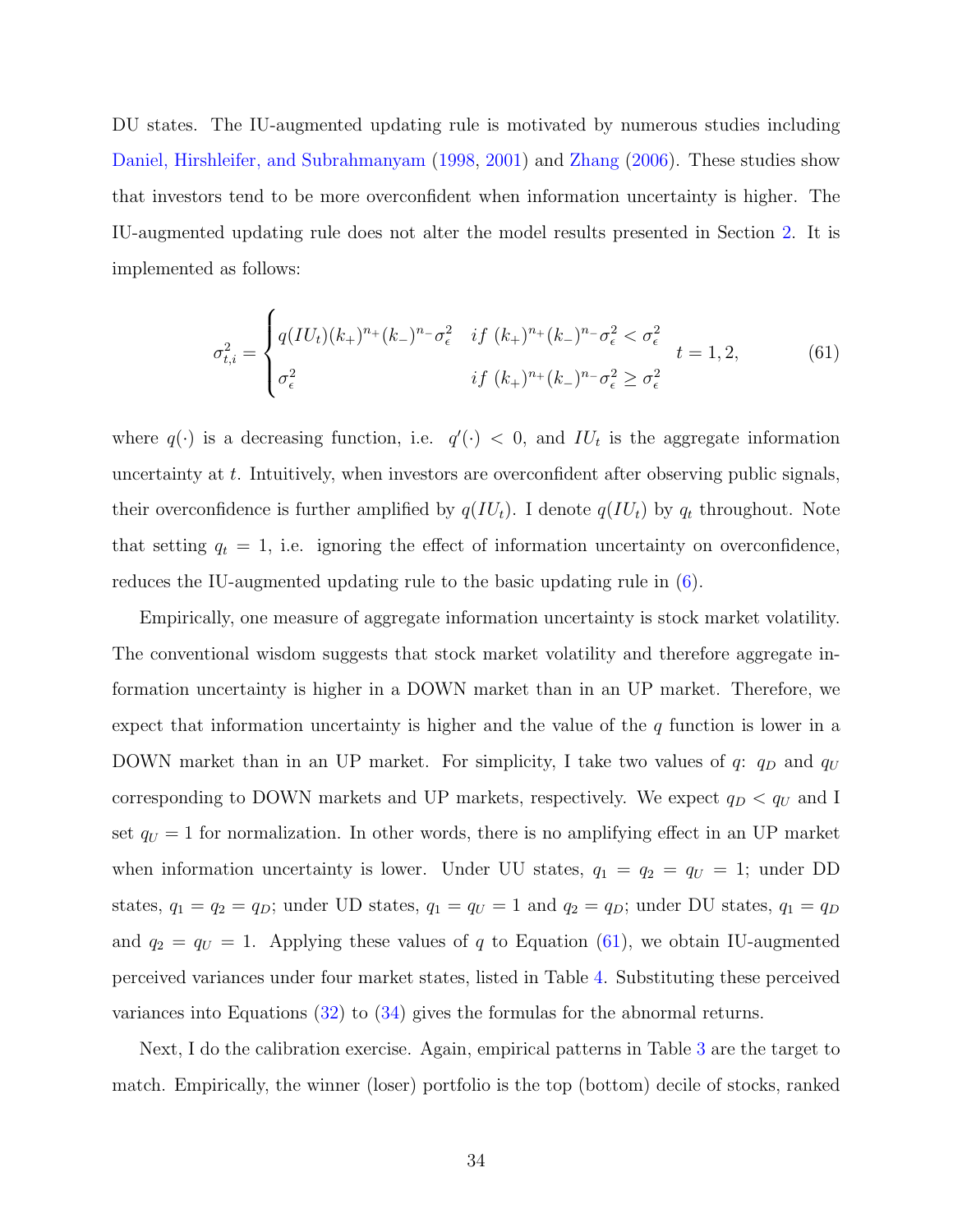according to their ranking-period returns. In the calibration, I set winner (loser) stocks as those in the top (bottom) decile, ranked according to the value of their private signal s<sub>i</sub>. In the large N limit, the term A in Equations [\(32\)](#page-18-0) to [\(34\)](#page-18-1) is  $A = \frac{\sigma_{\eta}^2}{N_{wl}} \sum$ i∈w  $(s_i - \bar{s}) =$  $\sigma_\eta^2\sqrt{\sigma_\eta^2+\sigma_\epsilon^2}$  $\int_{p90}^{\infty} x \phi(x) dx$  $\int_{p90}^{p90} \frac{x\varphi(x)dx}{\varphi(x)dx}$ , where  $\phi(\cdot)$  and  $p_{90}$  are the probability density function and the 90th percentile of the standard normal distribution. Specifically,  $A \approx 1.75\sigma_{\eta}^2 \sqrt{\sigma_{\eta}^2 + \sigma_{\epsilon}^2}$ .

There are five parameters that determine abnormal returns in the model:  $\sigma_{\eta}^2$ ,  $\sigma_{\epsilon}^2$ ,  $k_+$ ,  $k_$ , and  $q<sub>D</sub>$ . In the model, the idiosyncratic return variance in the ranking period is  $Var\left(\frac{\sigma_{\eta}^2}{\sigma_{\eta}^2 + \sigma_{1,i}^2}(s_i - \bar{s})\right) = \sigma_{\eta}^2$  $\frac{\sigma_\eta^2 + \sigma_\epsilon^2}{\sigma_\eta^2 + \sigma_{1,i}^2} \approx \sigma_\eta^2$ . [Hong and Sraer](#page-47-10) [\(2013\)](#page-47-10) estimate that the idiosyncratic variance of monthly stock returns is 0.029. Since the momentum portfolio has a 11-month ranking period,  $\sigma_{\eta}^2$  is calibrated to  $\sigma_{\eta}^2 = 0.029 \times 11 = 0.32$ . The other four parameters,  $\sigma_{\epsilon}^2$ ,  $k_+$ ,  $k_-$ , and  $q_D$ , are calibrated by matching return moments. There are eight moments: winner and loser abnormal returns under four market states. Since in the model, loser abnormal returns under UU states and winner abnormal returns under DD states are zero, I eliminate these two moments. There are then 6 moments left. I choose four of them to match so that we can pin down the four parameters and use the other two to verify the calibrated parameters. The four moments to match are: winner abnormal returns under UU states, 1.31%, winner abnormal returns under UD states, −0.05%, loser abnormal returns under UD states, −1.26%, and loser abnormal returns under DU states, 1.89%.

The calibrated parameters are:  $\sigma_{\epsilon}^2 = 0.33$ ,  $k_{+} = 0.96$ ,  $k_{-} = 1.03$ , and  $q_D = 0.97$ . The theoretical counterpart of Table [3](#page-51-0) with the calibrated parameters is shown in Table [5.](#page-52-1) It is encouraging that other two empirical moments, winner abnormal returns under DU states and loser abnormal returns under DD states, are also matched reasonably well with the calibrated parameters. The calibrated parameters of self-attribution bias and overconfidence are only modest and satisfy the following expected relationship:  $k_{+} < 1, k_{-} > 1, k_{+}k_{-} < 1$ , and  $q_D < 1$ . Overall, the fact that the model is able to match key empirical patterns of winner and loser abnormal returns under four market states lends further support to the model.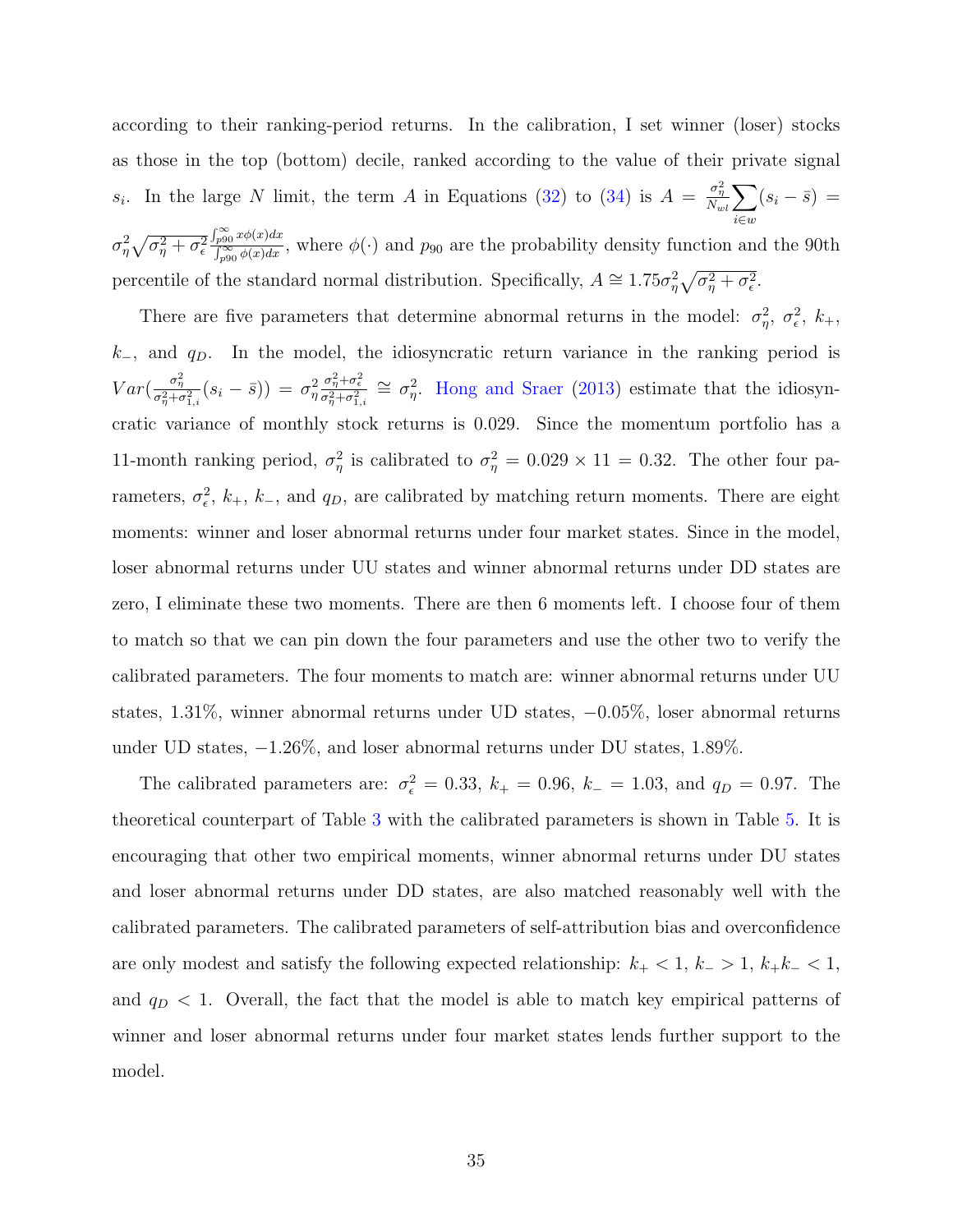The calibration exercise provides an explanation to the difference between momentum abnormal returns under UD and DU states. Under UD states, information uncertainty in the short-run holding period is higher than that in the ranking period. Hence, the amplifying effect of information uncertainty increases confidence over the short-run holding period. This dampens confidence decrease for winners and strengthens confidence increase for losers and therefore the momentum effect is stronger. Under DU states, information uncertainty in the short-run holding period is lower than that in the ranking period. Hence, the amplifying effect of information uncertainty decreases confidence over the short-run holding period. This strengthens confidence decrease for losers and dampens confidence increase for winners and therefore the momentum effect is weaker.

# <span id="page-36-0"></span>6 Concluding Remarks

Momentum profits show substantial variation across different market states. This variation remains after controlling for time-varying risk of the momentum portfolio. This paper offers a model to establish the relation between market states and momentum profits through the channel of self-attribution bias and overconfidence. The model shows that in a setting of multiple risky assets with correlated payoffs, overconfidence can vary asymmetrically between winners and losers, which leads to asymmetric return behaviors between winners and losers. The model is self-contained and is able to explain the patterns of momentum and market states in the literature. Furthermore, the model generates new distinctive implications regarding asymmetric return behaviors between winners and losers, which are supported by further empirical analysis. Overall, the model unifies momentum, negative momentum profits under certain market states, and long-run reversals.

The results presented in this paper have broad implications. First, the paper sheds light on the time-varying performance of momentum portfolios, which may have important implications for momentum trading strategies in practice. Furthermore, this paper contributes to the research agenda of understanding financial market phenomena with well-known behav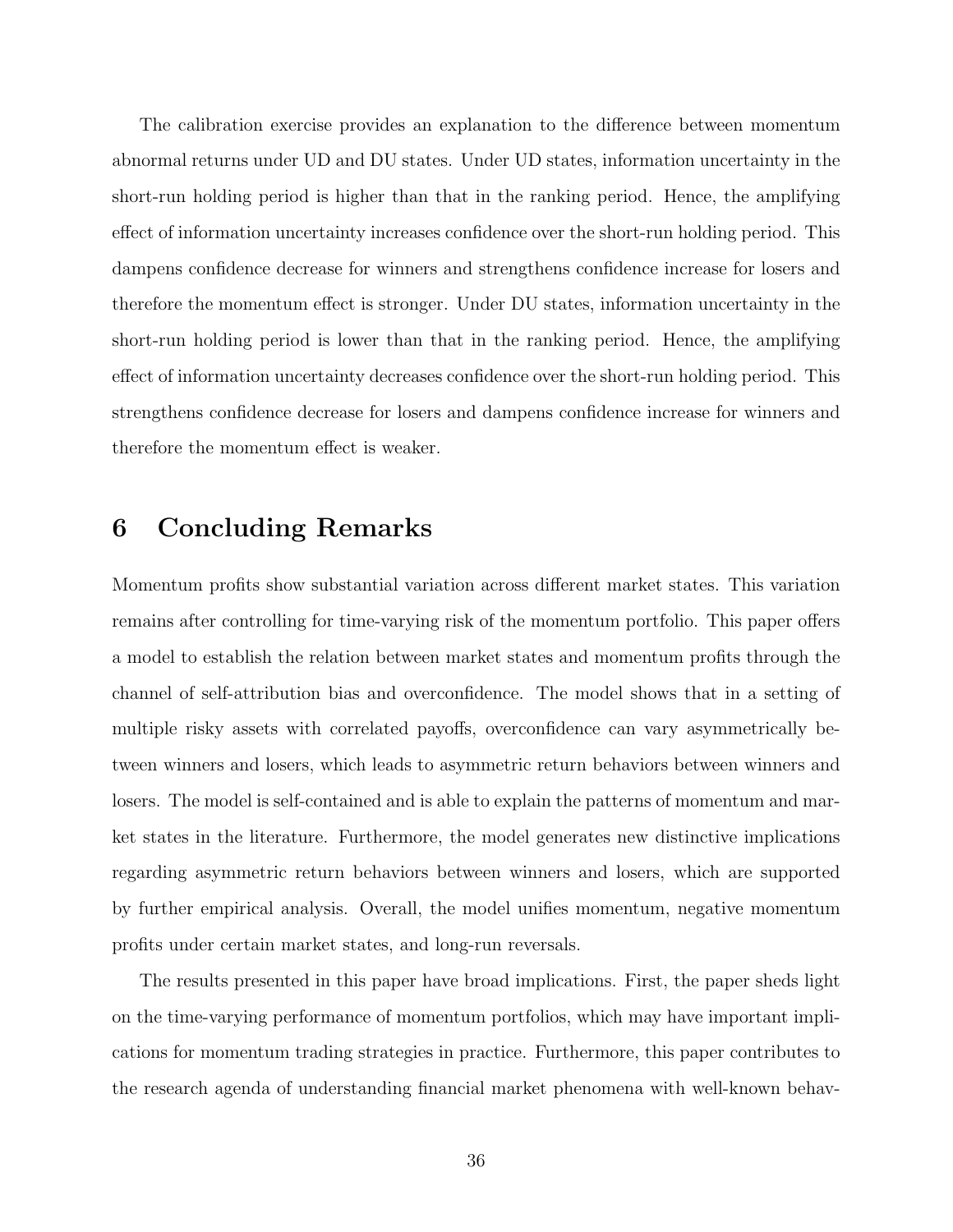ioral features. It reinforces the potential importance of self-attribution bias and overconfidence in generating asset pricing anomalies in a way that complements [Daniel, Hirshleifer,](#page-46-3) [and Subrahmanyam](#page-46-3) [\(1998\)](#page-46-3).

# A Appendix A

The derivation of Equations [\(11\)](#page-12-0) and [\(12\)](#page-12-1) uses the law of iterated expectations and standard Bayesian updating rules of normal variables.

## A.1 Derivation of Date 1 Prices

Define  $I_1 = \{s_1, s_2, ..., s_N, s_{f,1}\}\$ as the information set at  $t = 1$ . From Equation [\(11\)](#page-12-0), we have:

<span id="page-37-0"></span>
$$
P_{1,i} = \mathbb{E}_{C,1}[\theta_i | I_1]
$$
  
=  $\mathbb{E}_{C,1}[f_1 | I_1] + \mathbb{E}_{C,1}[f_2 | I_1] + \mathbb{E}_{C,1}[\eta_i | I_1].$  (A.1)

Next, we calculate the three conditional expectation terms in Equation  $(A.1)$ , by applying the law of iterated expectations and standard Bayesian updating rules of normal variables. Plugging these three terms into [\(A.1\)](#page-37-0) gives the formula of  $P_{1,i}$ ,  $\forall i = 1, 2, ..., N$ .

(1) Calculation of  $\mathbb{E}_{C,1}[f_1|I_1].$  We have:

$$
\mathbb{E}_{C,1}[f_1|I_1] \n= \mathbb{E}_{C,1}[\mathbb{E}_{C,1}[f_1|f_2 + \epsilon_f, I_1]|I_1] \n= \frac{1}{\sigma_{\xi}^2} s_{f,1} + \sum_{i} \frac{1}{\sigma_{\eta}^2 + \sigma_{1,i}^2} (s_i - f_2 - \epsilon_f) \n= \mathbb{E}_{C,1}[\frac{1}{\sigma_f^2} + \frac{1}{\sigma_{\xi}^2} + \sum_{i} \frac{1}{\sigma_{\eta}^2 + \sigma_{1,i}^2}] |I_1] \n= \frac{1}{\sigma_{\xi}^2} s_{f,1} + \sum_{i} \frac{1}{\sigma_{\eta}^2 + \sigma_{1,i}^2} s_i \n= \frac{1}{\frac{1}{\sigma_f^2} + \frac{1}{\sigma_{\xi}^2} + \sum_{i} \frac{1}{\sigma_{\eta}^2 + \sigma_{1,i}^2}} - \frac{1}{\frac{1}{\sigma_f^2} + \frac{1}{\sigma_{\xi}^2} + \sum_{i} \frac{1}{\sigma_{\eta}^2 + \sigma_{1,i}^2}} \mathbb{E}_{C,1}[f_2 + \epsilon_f|I_1]
$$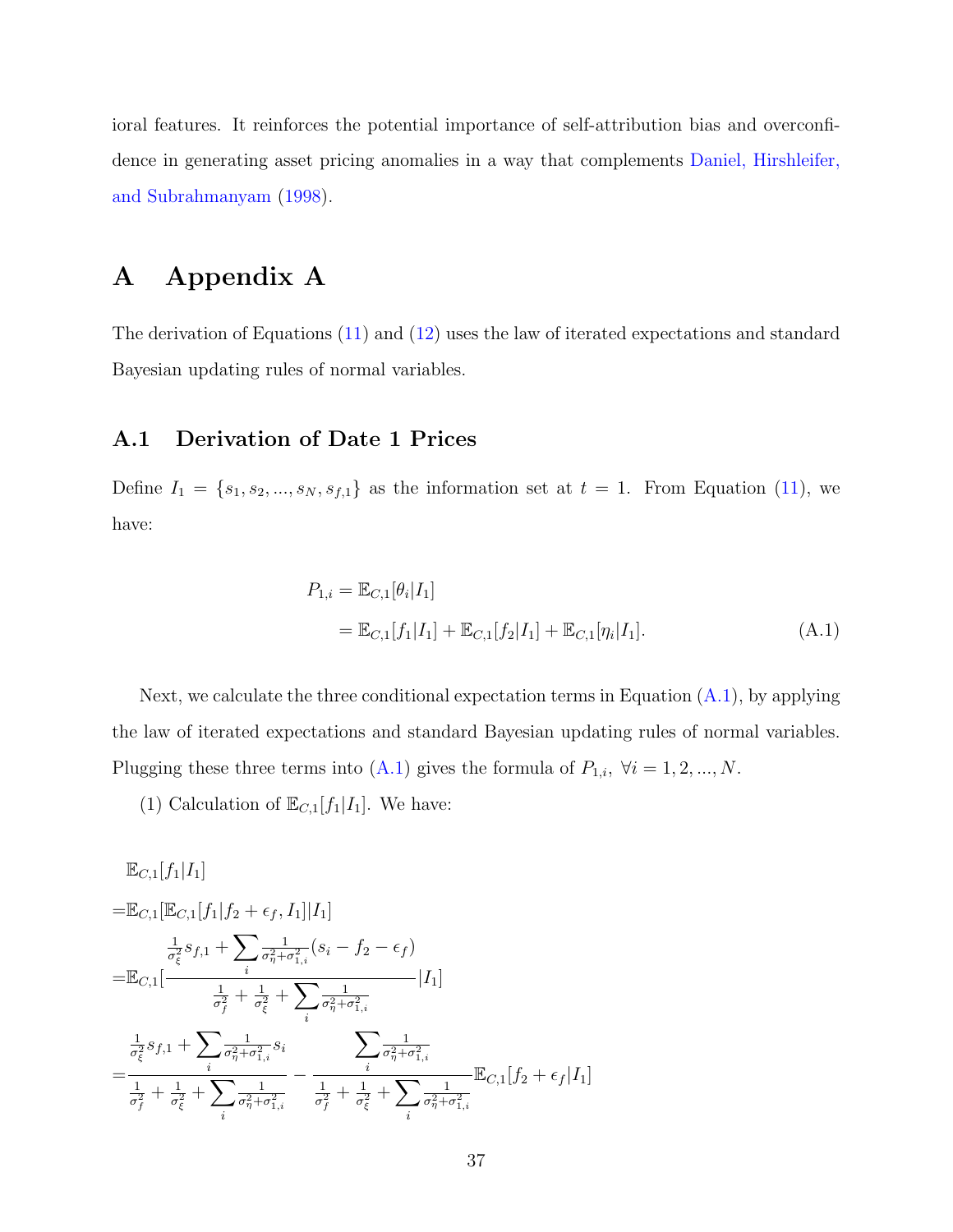$$
=\frac{\frac{1}{\sigma_{\xi}^{2}}s_{f,1} + \sum_{i} \frac{1}{\sigma_{\eta}^{2} + \sigma_{1,i}^{2}}s_{i}}{\frac{1}{\sigma_{f}^{2}} + \frac{1}{\sigma_{\xi}^{2}} + \sum_{i} \frac{1}{\sigma_{\eta}^{2} + \sigma_{1,i}^{2}}}-\frac{\frac{1}{\sigma_{\eta}^{2} + \sigma_{1,i}^{2}}}{\frac{1}{\sigma_{f}^{2}} + \frac{1}{\sigma_{\xi}^{2}} + \sum_{i} \frac{1}{\sigma_{\eta}^{2} + \sigma_{1,i}^{2}}} \mathbb{E}_{C,1}[\mathbb{E}_{C,1}[f_{2} + \epsilon_{f}|f_{1}, I_{1}] |I_{1}]
$$
\n
$$
=\frac{\frac{1}{\sigma_{\xi}^{2}}s_{f,1} + \sum_{i} \frac{1}{\sigma_{\eta}^{2} + \sigma_{1,i}^{2}}s_{i}}{\frac{1}{\sigma_{\eta}^{2} + \sigma_{1,i}^{2}} - \frac{1}{\sigma_{\eta}^{2}} + \frac{1}{\sigma_{\xi}^{2}} + \sum_{i} \frac{1}{\sigma_{\eta}^{2} + \sigma_{1,i}^{2}} \mathbb{E}_{C,1}[\frac{i}{\sigma_{f}^{2} + \sigma_{1,i}^{2}} + \sum_{i} \frac{1}{\sigma_{\eta}^{2} + \sigma_{1,i}^{2}}|I_{1}]
$$
\n
$$
=\frac{\frac{1}{\sigma_{\xi}^{2}}s_{f,1} + \sum_{i} \frac{1}{\sigma_{\eta}^{2} + \sigma_{1,i}^{2}}}{\frac{1}{\sigma_{\eta}^{2} + \sigma_{1,i}^{2}}s_{i}} - \sum_{i} \frac{1}{\sigma_{\eta}^{2} + \sigma_{1,i}^{2}} \frac{\sum_{i} \frac{1}{\sigma_{\eta}^{2} + \sigma_{1,i}^{2}}}{\frac{1}{\sigma_{\eta}^{2} + \sigma_{1,i}^{2}}s_{i}} - \frac{\sum_{i} \frac{1}{\sigma_{\eta}^{2} + \sigma_{1,i}^{2}}}{\frac{1}{\sigma_{\eta}^{2} + \sigma_{1,i}^{2}} s_{i}} - \frac{\sum_{i} \frac{1}{\sigma_{\eta}^{2} + \sigma_{1,i}^{2}}}{\frac{1}{\sigma_{\eta}^{2} + \sigma_{1,i}^{2}}
$$

rearrangement of which leads to:

<span id="page-38-1"></span><span id="page-38-0"></span>
$$
\mathbb{E}_{C,1}[f_1|I_1] = \frac{\frac{1}{\sigma_{\xi}^2} \left(\frac{1}{\sigma_f^2 + \sigma_{\epsilon f}^2} + \sum_i \frac{1}{\sigma_{\eta}^2 + \sigma_{1,i}^2}\right) s_{f,1} + \frac{1}{\sigma_f^2 + \sigma_{\epsilon f}^2} \sum_i \frac{1}{\sigma_{\eta}^2 + \sigma_{1,i}^2} s_i}{\left(\frac{1}{\sigma_f^2} + \frac{1}{\sigma_{\xi}^2}\right) \frac{1}{\sigma_f^2 + \sigma_{\epsilon f}^2} + \left(\frac{1}{\sigma_f^2} + \frac{1}{\sigma_{\xi}^2} + \frac{1}{\sigma_f^2 + \sigma_{\epsilon f}^2}\right) \sum_i \frac{1}{\sigma_{\eta}^2 + \sigma_{1,i}^2}}.
$$
\n(A.3)

(2) Calculation of  $\mathbb{E}_{C,1}[f_2|I_1].$  We have:

$$
\mathbb{E}_{C,1}[f_2|I_1] \n= \mathbb{E}_{C,1}[\mathbb{E}_{C,1}[f_2|f_1 + \epsilon_f, I_1]|I_1] \n= \mathbb{E}_{C,1}[\frac{i}{\sigma_{\eta}^2 + \sigma_{1,i}^2}(s_i - f_1 - \epsilon_f) \n= \mathbb{E}_{C,1}[\frac{i}{\sigma_{\eta}^2 + \sigma_{1,i}^2}(s_i - f_1 - \epsilon_f)] \n= \frac{\sum_{i} \frac{1}{\sigma_{\eta}^2 + \sigma_{1,i}^2} s_i}{\sum_{i} \frac{1}{\sigma_{\eta}^2 + \sigma_{1,i}^2} - \frac{i}{\sigma_{\eta}^2 + \sigma_{1,i}^2}} \mathbb{E}_{C,1}[f_1 + \epsilon_f|I_1] \n= \frac{\sum_{i} \frac{1}{\sigma_{\eta}^2 + \sigma_{1,i}^2} s_i}{\sum_{i} \frac{1}{\sigma_{\eta}^2 + \sigma_{1,i}^2} - \frac{1}{\sigma_{\eta}^2 + \sigma_{1,i}^2}} \mathbb{E}_{C,1}[\mathbb{E}_{C,1}[f_1 + \epsilon_f|f_1, f_2, I_1]|I_1] \n= \frac{\sum_{i} \frac{1}{\sigma_{\eta}^2 + \sigma_{1,i}^2} s_i}{\sum_{i} \frac{1}{\sigma_{\eta}^2 + \sigma_{1,i}^2} - \frac{1}{\sigma_{\eta}^2 + \sigma_{1,i}^2}} \mathbb{E}_{C,1}[\mathbb{E}_{C,1}[f_1 + \epsilon_f|f_1, f_2, I_1]|I_1]
$$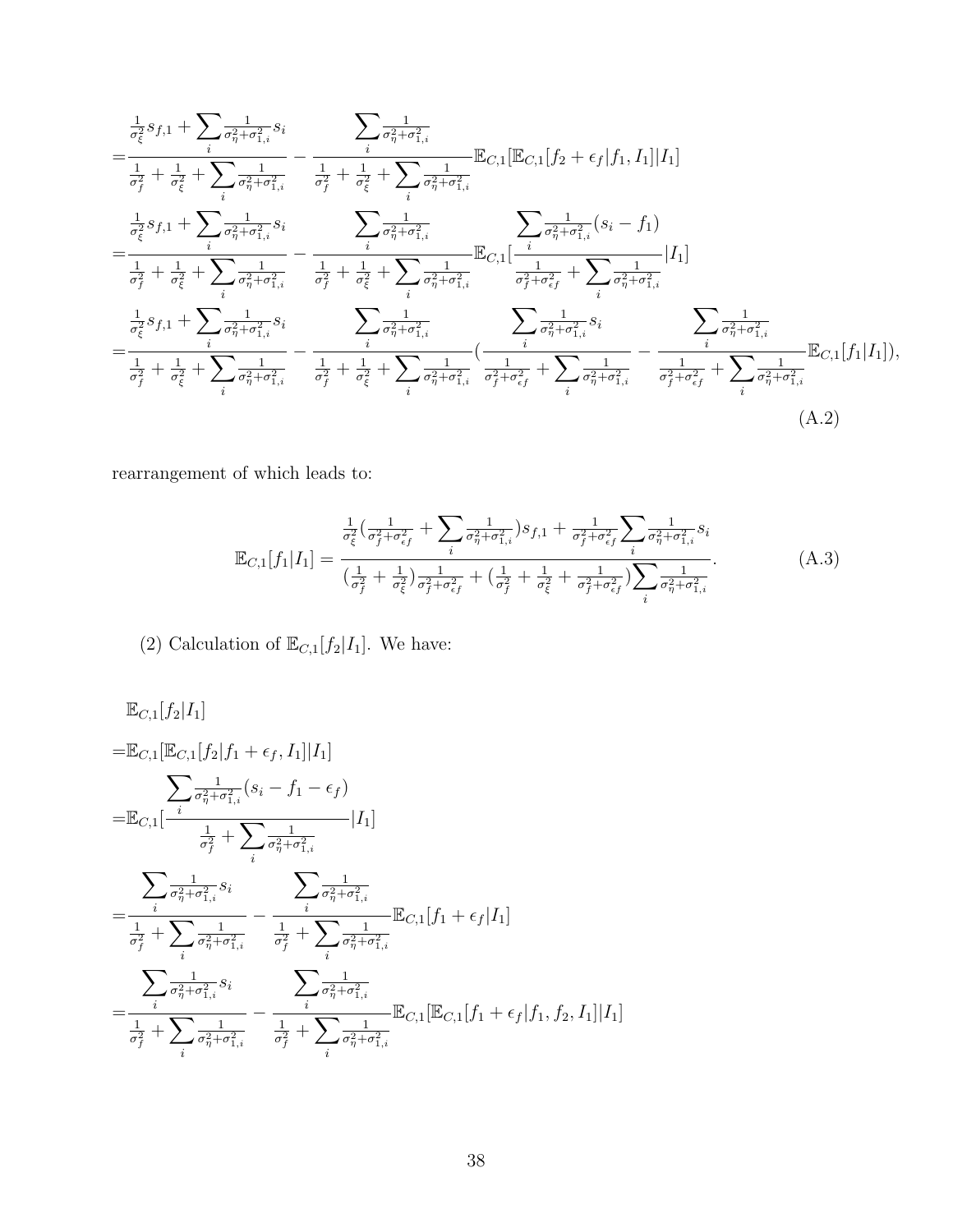$$
=\frac{\sum_{i} \overline{\sigma_{\eta}^{2} + \sigma_{1,i}^{2}} s_{i}}{\frac{1}{\sigma_{f}^{2}} + \sum_{i} \overline{\sigma_{\eta}^{2} + \sigma_{1,i}^{2}}} - \frac{\sum_{i} \overline{\sigma_{\eta}^{2} + \sigma_{1,i}^{2}}}{\frac{1}{\sigma_{f}^{2}} + \sum_{i} \overline{\sigma_{\eta}^{2} + \sigma_{1,i}^{2}}} (\mathbb{E}_{C,1}[f_{1}|I_{1}] + \mathbb{E}_{C,1}[\mathbb{E}_{C,1}[e_{f}|f_{1},f_{2},I_{1}]|I_{1}])
$$
\n
$$
=\frac{\sum_{i} \overline{\sigma_{\eta}^{2} + \sigma_{1,i}^{2}} s_{i}}{\frac{1}{\sigma_{f}^{2}} + \sum_{i} \overline{\sigma_{\eta}^{2} + \sigma_{1,i}^{2}}} - \frac{\sum_{i} \overline{\sigma_{\eta}^{2} + \sigma_{1,i}^{2}}}{\frac{1}{\sigma_{f}^{2}} + \sum_{i} \overline{\sigma_{\eta}^{2} + \sigma_{1,i}^{2}}} (\mathbb{E}_{C,1}[f_{1}|I_{1}] + \mathbb{E}_{C,1}[\frac{i}{\sigma_{\eta}^{2} + \sigma_{1,i}^{2}}(s_{i} - f_{1} - f_{2})
$$
\n
$$
= \frac{\sum_{i} \overline{\sigma_{\eta}^{2} + \sigma_{1,i}^{2}} s_{i}}{\frac{1}{\sigma_{\eta}^{2} + \sigma_{1,i}^{2}} s_{i}} - \frac{\sum_{i} \overline{\sigma_{\eta}^{2} + \sigma_{1,i}^{2}}}{\frac{1}{\sigma_{\eta}^{2} + \sigma_{1,i}^{2}}} (\mathbb{E}_{C,1}[f_{1}|I_{1}] + \mathbb{E}_{C,1}[\frac{1}{\sigma_{\eta}^{2} + \sigma_{1,i}^{2}}(s_{i} - \frac{1}{\sigma_{\eta}^{2} + \sigma_{1,i}^{2}}) - \frac{\sum_{i} \overline{\sigma_{\eta}^{2} + \sigma_{1,i}^{2}}}{\frac{1}{\sigma_{f}^{2}} + \sum_{i} \overline{\sigma_{\eta}^{2} + \sigma_{1,i}^{2}}} (\frac{1}{\sigma_{\eta}^{2} + \sigma_{1,i}^{2}}(s_{i} - \frac{1}{\sigma_{\eta}^{2} + \
$$

rearrangement of which leads to:

<span id="page-39-0"></span>
$$
\mathbb{E}_{C,1}[f_2|I_1] = \frac{\frac{1}{\sigma_{\epsilon_f}^2} \sum_i \frac{1}{\sigma_{\eta}^2 + \sigma_{1,i}^2} s_i - \frac{1}{\sigma_{\epsilon_f}^2} \sum_i \frac{1}{\sigma_{\eta}^2 + \sigma_{1,i}^2} \mathbb{E}_{C,1}[f_1|I_1]}{\frac{1}{\sigma_f^2} \frac{1}{\sigma_{\epsilon_f}^2} + \left(\frac{1}{\sigma_f^2} + \frac{1}{\sigma_{\epsilon_f}^2}\right) \sum_i \frac{1}{\sigma_{\eta}^2 + \sigma_{1,i}^2}}.
$$
\n(A.5)

(3) Calculation of  $\mathbb{E}_{C,1}[\eta_i|I_1]$ . We have:

$$
\mathbb{E}_{C,1}[\eta_i|I_1] \n= \mathbb{E}_{C,1}[\mathbb{E}_{C,1}[\eta_i|f_1+f_2+\epsilon_f, I_1]|I_1] \n= \mathbb{E}_{C,1}[\frac{\frac{1}{\sigma_{1,i}^2}(s_i - f_1 - f_2 - \epsilon_f)}{\frac{1}{\sigma_{\eta}^2} + \frac{1}{\sigma_{1,i}^2}}|I_1] \n= \frac{\frac{1}{\sigma_{1,i}^2}s_i}{\frac{1}{\sigma_{\eta}^2} + \frac{1}{\sigma_{1,i}^2}} - \frac{\frac{1}{\sigma_{1,i}^2}}{\frac{1}{\sigma_{\eta}^2} + \frac{1}{\sigma_{1,i}^2}} \mathbb{E}_{C,1}[f_1+f_2+\epsilon_f|I_1] \n= \frac{\frac{1}{\sigma_{1,i}^2}s_i}{\frac{1}{\sigma_{\eta}^2} + \frac{1}{\sigma_{1,i}^2}} - \frac{\frac{1}{\sigma_{1,i}^2}}{\frac{1}{\sigma_{\eta}^2} + \frac{1}{\sigma_{1,i}^2}} \mathbb{E}_{C,1}[\mathbb{E}_{C,1}[f_1+f_2+\epsilon_f|f_1, I_1]|I_1] \n= \frac{\frac{1}{\sigma_{1,i}^2}s_i}{\frac{1}{\sigma_{\eta}^2} + \frac{1}{\sigma_{1,i}^2}} - \frac{\frac{1}{\sigma_{1,i}^2}}{\frac{1}{\sigma_{1,i}^2} + \frac{1}{\sigma_{1,i}^2}} \mathbb{E}_{C,1}[f_1 + \frac{\sum_{i} \frac{1}{\sigma_{\eta}^2 + \sigma_{1,i}^2}(s_i - f_1)}{\frac{1}{\sigma_{\eta}^2 + \sigma_{1,i}^2}}|I_1] \n= \frac{\frac{1}{\sigma_{1,i}^2}s_i}{\frac{1}{\sigma_{\eta}^2} + \frac{1}{\sigma_{1,i}^2}} - \frac{\frac{1}{\sigma_{1,i}^2}}{\frac{1}{\sigma_{\eta}^2} + \frac{1}{\sigma_{1,i}^2}} \mathbb{E}_{C,1}[f_1 + \frac{\frac{1}{\sigma_{1,i}^2} + \sum_{i} \frac{1}{\sigma_{\eta}^2 + \sigma_{1,i}^2}}|I_1]
$$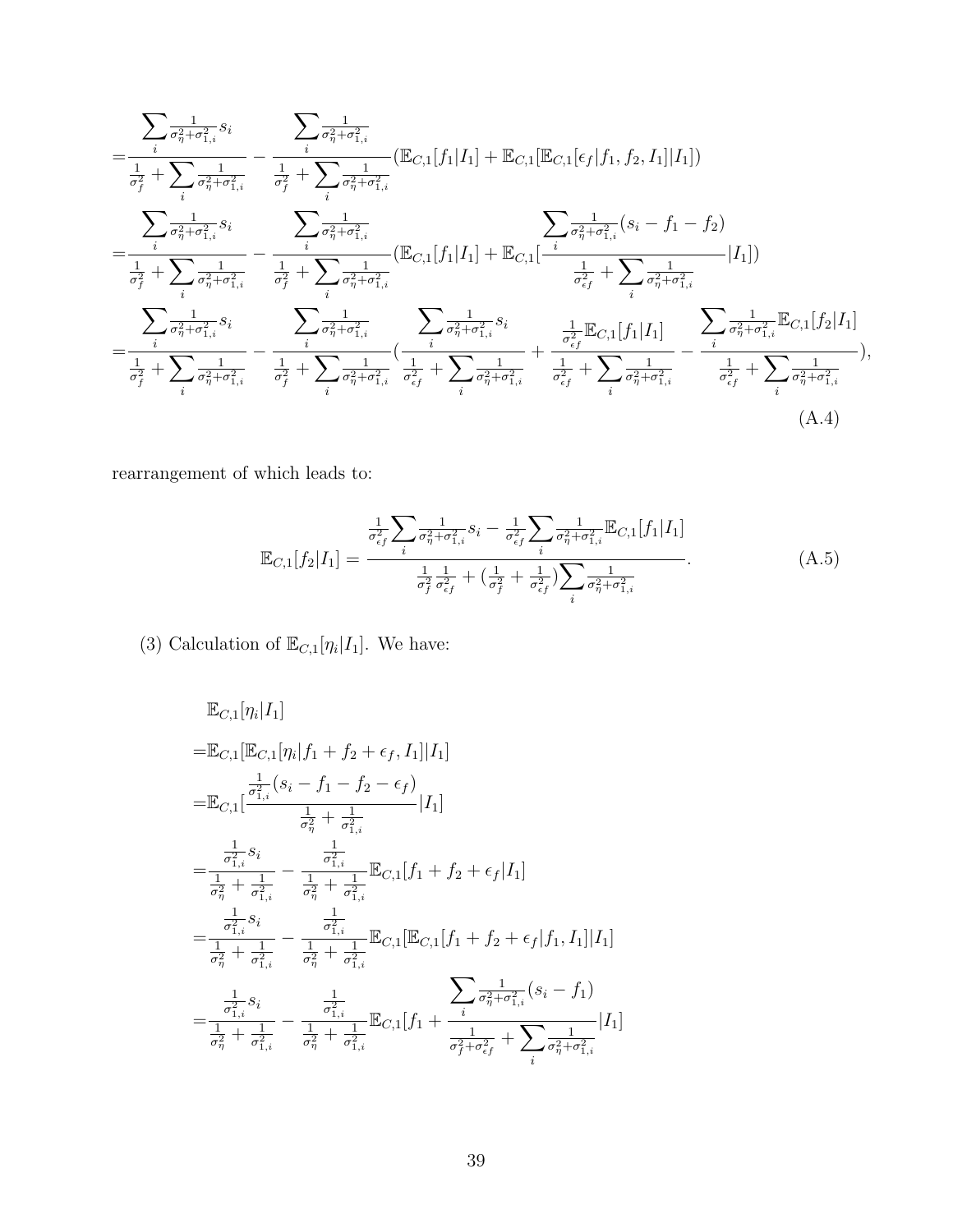$$
= \frac{\frac{1}{\sigma_{1,i}^2} s_i}{\frac{1}{\sigma_{\eta}^2} + \frac{1}{\sigma_{1,i}^2}} - \frac{\frac{1}{\sigma_{1,i}^2}}{\frac{1}{\sigma_{\eta}^2} + \frac{1}{\sigma_{1,i}^2}} \mathbb{E}_{C,1} \left[ \frac{\frac{1}{\sigma_{\eta}^2 + \sigma_{1,i}^2} s_i}{\frac{1}{\sigma_{\eta}^2 + \sigma_{\epsilon f}^2} + \sum_{i} \frac{1}{\sigma_{\eta}^2 + \sigma_{1,i}^2}} + \frac{\frac{1}{\sigma_{\eta}^2 + \sigma_{\epsilon f}^2} f_1}{\frac{1}{\sigma_{\eta}^2 + \sigma_{\epsilon f}^2} + \sum_{i} \frac{1}{\sigma_{\eta}^2 + \sigma_{\epsilon f}^2}} \right] [I_1]
$$
  

$$
= \frac{\frac{1}{\sigma_{1,i}^2} s_i}{\frac{1}{\sigma_{\eta}^2} + \frac{1}{\sigma_{1,i}^2}} - \frac{\frac{1}{\sigma_{1,i}^2}}{\frac{1}{\sigma_{\eta}^2} + \frac{1}{\sigma_{1,i}^2}} \left[ \frac{\frac{1}{\sigma_{\eta}^2 + \sigma_{1,i}^2} s_i}{\frac{1}{\sigma_{\eta}^2 + \sigma_{\epsilon f}^2} + \sum_{i} \frac{1}{\sigma_{\eta}^2 + \sigma_{\epsilon f}^2} + \sum_{i} \frac{1}{\sigma_{\eta}^2 + \sigma_{\epsilon f}^2} + \sum_{i} \frac{1}{\sigma_{\eta}^2 + \sigma_{\epsilon f}^2} \right].
$$
 (A.6)

#### A.1.1 Derivation of Equation [\(14\)](#page-13-0)

To simplify the lengthy formula of  $P_{2,i}$ , I analyze the case where the variance of the common noise,  $\sigma_{ef}^2$ , is sufficiently large. Since  $\bar{s} \to f + \epsilon_f \sim \mathcal{N}(0, \sigma_f^2 + \sigma_{ef}^2)$ ,  $|\bar{s}|$  is also likely to be large with a large  $\sigma_{\epsilon f}^2$ . This allows an approximation of  $\sum$ i 1  $\frac{1}{\sigma_{\eta}^2+\sigma_{2,i}^2}s_i\cong \bar{s}\sum$ i 1  $\frac{1}{\sigma_{\eta}^2 + \sigma_{2,i}^2}$ , substituting which and  $\sigma_{\epsilon f}^2 \to \infty$  into Equations [\(A.3\)](#page-38-0), [\(A.5\)](#page-39-0), and [\(A.6\)](#page-40-0) gives:

<span id="page-40-0"></span>
$$
\mathbb{E}_{C,1}[f_1|I_1] \cong \frac{\sigma_f^2}{\sigma_f^2 + \sigma_\xi^2} s_{f,1},\tag{A.7}
$$

$$
\mathbb{E}_{C,1}[f_2|I_1] \cong 0,\tag{A.8}
$$

and

$$
\mathbb{E}_{C,1}[\eta_i|I_1] = \frac{\sigma_\eta^2}{\sigma_\eta^2 + \sigma_{1,i}^2} (s_i - \bar{s}).\tag{A.9}
$$

Substituting these three equations into Equation  $(A.1)$  gives Equation  $(14)$ .

## A.2 Derivation of Date 2 Prices

Define  $I_2 = \{s_1, s_2, ..., s_N, s_{f,1}, s_{f,2}\}\$ as the information set at  $t = 2$ . From Equation [\(12\)](#page-12-1), we have:

<span id="page-40-1"></span>
$$
P_{2,i} = \mathbb{E}_{C,2}[\theta_i | I_2]
$$
  
=  $\mathbb{E}_{C,2}[f_1 + f_2 | I_2] + \mathbb{E}_{C,2}[\eta_i | I_2].$  (A.10)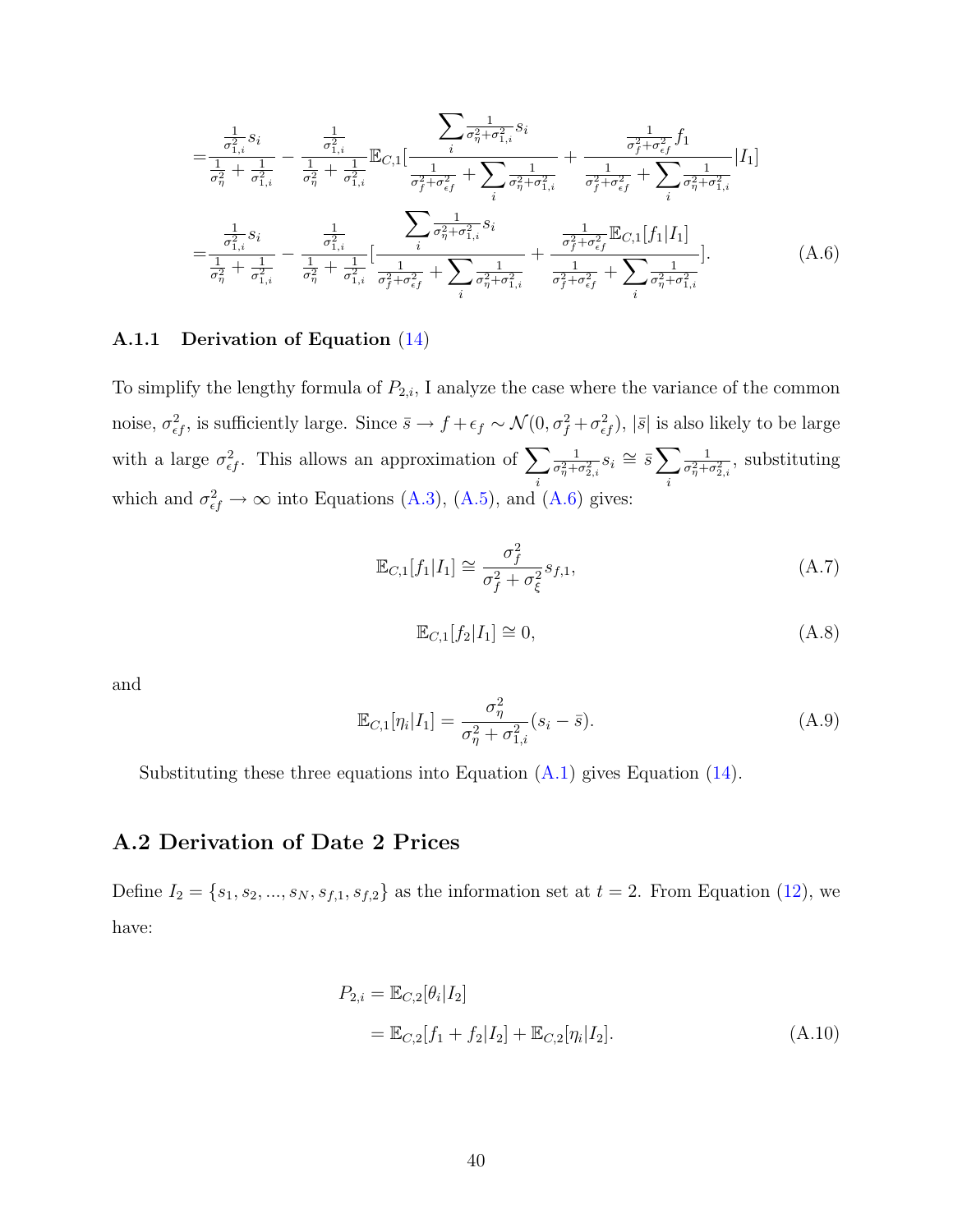Next, we calculate the two conditional expectation terms in Equation  $(A.10)$ , by applying the law of iterated expectations and standard Bayesian updating rules of normal variables. Plugging these two terms into [\(A.10\)](#page-40-1) gives the formula of  $P_{2,i}$ ,  $\forall i = 1, 2, ..., N$ .

(1) Calculation of  $\mathbb{E}_{C,2}[f_1+f_2|I_2]$ . First, we have:

$$
\begin{split} &\mathbb{E}_{C,2}[f_{1}|I_{2}] \\ =&\mathbb{E}_{C,2}[\mathbb{E}_{C,2}[f_{1}|f_{2}+\epsilon_{f},I_{2}]|I_{2}] \\ &\frac{1}{\sigma_{\xi}^{2}}s_{f,1}+\sum_{j}\frac{1}{\sigma_{\eta}^{2}+\sigma_{2,i}^{2}}(s_{i}-f_{2}-\epsilon_{f}) \\ =&\mathbb{E}_{C,2}[\frac{1}{\sigma_{f}^{2}+\frac{1}{\sigma_{\xi}^{2}}+\sum_{i}\frac{1}{\sigma_{\eta}^{2}+\sigma_{2,i}^{2}}|I_{2}] \\ =&\frac{1}{\sigma_{f}^{2}}s_{f,1}+\sum_{i}\frac{1}{\sigma_{\eta}^{2}+\sigma_{2,i}^{2}}s_{i} \qquad \sum_{i}\frac{1}{\sigma_{\eta}^{2}+\sigma_{2,i}^{2}} \\ =&\frac{1}{\sigma_{f}^{2}}s_{f,1}+\sum_{i}\frac{1}{\sigma_{\eta}^{2}+\sigma_{2,i}^{2}}s_{i} \qquad \sum_{j}\frac{1}{\sigma_{f}^{2}+\sigma_{2,i}^{2}} \qquad \mathbb{E}_{C,2}[f_{2}+\epsilon_{f}|I_{2}] \\ =&\frac{1}{\sigma_{f}^{2}}s_{f,1}+\sum_{i}\frac{1}{\sigma_{\eta}^{2}+\sigma_{2,i}^{2}}s_{i} \qquad \sum_{j}\frac{1}{\sigma_{j}^{2}+\sigma_{2,i}^{2}} \qquad \mathbb{E}_{C,2}[\mathbb{E}_{C,2}[f_{2}+\epsilon_{f}|f_{1},f_{2},I_{2}]|I_{2}] \\ =&\frac{1}{\sigma_{f}^{2}}s_{f,1}+\sum_{i}\frac{1}{\sigma_{\eta}^{2}+\sigma_{2,i}^{2}}s_{i} \qquad \sum_{j}\frac{1}{\sigma_{j}^{2}+\sigma_{2,i}^{2}} \qquad \mathbb{E}_{C,2}[\mathbb{E}_{C,2}[f_{2}+\epsilon_{f}|f_{1},f_{2},I_{2}]|I_{2}] \\ =&\frac{1}{\sigma_{f}^{2}}s_{f,1}+\sum_{i}\frac{1}{\sigma_{i}^{2}+\sigma_{2,i}^{2}}s_{i} \qquad \sum_{j}\frac{1}{\sigma_{f}^{2}+\sigma_{2,i}^{2}} \qquad \mathbb{E}_{C,2}[\mathbb{E}_{C,2}[f_{2}+\epsilon
$$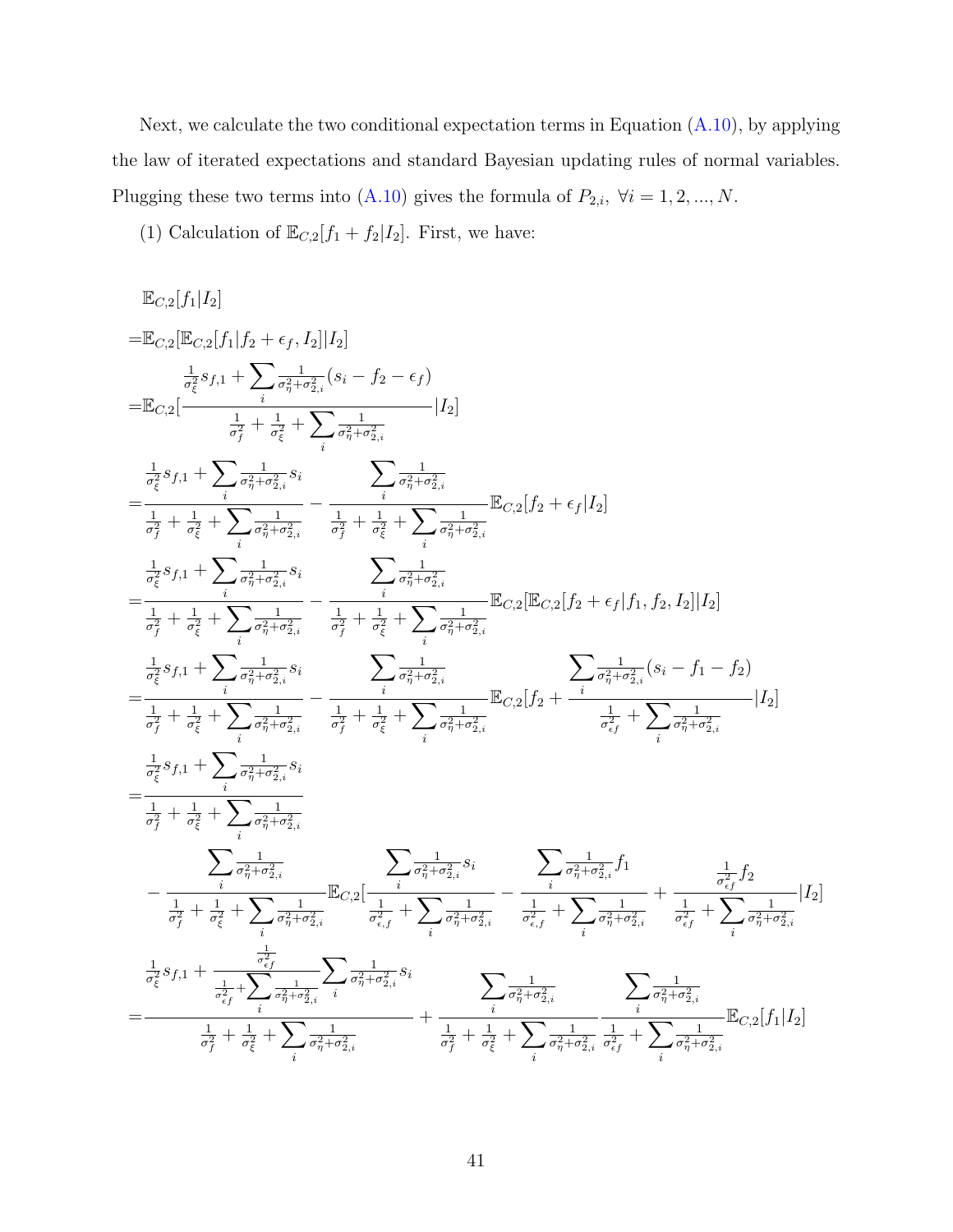<span id="page-42-0"></span>
$$
-\frac{\sum_{i} \frac{1}{\sigma_{\eta}^{2} + \sigma_{2,i}^{2}}}{\frac{1}{\sigma_{f}^{2}} + \frac{1}{\sigma_{\xi}^{2}} + \sum_{i} \frac{1}{\sigma_{\eta}^{2} + \sigma_{2,i}^{2}} \frac{1}{\sigma_{\epsilon f}^{2}} + \sum_{i} \frac{1}{\sigma_{\eta}^{2} + \sigma_{2,i}^{2}} \mathbb{E}_{C,2}[f_{2}|I_{2}].
$$
\n(A.11)

By symmetry, we also have:

$$
\mathbb{E}_{C,2}[f_2|I_2] \n= \frac{\frac{1}{\sigma_{\xi}^2} s_{f,2} + \frac{\frac{1}{\sigma_{\xi_f}^2}}{\frac{1}{\sigma_{\xi}^2} + \sum_{i} \frac{1}{\sigma_{\eta}^2 + \sigma_{2,i}^2}} \sum_{i} \frac{1}{\sigma_{\eta}^2 + \sigma_{2,i}^2} s_i}{\frac{1}{\sigma_{\eta}^2} + \sum_{i} \frac{1}{\sigma_{\eta}^2 + \sigma_{2,i}^2}} + \frac{\sum_{i} \frac{1}{\sigma_{\eta}^2 + \sigma_{2,i}^2}}{\frac{1}{\sigma_{\eta}^2} + \sigma_{2,i}^2} \frac{\sum_{i} \frac{1}{\sigma_{\eta}^2 + \sigma_{2,i}^2}}{\frac{1}{\sigma_{\eta}^2} + \sigma_{2,i}^2} \mathbb{E}_{C,2}[f_2|I_2] \n- \frac{\sum_{i} \frac{1}{\sigma_{\eta}^2 + \sigma_{2,i}^2}}{\frac{1}{\sigma_{\eta}^2} + \sigma_{2,i}^2} \frac{\frac{1}{\sigma_{\xi}^2}}{\frac{1}{\sigma_{\xi}^2} + \sum_{i} \frac{1}{\sigma_{\eta}^2 + \sigma_{2,i}^2}} \mathbb{E}_{C,2}[f_1|I_2].
$$
\n(A.12)

Combining Equations [\(A.2\)](#page-38-1) and [\(A.11\)](#page-42-0) leads to:

$$
\mathbb{E}_{C,2}[f_1+f_2|I_2] = \frac{\frac{1}{\sigma_{\xi}^2} \left(\frac{1}{\sigma_{\xi}^2} + \sum_i \frac{1}{\sigma_{\eta}^2 + \sigma_{2,i}^2}\right) \left(s_{f,1} + s_{f,2}\right) + \frac{2}{\sigma_{\xi}^2} \sum_i \frac{1}{\sigma_{\eta}^2 + \sigma_{2,i}^2} s_i}{\left(\frac{1}{\sigma_{f}^2} + \frac{1}{\sigma_{\xi}^2} + \sum_i \frac{1}{\sigma_{\eta}^2 + \sigma_{2,i}^2}\right) \frac{1}{\sigma_{\xi}^2} + \left(\frac{1}{\sigma_{f}^2} + \frac{1}{\sigma_{\xi}^2}\right) \sum_i \frac{1}{\sigma_{\eta}^2 + \sigma_{2,i}^2} + \frac{1}{\sigma_{\xi}^2} \sum_i \frac{1}{\sigma_{\eta}^2 + \sigma_{2,i}^2}}.
$$
\n(A.13)

(2) Calculation of  $\mathbb{E}_{C,1}[\eta_i|I_1]$ . We have:

<span id="page-42-1"></span>
$$
\mathbb{E}_{C,2}[\eta_i|I_2]
$$
\n
$$
= \mathbb{E}_{C,2}[\mathbb{E}_{C,2}[\eta_i|f_1 + f_2 + \epsilon_f, I_2]|I_2]
$$
\n
$$
= \mathbb{E}_{C,2}[\frac{\frac{1}{\sigma_{2,i}^2}(s_i - f_1 - f_2 - \epsilon_f)}{\frac{1}{\sigma_{\eta}^2} + \frac{1}{\sigma_{2,i}^2}}|I_2]
$$
\n
$$
= \frac{\frac{1}{\sigma_{2,i}^2} s_i}{\frac{1}{\sigma_{\eta}^2} + \frac{1}{\sigma_{2,i}^2}} - \frac{\frac{1}{\sigma_{2,i}^2}}{\frac{1}{\sigma_{\eta}^2} + \frac{1}{\sigma_{2,i}^2}} \mathbb{E}_{C,2}[f_1 + f_2 + \epsilon_f|I_2]
$$
\n
$$
= \frac{\frac{1}{\sigma_{2,i}^2} s_i}{\frac{1}{\sigma_{2,i}^2} - \frac{1}{\sigma_{2,i}^2}} - \frac{\frac{1}{\sigma_{2,i}^2}}{\frac{1}{\sigma_{\eta}^2} + \frac{1}{\sigma_{2,i}^2}} \mathbb{E}_{C,2}[\mathbb{E}_{C,2}[f_1 + f_2 + \epsilon_f|f_1 + f_2, I_2]|I_2]
$$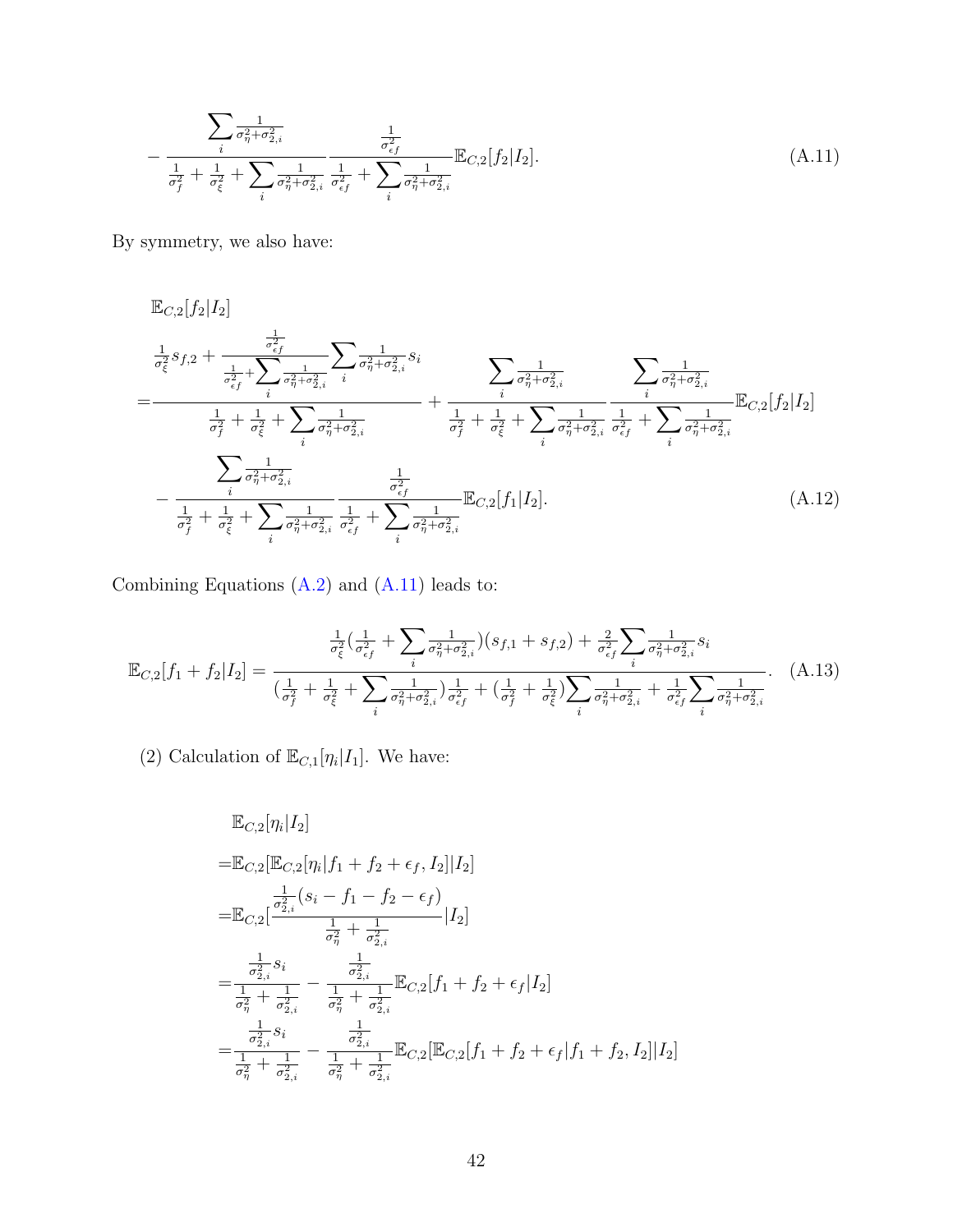$$
= \frac{\frac{1}{\sigma_{2,i}^2} s_i}{\frac{1}{\sigma_{\eta}^2} + \frac{1}{\sigma_{2,i}^2}} - \frac{\frac{1}{\sigma_{2,i}^2}}{\frac{1}{\sigma_{\eta}^2} + \frac{1}{\sigma_{2,i}^2}} \mathbb{E}_{C,2}[f_1 + f_2 + \frac{\frac{1}{\sigma_{\eta}^2 + \sigma_{2,i}^2} (s_i - f_1 - f_2)}{\frac{1}{\sigma_{\epsilon_f}^2} + \sum_{i} \frac{1}{\sigma_{\eta}^2 + \sigma_{2,i}^2}} |I_1]
$$
\n
$$
= \frac{\frac{1}{\sigma_{2,i}^2} s_i}{\frac{1}{\sigma_{\eta}^2} + \frac{1}{\sigma_{2,i}^2}} - \frac{\frac{1}{\sigma_{2,i}^2}}{\frac{1}{\sigma_{\eta}^2} + \frac{1}{\sigma_{2,i}^2}} \mathbb{E}_{C,2}[\frac{i}{\frac{1}{\sigma_{\epsilon_f}^2} + \sum_{i} \frac{1}{\sigma_{\eta}^2 + \sigma_{2,i}^2}} + \frac{\frac{1}{\sigma_{\epsilon_f}^2} (f_1 + f_2)}{\frac{1}{\sigma_{\epsilon_f}^2} + \sum_{i} \frac{1}{\sigma_{\eta}^2 + \sigma_{2,i}^2}} |I_1]
$$
\n
$$
= \frac{\frac{1}{\sigma_{2,i}^2} s_i}{\frac{1}{\sigma_{2,i}^2} - \frac{1}{\sigma_{2,i}^2}} - \frac{\frac{1}{\sigma_{2,i}^2}}{\frac{1}{\sigma_{2,i}^2} - \frac{1}{\sigma_{2,i}^2}} \left[ \frac{i}{\sigma_{\eta}^2 + \sigma_{2,i}^2} s_i}{\frac{1}{\sigma_{\eta}^2 + \sigma_{2,i}^2}} + \frac{\frac{1}{\sigma_{\epsilon_f}^2} \mathbb{E}_{C,2}[f_1 + f_2|I_1]}{\frac{1}{\sigma_{\eta}^2} + \frac{1}{\sigma_{2,i}^2}} \right]. \tag{A.14}
$$

#### A.1.2 Derivation of Equation [\(15\)](#page-13-1)

To simplify the lengthy formula of  $P_{2,i}$ , I analyze the case where the variance of the common noise,  $\sigma_{ef}^2$ , is sufficiently large. Since  $\bar{s} \to f + \epsilon_f \sim \mathcal{N}(0, \sigma_f^2 + \sigma_{ef}^2)$ ,  $|\bar{s}|$  is also likely to be large with a large  $\sigma_{\epsilon f}^2$ . This allows an approximation of  $\sum$ i 1  $\frac{1}{\sigma_\eta^2+\sigma_{2,i}^2}s_i\cong \bar s\sum$ i 1  $\frac{1}{\sigma_{\eta}^2 + \sigma_{2,i}^2}$ , substituting which and  $\sigma_{\epsilon f}^2 \to \infty$  into Equations [\(A.13\)](#page-42-1) and [\(A.14\)](#page-43-0) gives:

<span id="page-43-0"></span>
$$
\mathbb{E}_{C,2}[f_1 + f_2 | I_2] \cong \frac{\sigma_f^2}{\sigma_f^2 + \sigma_\xi^2}(f_1 + f_2),\tag{A.15}
$$

and

$$
\mathbb{E}_{C,2}[\eta_i|I_2] = \frac{\sigma_\eta^2}{\sigma_\eta^2 + \sigma_{1,i}^2} (s_i - \bar{s}).\tag{A.16}
$$

Substituting these two equations into Equation  $(A.10)$  gives Equation  $(15)$ .

# B Appendix B

### B.1 Ranking-Period Returns

I show that winners have higher ranking-period returns than losers. The difference between the ranking-period return of any winner asset  $w$  and that of any loser asset  $l$  is:

<span id="page-43-1"></span>
$$
\Delta P_{1,w} - \Delta P_{1,l} = P_{1,w} - P_{1,l}.\tag{B.1}
$$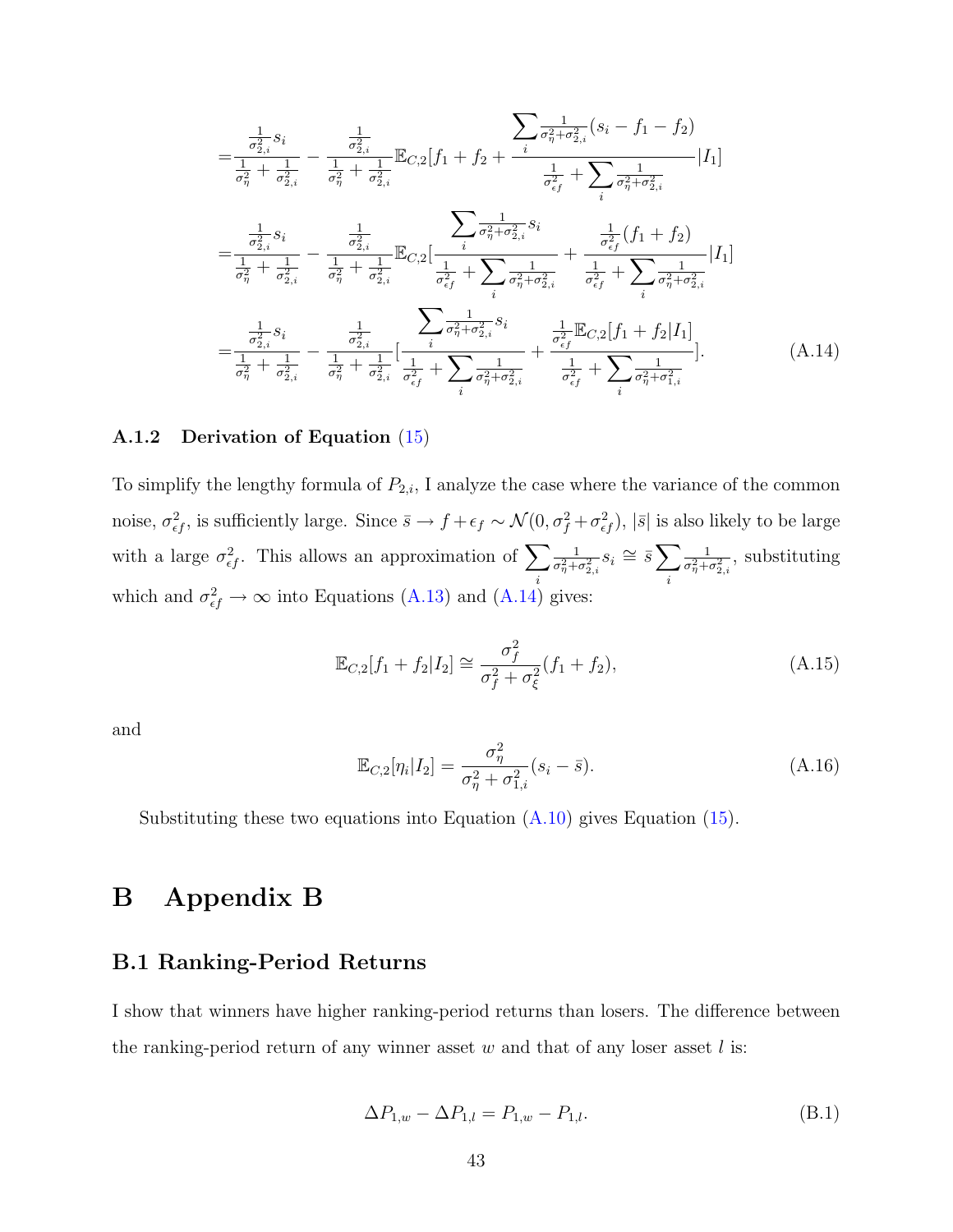Substituting Equation  $(14)$  into Equation  $(B.1)$  gives:

$$
\Delta P_{1,w} - \Delta P_{1,l} = \frac{\sigma_{\eta}^2}{\sigma_{\eta}^2 + \sigma_{1,w}^2} (s_w - \bar{s}) - \frac{\sigma_{\eta}^2}{\sigma_{\eta}^2 + \sigma_{1,l}^2} (s_l - \bar{s})
$$
  
> 0, (B.2)

where the last line is due to  $s_w > \bar{s} > s_l$ .

# B.2 Proof of Proposition [1](#page-15-0)

For  $MKT_1$ , substituting Equation [\(16\)](#page-13-2) into Equation [\(19\)](#page-14-4) gives:

$$
MKT_{1} = \frac{\sigma_{f}^{2}}{\sigma_{f}^{2} + \sigma_{\xi}^{2}} s_{f,1} + \frac{1}{N} \sum_{i} \frac{\sigma_{\eta}^{2}}{\sigma_{\eta}^{2} + \sigma_{1,i}^{2}} (s_{i} - \bar{s})
$$
  
\n
$$
= \frac{\sigma_{f}^{2}}{\sigma_{f}^{2} + \sigma_{\xi}^{2}} s_{f,1} + \frac{1}{N} \sum_{i \in w} \frac{\sigma_{\eta}^{2}}{\sigma_{\eta}^{2} + \sigma_{1,w}^{2}} (s_{i} - \bar{s}) + \frac{1}{N} \sum_{i \in l} \frac{\sigma_{\eta}^{2}}{\sigma_{\eta}^{2} + \sigma_{1,l}^{2}} (s_{i} - \bar{s})
$$
  
\n
$$
= \frac{\sigma_{f}^{2}}{\sigma_{f}^{2} + \sigma_{\xi}^{2}} s_{f,1} + \frac{N_{wl}}{N} (\frac{1}{\sigma_{\eta}^{2} + \sigma_{1,w}^{2}} - \frac{1}{\sigma_{\eta}^{2} + \sigma_{1,l}^{2}})A
$$
  
\n
$$
= \frac{\sigma_{f}^{2}}{\sigma_{f}^{2} + \sigma_{\xi}^{2}} s_{f,1} + \frac{\sigma_{1,l}^{2} - \sigma_{1,w}^{2}}{(\sigma_{\eta}^{2} + \sigma_{1,w}^{2})(\sigma_{\eta}^{2} + \sigma_{1,l}^{2})} \frac{N_{wl}}{N}A.
$$
 (B.3)

For  $MKT_2$ , substituting Equation [\(17\)](#page-14-2) into Equation [\(20\)](#page-14-5) gives:

$$
MKT_{2} = \frac{\sigma_{f}^{2}}{\sigma_{f}^{2} + \sigma_{\xi}^{2}} s_{f,2} + \frac{1}{N} \sum_{i} \frac{\sigma_{\eta}^{2}(\sigma_{1,i}^{2} - \sigma_{2,i}^{2})}{(\sigma_{\eta}^{2} + \sigma_{1,i}^{2})(\sigma_{\eta}^{2} + \sigma_{2,i}^{2})} (s_{i} - \bar{s}),
$$
  
\n
$$
= \frac{\sigma_{f}^{2}}{\sigma_{f}^{2} + \sigma_{\xi}^{2}} s_{f,1} + \frac{1}{N} \sum_{i \in w} \frac{\sigma_{\eta}^{2}(\sigma_{1,w}^{2} - \sigma_{2,w}^{2})}{(\sigma_{\eta}^{2} + \sigma_{1,w}^{2})(\sigma_{\eta}^{2} + \sigma_{2,w}^{2})} (s_{i} - \bar{s}) + \frac{1}{N} \sum_{i \in l} \frac{\sigma_{\eta}^{2}(\sigma_{1,l}^{2} - \sigma_{2,l}^{2})}{(\sigma_{\eta}^{2} + \sigma_{1,l}^{2})(\sigma_{\eta}^{2} + \sigma_{2,l}^{2})} (s_{i} - \bar{s})
$$
  
\n
$$
= \frac{\sigma_{f}^{2}}{\sigma_{f}^{2} + \sigma_{\xi}^{2}} s_{f,2} + \left[ \frac{\sigma_{1,w}^{2} - \sigma_{2,w}^{2}}{(\sigma_{\eta}^{2} + \sigma_{1,w}^{2})(\sigma_{\eta}^{2} + \sigma_{2,w}^{2})} - \frac{\sigma_{1,l}^{2} - \sigma_{2,l}^{2}}{(\sigma_{\eta}^{2} + \sigma_{1,l}^{2})(\sigma_{\eta}^{2} + \sigma_{2,l}^{2})} \right] \frac{N_{wl}}{N} A.
$$
 (B.4)

 $\hfill \square$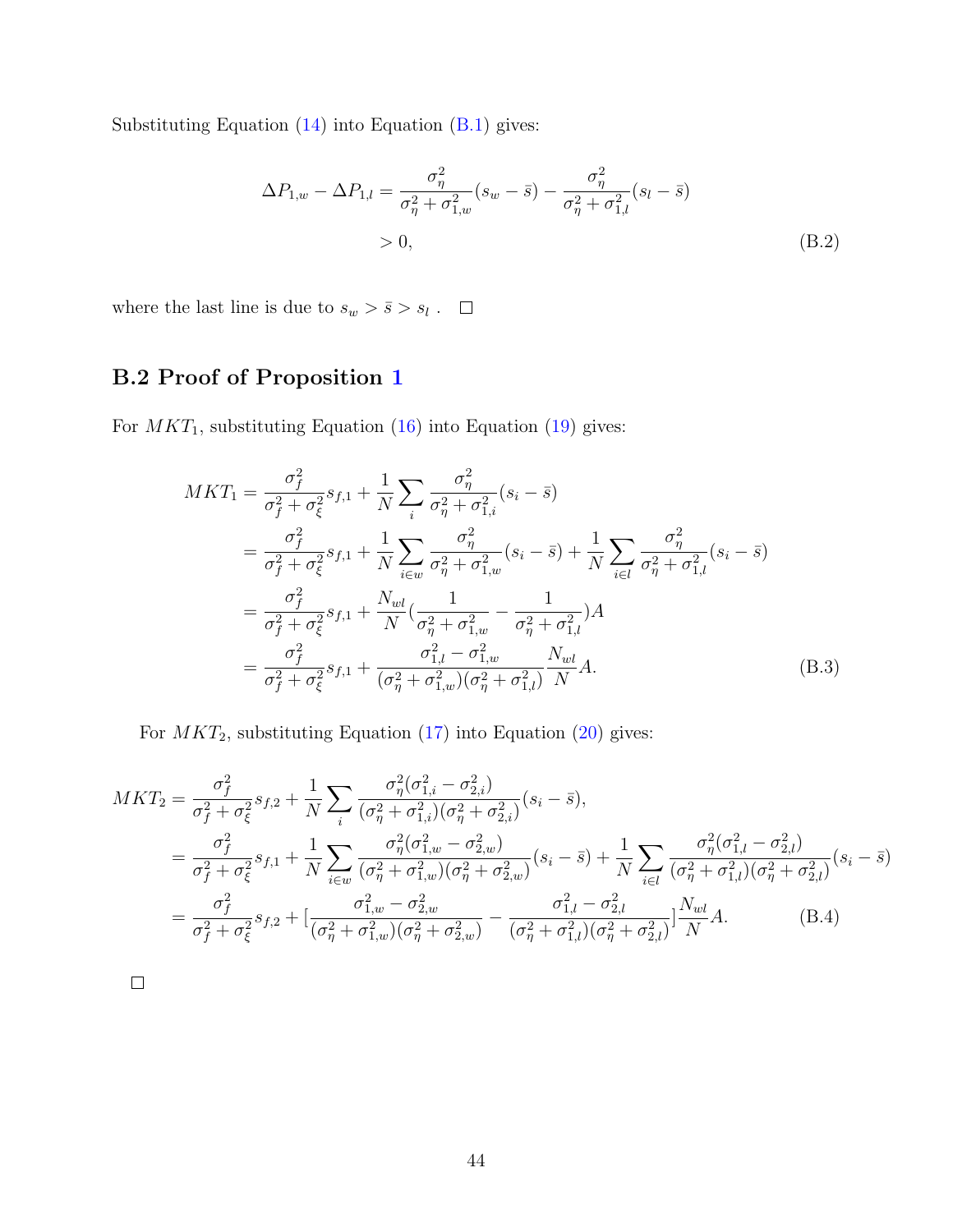# B.3 Proof of Proposition [3](#page-18-1)

Substituting Equation [\(17\)](#page-14-2) into Equation [\(29\)](#page-18-2) gives:

$$
WIN = \frac{\sigma_f^2}{\sigma_f^2 + \sigma_\xi^2} s_{f,2} + \frac{1}{N_{wl}} \sum_{i \in w} \frac{\sigma_\eta^2 (\sigma_{1,w}^2 - \sigma_{2,w}^2)}{(\sigma_\eta^2 + \sigma_{1,w}^2)(\sigma_\eta^2 + \sigma_{2,w}^2)} (s_i - \bar{s}) - \frac{\sigma_f^2}{\sigma_f^2 + \sigma_\xi^2} s_{f,2}
$$

$$
= \frac{\sigma_{1,w}^2 - \sigma_{2,w}^2}{(\sigma_\eta^2 + \sigma_{1,w}^2)(\sigma_\eta^2 + \sigma_{2,w}^2)} A. \tag{B.5}
$$

Substituting Equation [\(17\)](#page-14-2) into Equation [\(30\)](#page-18-3) gives:

$$
LOS = \frac{\sigma_f^2}{\sigma_f^2 + \sigma_\xi^2} s_{f,2} + \frac{1}{N_{wl}} \sum_{i \in l} \frac{\sigma_\eta^2 (\sigma_{1,l}^2 - \sigma_{2,l}^2)}{(\sigma_\eta^2 + \sigma_{1,l}^2)(\sigma_\eta^2 + \sigma_{2,l}^2)} (s_i - \bar{s}) - \frac{\sigma_f^2}{\sigma_f^2 + \sigma_\xi^2} s_{f,2}
$$
  
= 
$$
-\frac{\sigma_{1,l}^2 - \sigma_{2,l}^2}{(\sigma_\eta^2 + \sigma_{1,l}^2)(\sigma_\eta^2 + \sigma_{2,l}^2)} A.
$$
(B.6)

Equation [\(34\)](#page-18-1) then follows.  $\square$ 

# B.3 Derivation of Equation [\(48\)](#page-22-1)

Substituting Equation [\(18\)](#page-14-3) into Equation [\(47\)](#page-21-2) gives:

$$
REV = \frac{1}{N_{wl}} \sum_{i \in w} \left( \frac{\sigma_{\eta}^2}{\sigma_{\eta}^2 + \sigma_{\epsilon}^2} - \frac{\sigma_{\eta}^2}{\sigma_{\eta}^2 + \sigma_{2,i}^2} \right) (s_i - \bar{s}) - \frac{1}{N_{wl}} \sum_{i \in l} \left( \frac{\sigma_{\eta}^2}{\sigma_{\eta}^2 + \sigma_{\epsilon}^2} - \frac{\sigma_{\eta}^2}{\sigma_{\eta}^2 + \sigma_{2,i}^2} \right) (s_i - \bar{s})
$$
  
= 
$$
\frac{\sigma_{2,w}^2 - \sigma_{\epsilon}^2}{(\sigma_{\eta}^2 + \sigma_{2,w}^2)(\sigma_{\eta}^2 + \sigma_{\epsilon}^2)} A + \frac{\sigma_{2,l}^2 - \sigma_{\epsilon}^2}{(\sigma_{\eta}^2 + \sigma_{2,l}^2)(\sigma_{\eta}^2 + \sigma_{\epsilon}^2)} A.
$$
(B.7)

 $\Box$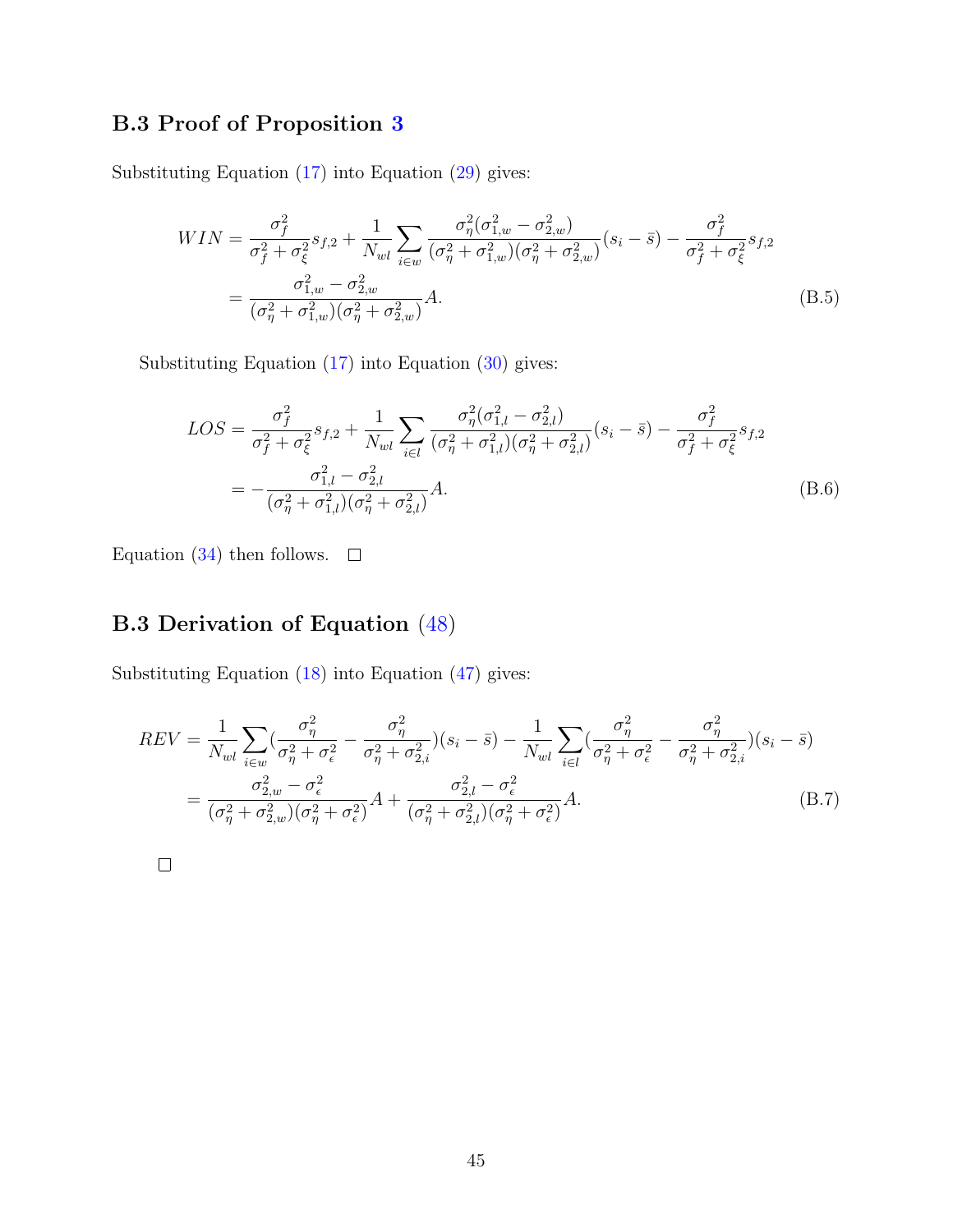# References

- <span id="page-46-2"></span>Asem, E., and G. Y. Tian, 2010, "Market dynamics and momentum profits," Journal of Financial and Quantitative Analysis, 45, 1549–1562.
- <span id="page-46-7"></span>Barberis, N., A. Shleifer, and R. Vishny, 1998, "A model of investor sentiment," *Journal of* Financial Economics, 49, 307–343.
- <span id="page-46-4"></span>Bem, D. J., 1965, "An experimental-analysis of self-persuasion," Journal of Experimental Social Psychology, 1, 199–218.
- <span id="page-46-5"></span>Boguth, O., M. Carlson, A. Fisher, and M. Simutin, 2011, "Conditional risk and performance evaluation: Volatility timing, overconditioning, and new estimates of momentum alphas," Journal of Financial Economics, 102, 363–389.
- <span id="page-46-0"></span>Cooper, M. J., R. C. Gutierrez, and A. Hameed, 2004, "Market states and momentum," Journal of Finance, 59, 1345–1365.
- <span id="page-46-3"></span>Daniel, K. D., D. Hirshleifer, and A. Subrahmanyam, 1998, "Investor psychology and security market under- and overreactions," *Journal of Finance*, 53, 1839–1885.
- <span id="page-46-6"></span> $-$ , 2001, "Overconfidence, arbitrage, and equilibrium asset pricing," *Journal of Fi*nance, 56, 921–965.
- <span id="page-46-1"></span>Daniel, K. D., and T. Moskowitz, 2013, "Momentum crashes," Working paper.
- <span id="page-46-10"></span>Dimson, E., 1979, "Risk measurement when shares are subject to infrequent trading," Journal of Financial Economics, 7, 197–226.
- <span id="page-46-8"></span>Easley, D., and M. O'Hara, 2004, "Information and the cost of capital," Journal of Finance, 59, 1553–1583.
- <span id="page-46-9"></span>Fama, E. F., and K. R. French, 1988, "Dividend yields and expected stock returns," Journal of Financial Economics, 22, 3–25.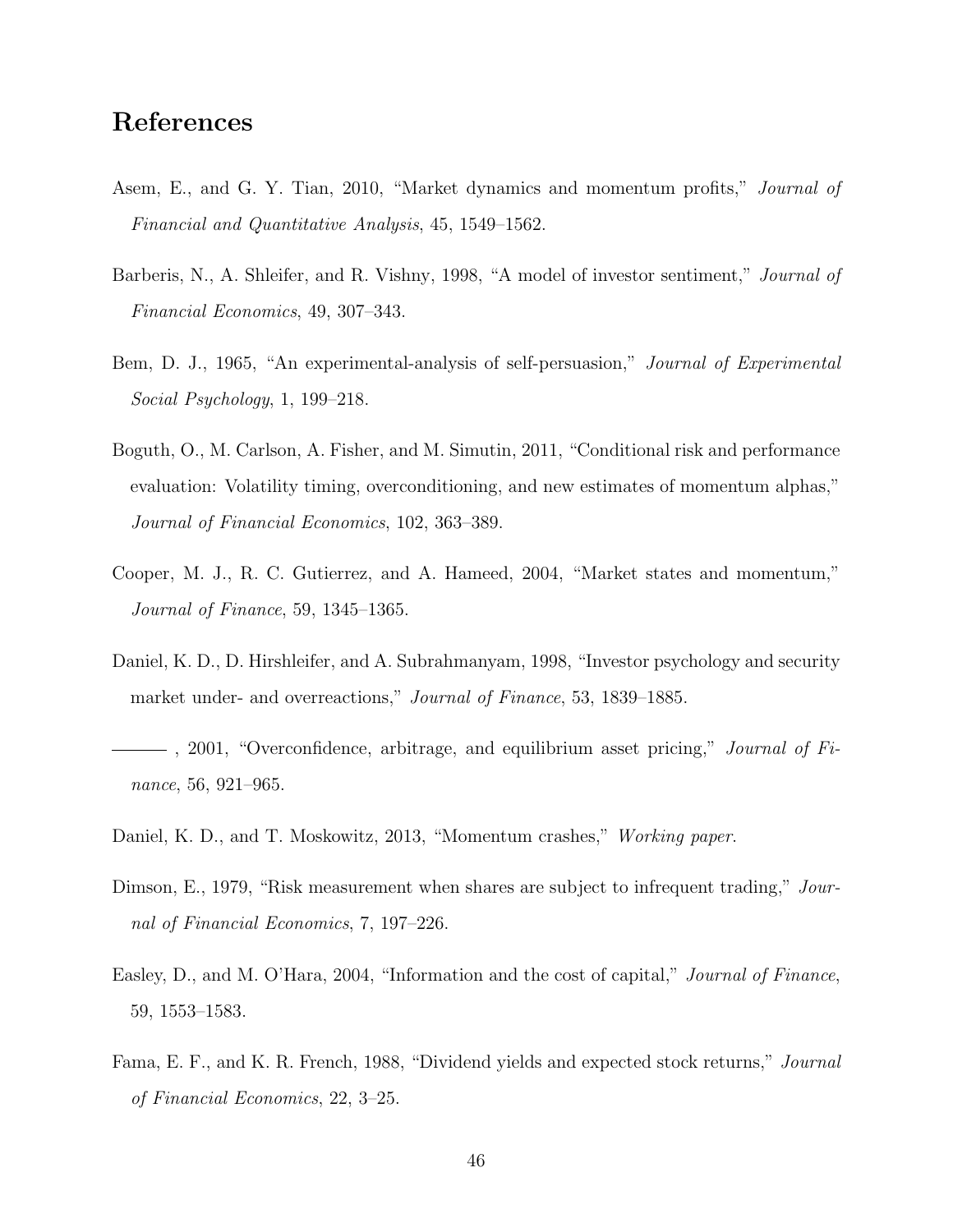<span id="page-47-7"></span> $-$ , 1996, "Multifactor explanations of asset pricing anomalies," *Journal of Finance*, 51, 55–84.

- <span id="page-47-3"></span>Fischhoff, B., 1982, "For those condemned to study the past: Heuristics and biases in hindsight," in Judgement under Uncertainty: Heuristics and Biases, ed. by D. Kahneman, P. Slovic, and A. Tversky. Cambridge: Cambridge University Press.
- <span id="page-47-4"></span>Gervais, S., and T. Odean, 2001, "Learning to be overconfident," Review of Financial Studies, 14, 1–27.
- <span id="page-47-5"></span>Grundy, B. D., and J. S. Martin, 2001, "Understanding the nature of the risks and the source of the rewards to momentum investing," Review of Financial Studies, 14, 29–78.
- <span id="page-47-10"></span>Hong, H., and D. Sraer, 2013, "Speculative betas," Working paper.
- <span id="page-47-1"></span>Hong, H., and J. C. Stein, 1999, "A unified theory of underreaction, momentum trading, and overreaction in asset markets," Journal of Finance, 54, 2143–2184.
- <span id="page-47-6"></span>Hughes, J., J. Liu, and J. Liu, 2007, "Information, diversification, and asset pricing," Accounting Review, 82, 705–730.
- <span id="page-47-0"></span>Jegadeesh, N., and S. Titman, 1993, "Returns to buying winners and selling losers implications for stock-market efficiency," Journal of Finance, 48, 65–91.
- <span id="page-47-9"></span>, 2001, "Profitability of momentum strategies: An evaluation of alternative explanations," Journal of Finance, 56, 699–720.
- <span id="page-47-2"></span>Langer, E. J., and J. Roth, 1975, "Heads I win, tails it's chance—illusion of control as a function of sequence of outcomes in a purely chance task," Journal of Personality and Social Psychology, 32, 951–955.
- <span id="page-47-8"></span>Lee, C. M. C., and B. Swaminathan, 2000, "Price momentum and trading volume," Journal of Finance, 55, 2017–2069.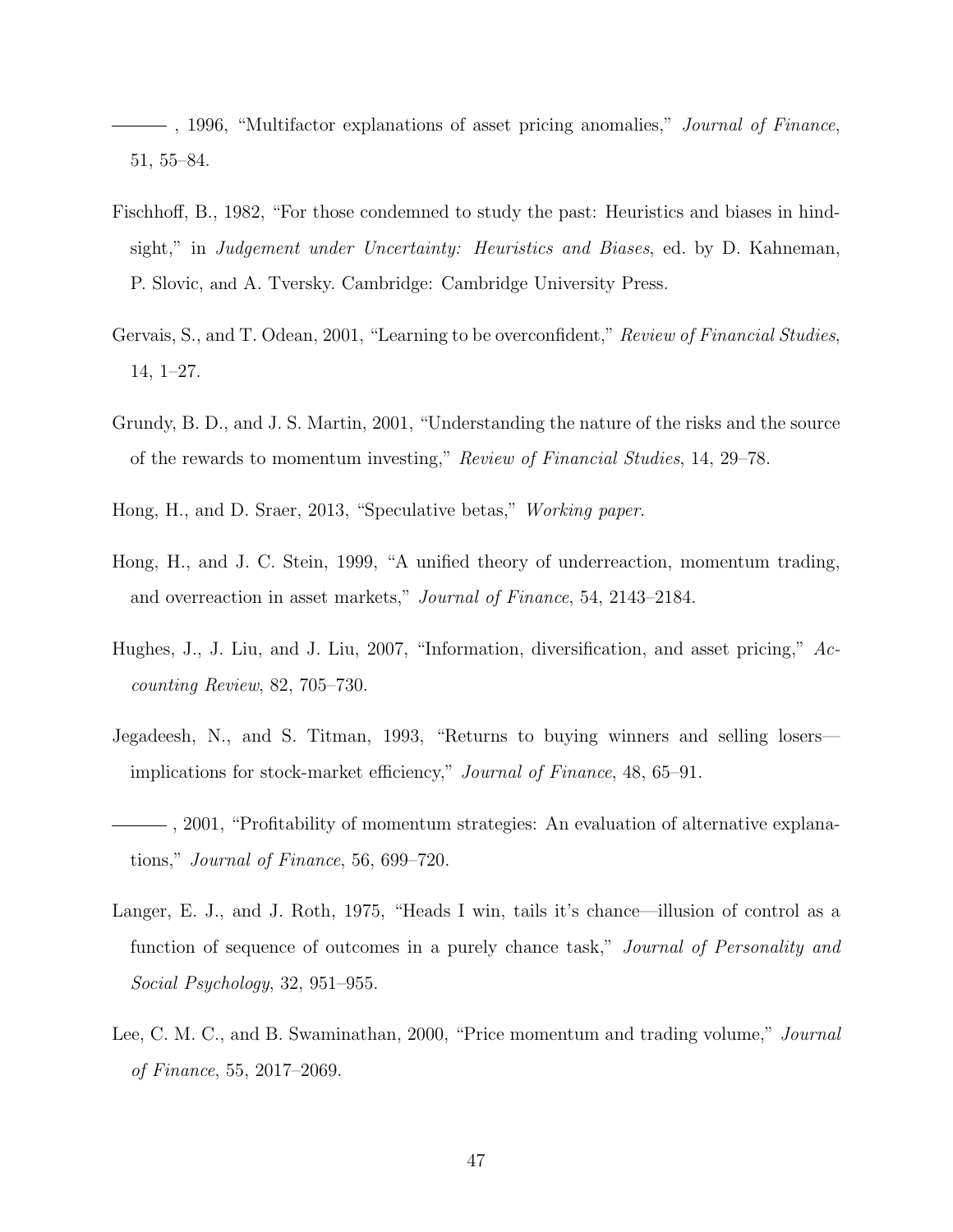- <span id="page-48-4"></span>Lewellen, J., and S. Nagel, 2006, "The conditional CAPM does not explain asset-pricing anomalies," Journal of Financial Economics, 82, 289–314.
- <span id="page-48-2"></span>Miller, D. T., and M. Ross, 1975, "Self-serving biases in attribution of causality—fact or fiction," Psychological Bulletin, 82, 213–225.
- <span id="page-48-5"></span>Newey, W. K., and K. D. West, 1987, "A simple, positive semidefinite, heteroskedasticity and autocorrelation consistent covariance-matrix," Econometrica, 55, 703–708.
- <span id="page-48-0"></span>Sagi, J. S., and M. S. Seasholes, 2007, "Firm-specific attributes and the cross-section of momentum," Journal of Financial Economics, 84, 389–434.
- <span id="page-48-1"></span>Wolosin, R. J., S. J. Sherman, and A. Till, 1973, "Effects of cooperation and competition on responsibility attribution after success and failure," Journal of Experimental Social Psychology, 9, 220–235.
- <span id="page-48-3"></span>Zhang, X. F., 2006, "Information uncertainty and stock returns," Journal of Finance, 61, 105–136.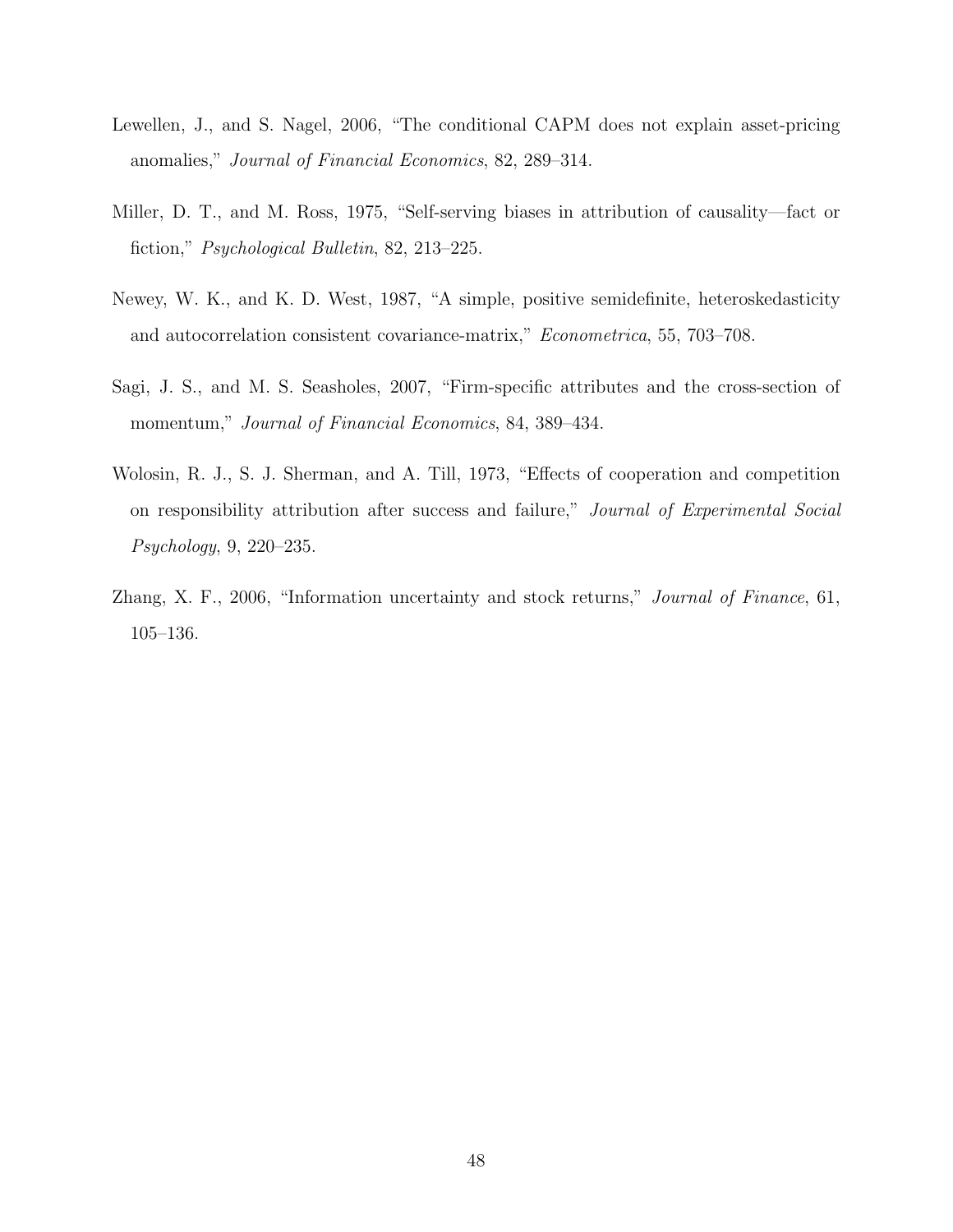<span id="page-49-0"></span>Table 1: Summary of confidence, market states, and abnormal returns

This table summarizes perceived variances at  $t = 1$  and  $t = 2$  for private signals of winners and losers, market states  $MKT$ , and the signs of winner abnormal returns  $WIN$ , loser abnormal returns  $LOS$ , momentum abnormal returns MOM, and long-run abnormal returns of the momentum portfolio REV , in the four cases of public signals. Following the model, lagged and contemporaneous market returns are calculated, respectively, as the average returns of all stocks in the sample over the ranking and short-run holding periods. UU (DD) represents that both lagged and contemporaneous market states are UP (DOWN). UD (DU) means that the lagged market state is UP (DOWN) and the contemporaneous market state is DOWN (UP).

|                                                                                                                                                                                                                                                                                                                  |               | $\sigma_{1,w}^2$ |  | $\sigma_{2,w}^2 \qquad \sigma_{1,l}^2 \qquad \sigma_{2,l}^2 \qquad MKT \quad WIN \quad LOS \quad MOM \quad REV$                                                                                                      |  |             |  |
|------------------------------------------------------------------------------------------------------------------------------------------------------------------------------------------------------------------------------------------------------------------------------------------------------------------|---------------|------------------|--|----------------------------------------------------------------------------------------------------------------------------------------------------------------------------------------------------------------------|--|-------------|--|
| Case I $\begin{array}{ccc} s_{f,1} > 0 & k_{+} \sigma_{\epsilon}^{2} & k_{+}^{2} \sigma_{\epsilon}^{2} & \sigma_{\epsilon}^{2} & \sigma_{\epsilon}^{2} & \text{UU} > 0 = 0 \end{array}$                                                                                                                          |               |                  |  |                                                                                                                                                                                                                      |  | $> 0$ $< 0$ |  |
| Case II $\begin{array}{cc} s_{f,1} < 0 \\ s_{f,2} < 0 \end{array}$                                                                                                                                                                                                                                               |               |                  |  | $\sigma_{\epsilon}^2$ $\sigma_{\epsilon}^2$ $k_{+}\sigma_{\epsilon}^2$ $k_{+}^2\sigma_{\epsilon}^2$ DD = 0 < 0 > 0 < 0                                                                                               |  |             |  |
| $\text{Case III} \quad \begin{array}{l} s_{f,1} > 0 \\ s_{f,2} < 0 \end{array} \ k_+ \sigma_\epsilon^2 \quad k_+ k_- \sigma_\epsilon^2 \quad \  \overline{\sigma_\epsilon^2 \quad \  \, k_+ k_- \sigma_\epsilon^2 \quad \  \, \text{UD} \qquad \, < 0 \quad \  \, < 0 \quad \  \, \gt \, \equiv 0 \qquad \, < 0$ |               |                  |  |                                                                                                                                                                                                                      |  |             |  |
| Case IV $s_{f,1} < 0$                                                                                                                                                                                                                                                                                            | $s_{f,2} > 0$ |                  |  | $\sigma_\epsilon^2 \quad \  \  k_+ k_- \sigma_\epsilon^2 \quad k_+ \sigma_\epsilon^2 \quad \  k_+ k_- \sigma_\epsilon^2 \quad \  \  \mathrm{DU} \quad \quad >0 \quad \quad \geq 0 \quad \quad \geq 0 \quad \quad <0$ |  |             |  |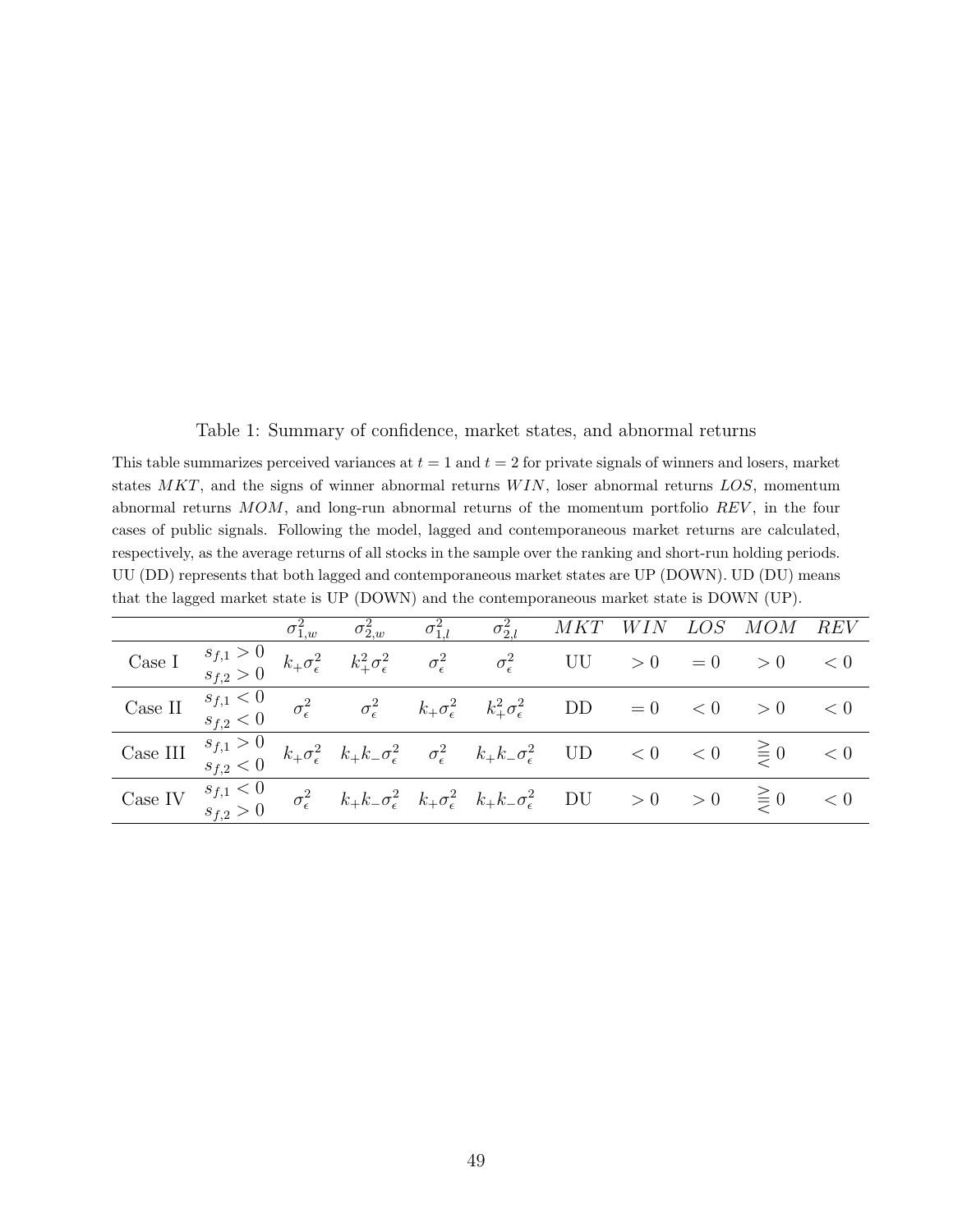#### <span id="page-50-0"></span>Table 2: Momentum profits and market states

This table reports mean monthly momentum profits conditional on market states and the unconditional mean monthly momentum profits. Short-run momentum profits are presented in Panel A, and long-run momentum profits are presented in Panel B. The sample period is from January 1929 to December 2010. Robust t-statistics (with Newey-West correction for long-run momentum profits) are reported in parentheses. \*, \*\*, and \*\*\* denote significance at the 10%, 5%, and 1% levels, respectively. Following the model, lagged and contemporaneous market returns are calculated as the average returns of all stocks in the sample over the ranking and short-run holding periods, respectively. UU (DD) represents that both lagged and contemporaneous market returns are positive (negative). UD (DU) means that the lagged market return is positive (negative) and the contemporaneous market return is negative (positive). Momentum profits are reported in percentages. CCAPM  $\alpha$  represents momentum profits adjusted by the instrumental-based conditional CAPM model and obtained from Equations [\(59\)](#page-29-0) and [\(60\)](#page-29-1). CAPM  $\alpha$  and Fama-French  $\alpha$  represent momentum profits adjusted by the CAPM and the Fama-French three-factor model, respectively.

| Market states                       | CCAPM $\alpha$ | Raw profits | CAPM $\alpha$ | Fama-French $\alpha$ |  |  |  |
|-------------------------------------|----------------|-------------|---------------|----------------------|--|--|--|
| Panel A: Short-run momentum profits |                |             |               |                      |  |  |  |
| UU                                  | $1.32***$      | $1.37***$   | $2.82***$     | $3.25***$            |  |  |  |
|                                     | (4.39)         | (4.12)      | (8.66)        | (11.37)              |  |  |  |
| DD                                  | $1.71***$      | $5.38***$   | $2.97***$     | $2.81***$            |  |  |  |
|                                     | (2.73)         | (9.74)      | (5.42)        | (5.58)               |  |  |  |
| UD                                  | $1.21***$      | $1.07***$   | $-0.65**$     | $-0.44$              |  |  |  |
|                                     | (5.15)         | (4.16)      | $(-2.13)$     | $(-1.32)$            |  |  |  |
| DU                                  | $-0.97$        | $-4.84***$  | $-2.50***$    | $-1.88**$            |  |  |  |
|                                     | $(-1.26)$      | $(-4.67)$   | $(-2.71)$     | $(-2.50)$            |  |  |  |
| All                                 | $1.00***$      | $0.85***$   | $1.13***$     | $1.46***$            |  |  |  |
|                                     | (4.79)         | (3.36)      | (4.71)        | (6.78)               |  |  |  |
| Panel B: Long-run momentum profits  |                |             |               |                      |  |  |  |
| UU                                  | $-0.41***$     | $-0.38***$  | $-0.29**$     | $-0.12$              |  |  |  |
|                                     | $(-3.74)$      | $(-3.26)$   | $(-2.33)$     | $(-1.35)$            |  |  |  |
| DD                                  | $-0.86***$     | $-1.33***$  | $-1.20***$    | $-0.68**$            |  |  |  |
|                                     | $(-3.26)$      | $(-3.16)$   | $(-2.98)$     | $(-2.38)$            |  |  |  |
| UD                                  | $-0.48***$     | $-0.47***$  | $-0.38***$    | $-0.11$              |  |  |  |
|                                     | $(-4.57)$      | $(-4.03)$   | $(-2.95)$     | $(-1.10)$            |  |  |  |
| DU                                  | $-0.50***$     | $-0.76***$  | $-0.66***$    | $-0.33*$             |  |  |  |
|                                     | $(-2.62)$      | $(-3.10)$   | $(-2.72)$     | $(-1.96)$            |  |  |  |
| All                                 | $-0.49***$     | $-0.57***$  | $-0.48***$    | $-0.21*$             |  |  |  |
|                                     | $(-3.94)$      | $(-3.59)$   | $(-2.93)$     | $(-1.90)$            |  |  |  |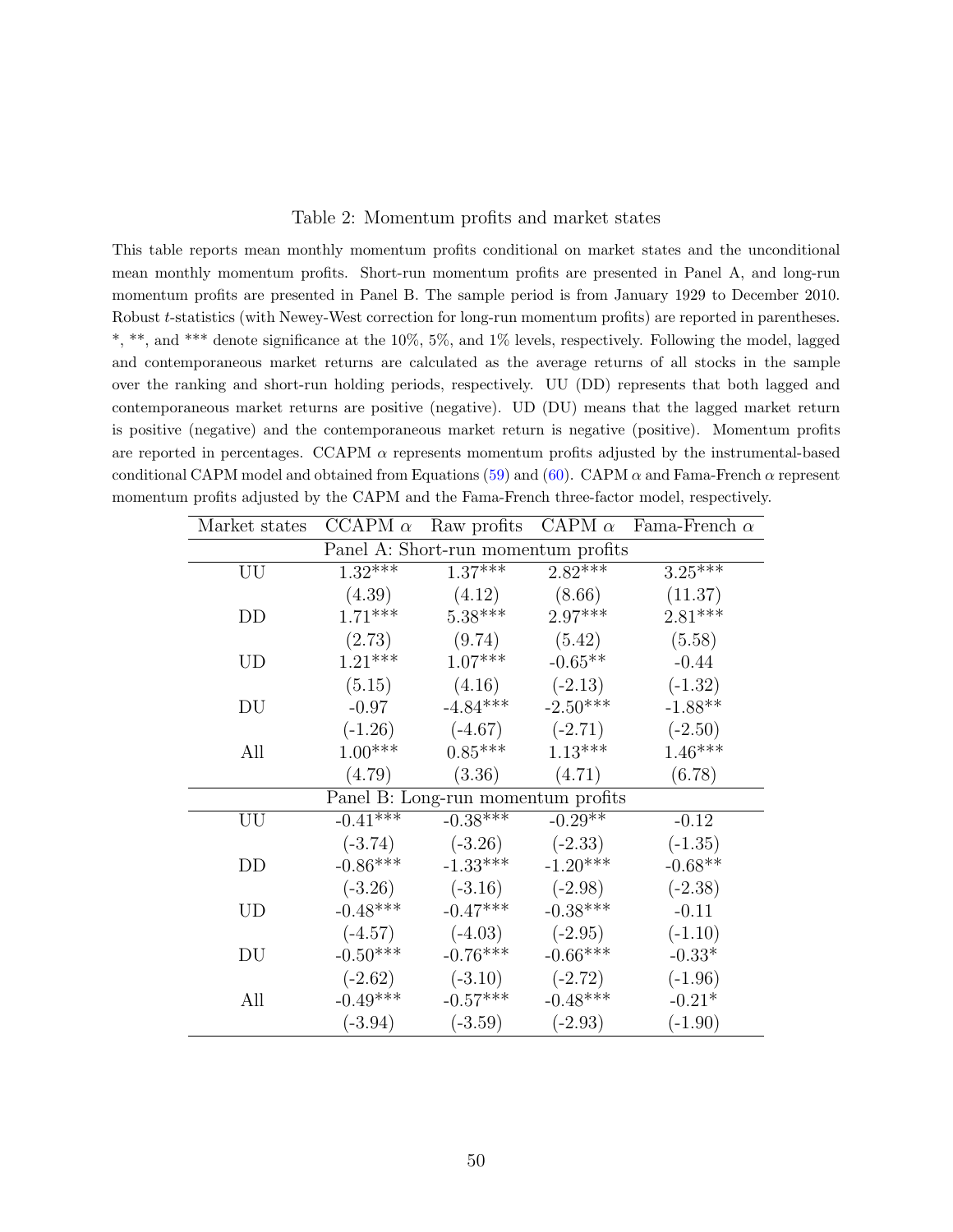#### <span id="page-51-0"></span>Table 3: Asymmetry between winners and losers

This table reports mean monthly CCAPM-adjusted profits of the winner, loser, and momentum portfolios, conditional on market states. The sample period is from January 1929 to December 2010. CCAPM  $\alpha$ represents momentum profits adjusted by the instrumental-based conditional CAPM model and obtained from Equations [\(59\)](#page-29-0) and [\(60\)](#page-29-1). CCAPM-adjusted profits are reported in percentages. Following the model, lagged and contemporaneous market returns are calculated as the average returns of all stocks in the sample over the ranking and short-run holding periods, respectively. UU (DD) represents that both lagged and contemporaneous market returns are positive (negative). UD (DU) means that the lagged market return is positive (negative) and the contemporaneous market return is negative (positive). Robust t-statistics are reported in parentheses. \*, \*\*, and \*\*\* denote significance at the 10%, 5%, and 1% levels, respectively.

| Market States | Winner CCAPM $\alpha$ Loser CCAPM $\alpha$ MOM CCAPM $\alpha$ |            |           |
|---------------|---------------------------------------------------------------|------------|-----------|
| UU            | $1.31$ ***                                                    | $-0.01$    | $1.32***$ |
|               | (7.82)                                                        | $(-0.03)$  | (4.39)    |
| DD            | $0.41*$                                                       | $-1.31**$  | $1.71***$ |
|               | (1.69)                                                        | $(-2.12)$  | (2.73)    |
| <b>UD</b>     | $-0.05$                                                       | $-1.26***$ | $1.21***$ |
|               | $(-0.28)$                                                     | $(-5.14)$  | (5.15)    |
| DU            | $0.92***$                                                     | $1.89**$   | $-0.97$   |
|               | (3.73)                                                        | (2.33)     | $(-1.26)$ |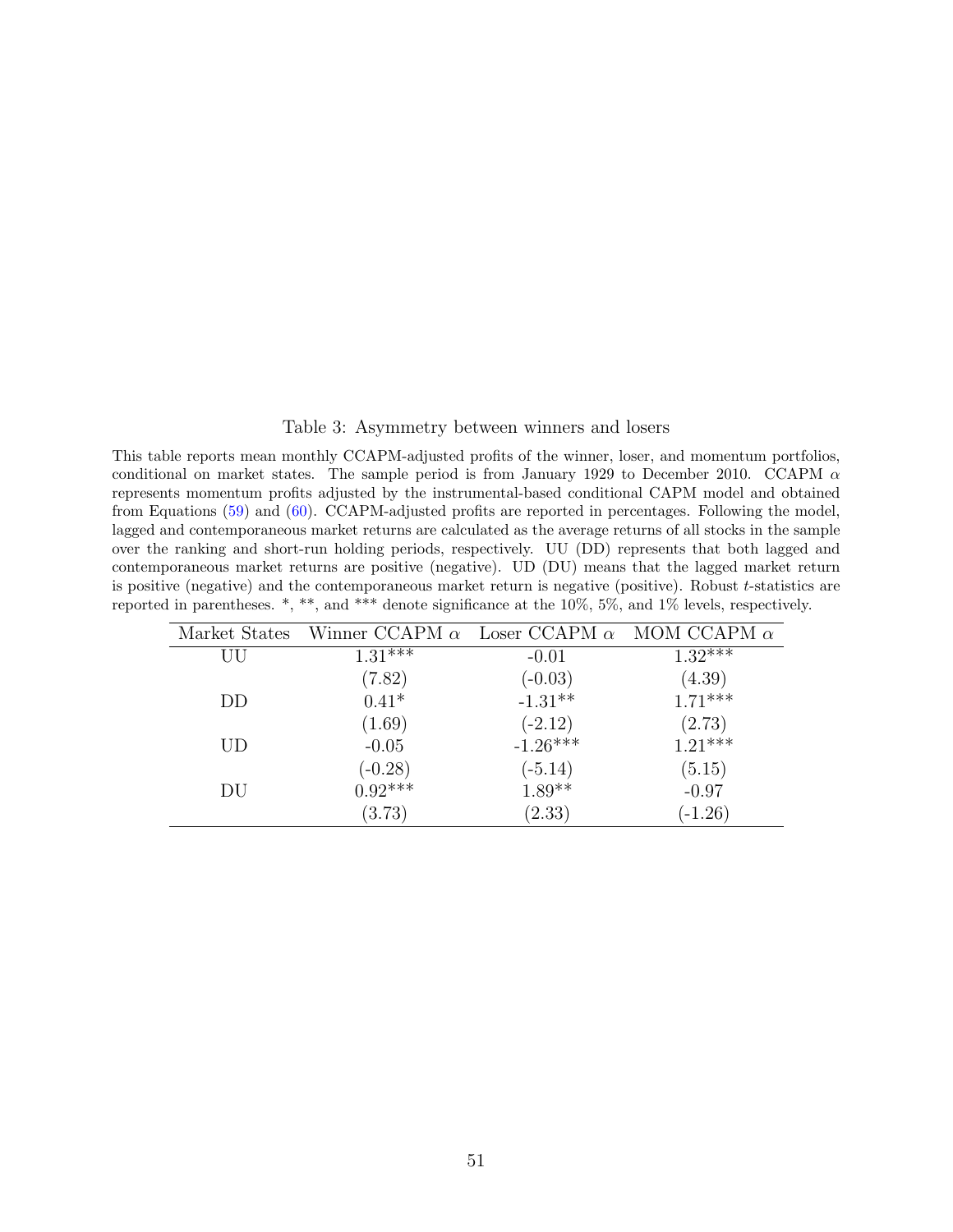<span id="page-52-0"></span>Table 4: Information-uncertainty-amplified overconfidence

This table summarizes information-uncertainty amplified perceived variances at  $t = 1$  and  $t = 2$  for private signals of winners and losers under four market state, from Equation [\(61\)](#page-34-0). UU (DD) represents that both lagged and contemporaneous market states are UP (DOWN). UD (DU) means that the lagged market state is UP (DOWN) and the contemporaneous market state is DOWN (UP).

| Market States | $\sigma_{1,w}^2$             | $\sigma_{2,w}^2$                                                                                                      |                       | $\sigma_{2,l}$                                            |
|---------------|------------------------------|-----------------------------------------------------------------------------------------------------------------------|-----------------------|-----------------------------------------------------------|
| UU            | $k_{+}\sigma_{\epsilon}^{2}$ | $k_{+}^{2}\sigma_{\epsilon}^{2}$                                                                                      | $\sigma_{\epsilon}^2$ | $\sigma_{\epsilon}^2$                                     |
| DD.           | $\sigma_{\epsilon}^2$        | $\sigma_{\epsilon}^2$                                                                                                 |                       | $q_D k_+ \sigma_\epsilon^2$ $q_D k_+^2 \sigma_\epsilon^2$ |
| UD            |                              | $k_+\sigma_\epsilon^2$ $q_D k_+ k_- \sigma_\epsilon^2$ $\sigma_\epsilon^2$ $q_D k_+ k_- \sigma_\epsilon^2$            |                       |                                                           |
| DU            |                              | $\sigma_{\epsilon}^2$ $k_{+}k_{-}\sigma_{\epsilon}^2$ $q_{D}k_{+}\sigma_{\epsilon}^2$ $k_{+}k_{-}\sigma_{\epsilon}^2$ |                       |                                                           |

<span id="page-52-1"></span>Table 5: Asymmetry between winners and losers: model results

This table is the model counterpart of the empirical results in Table [3.](#page-51-0) It reports abnormal returns of the winner, loser, and momentum portfolios from the model with the calibrated parameters:  $k_{+} = 0.96$ ,  $k_-=1.03, q_D=0.97, \sigma_\epsilon^2=0.33, \text{ and } \sigma_\eta^2=0.32.$  Abnormal returns of the winner, loser, and momentum portfolios are denoted by  $WIN$ ,  $LOS$ , and  $MOM$ , respectively. These abnormal returns are calculated by plugging information-uncertainty-augmented perceived variances in Table [4](#page-52-0) into the formulas of abnormals returns in Equations [\(32\)](#page-18-0) to [\(34\)](#page-18-1). These abnormal returns are in percentages.

| Market States | <i>WIN</i> | LOS <sup>-</sup> | МОМ     |
|---------------|------------|------------------|---------|
| Ш             | 1.31       |                  | 1.31    |
| DD            | $\cup$     | -1.31            | 1.31    |
| UD            | $-0.05$    | $-1.26$          | 1.21    |
| DU            | 0.34       | 1.89             | $-1.55$ |
|               |            |                  |         |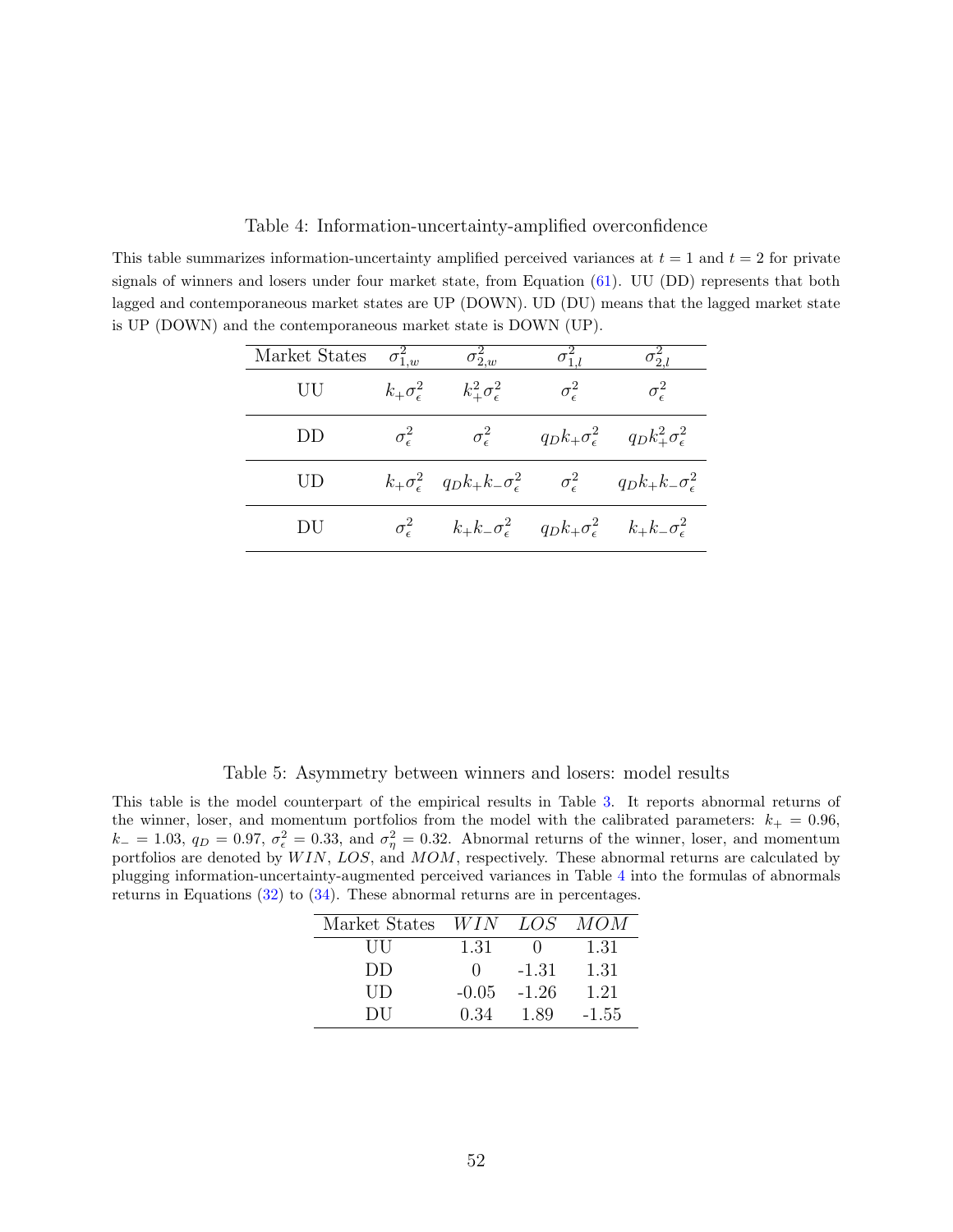

<span id="page-53-0"></span>Figure 1: **Definition of winners and losers.** This figure illustrates two cases of crosssectional distribution of N signals  $s_i$  for N risky assets and the corresponding definition of winners and losers. In both panels, the shaded area on the left corresponds to losers, and the shaded area on the right corresponds to winners. Dashed vertical lines indicate  $s_i = 0$ . Panel A illustrates a case in which  $f + \epsilon_f$  is positive and therefore, there are more assets with positive  $s_i$  than with negative  $s_i$ . Panel B illustrates a case in which  $f + \epsilon_f$  is negative and therefore, there are more assets with negative  $s_i$  than with positive  $s_i$ .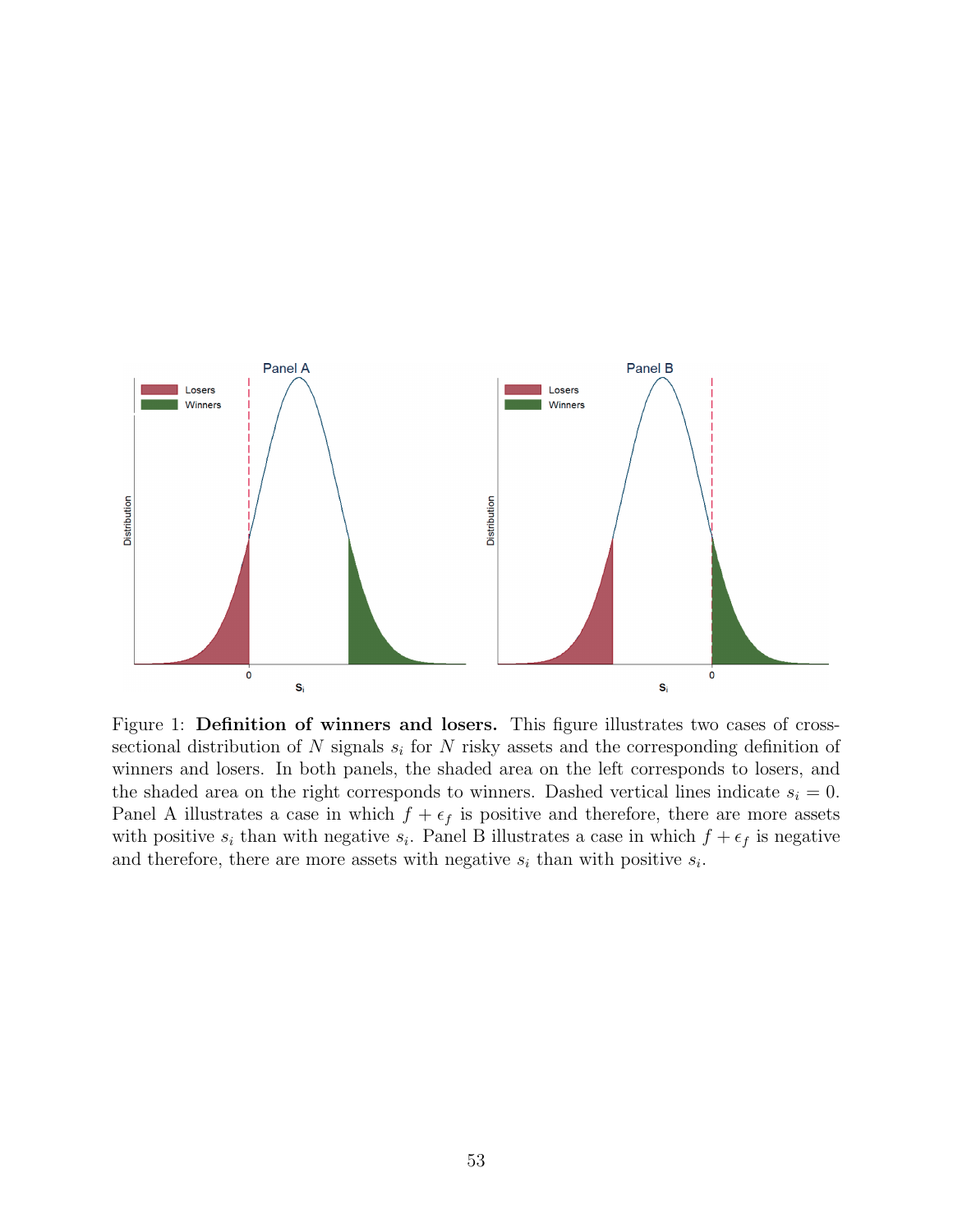

<span id="page-54-0"></span>Figure 2: Market price movement. This figure illustrates the price movement of the market in the four cases of public signals. Solid lines represent price when investors possess self-attribution bias and overconfidence, and dashed lines represent price with rational investors.